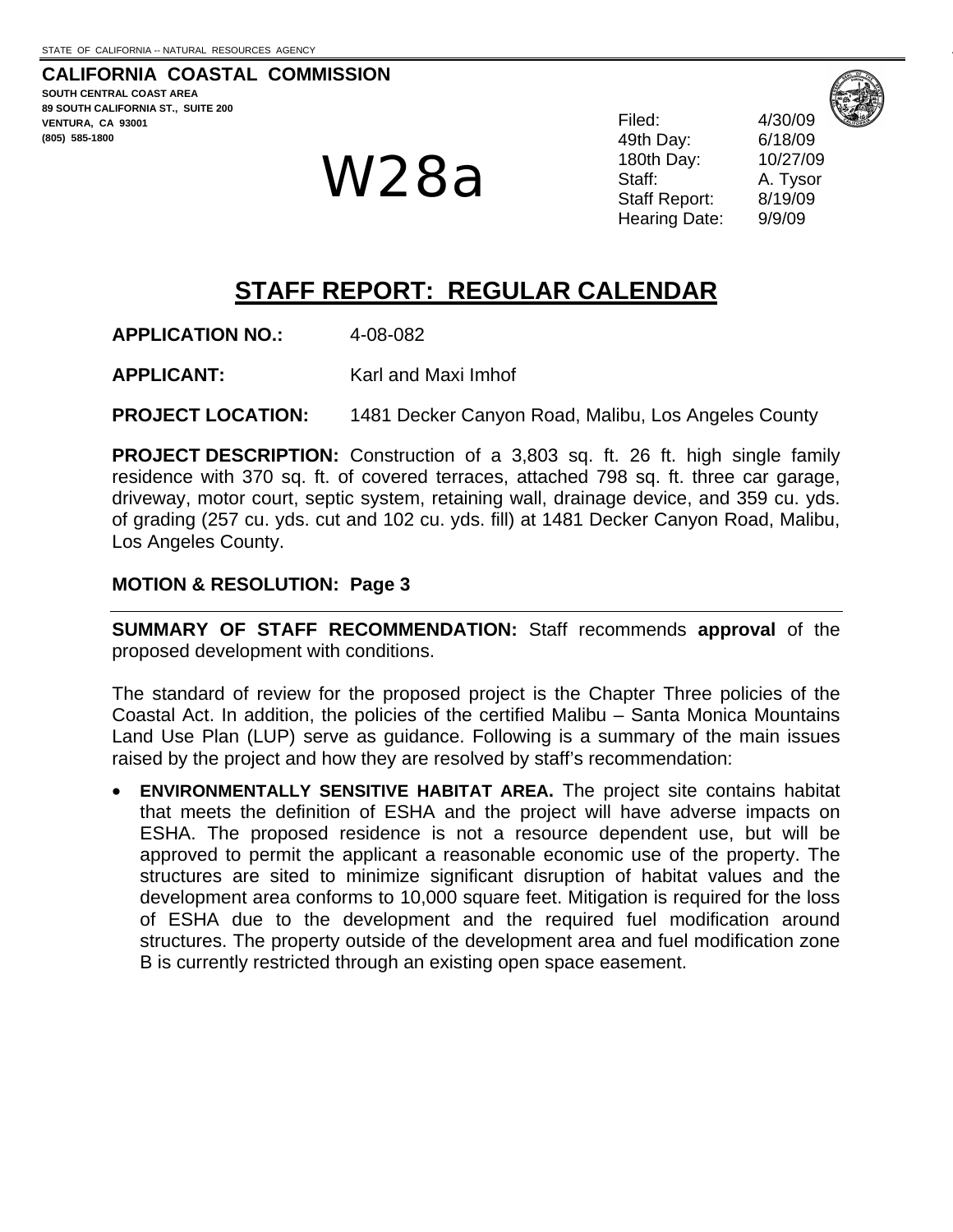# **Table of Contents**

| I.                                                  |                                                                                                                                                                                                                       | 3 |
|-----------------------------------------------------|-----------------------------------------------------------------------------------------------------------------------------------------------------------------------------------------------------------------------|---|
| Ш.                                                  |                                                                                                                                                                                                                       |   |
| III.                                                |                                                                                                                                                                                                                       |   |
|                                                     | Plans Conforming to Geotechnical Engineer's Recommendations 4<br>1.<br>2.<br>3.<br>Interim Erosion Control Plans and Construction Responsibilities  6<br>4.<br>5.<br>6.<br>7.<br>8.<br>9.<br>10.<br>11.<br>12.<br>13. |   |
|                                                     |                                                                                                                                                                                                                       |   |
| Α.<br><b>B.</b><br>C.<br>D.<br>Ε.<br>F.<br>G.<br>Н. |                                                                                                                                                                                                                       |   |

# **EXHIBIT**

| <b>XHIBITS</b> |                                     |
|----------------|-------------------------------------|
| Exhibit 1.     | Vicinity Map                        |
| Exhibit 2.     | Site Plan (a) showing entire parcel |
| Exhibit 3.     | Site Plan (b)                       |
| Exhibit 4.     | Site Plan with cross-sections       |
| Exhibit 5.     | First Floor Plan                    |
| Exhibit 6.     | Second Floor Plan                   |
| Exhibit 7.     | Exterior Elevations (a)             |
| Exhibit 8.     | Exterior Elevations (b)             |
|                |                                     |
|                |                                     |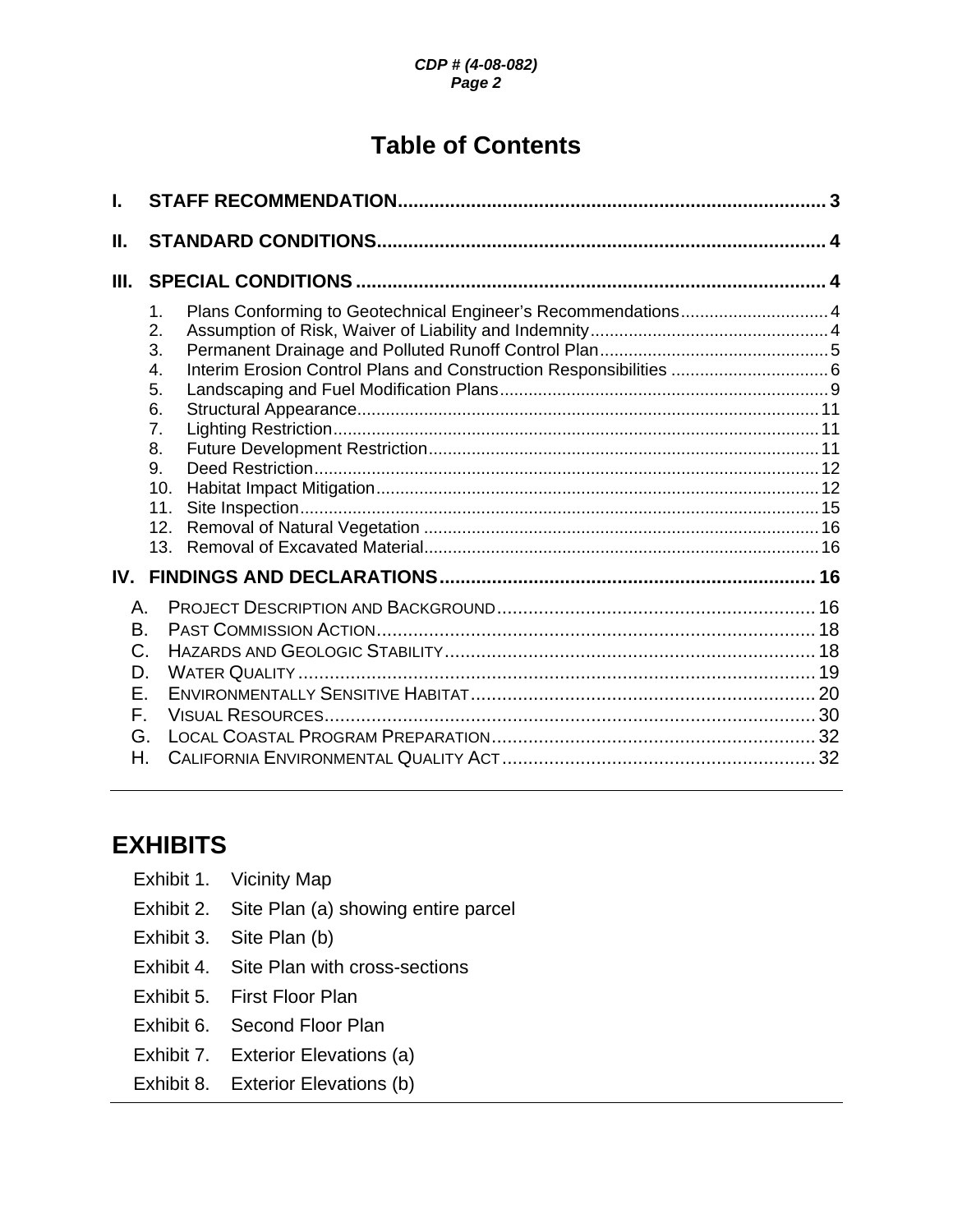<span id="page-2-0"></span>**LOCAL APPROVALS RECEIVED:** County of Los Angeles Department of Regional Planning, Approval in Concept, dated 2/20/08; County of Los Angeles Environmental Health Services, Sewage Disposal System Conceptual Approval, dated 10/1/08; County of Los Angeles Fire Department, Preliminary Fuel Modification Plan Approval, dated 12/18/08; County of Los Angeles Fire Department, Fire Prevention Engineering Approval, dated 12/18/08.

**SUBSTANTIVE FILE DOCUMENTS:** Certified Malibu/Santa Monica Mountains Land Use Plan; The March 25, 2003 Memorandum Regarding the Designation of ESHA in the Santa Monica Mountains, prepared by John Dixon, Ph. D; Biological Assessment prepared by Frank Hovore & Associates, August 1990; Biological Resources Update prepared by Forde Biological Consultants, January 8, 2009; Geologic and Geotechnical Engineering Update Report prepared by Advanced Geotechnical Services, Inc., dated July 3, 2008; Addendum I to Geologic and Geotechnical Engineering Update Report prepared by Advanced Geotechnical Services, Inc., dated July 11, 2008; Percolation Test Report prepared by Lawrence Young, Registered Environmental Health Specialist, August 18, 2008; Coastal Development Permit No. 5-91-865 (Imhof).

# **I. STAFF RECOMMENDATION**

The staff recommends that the Commission adopt the following resolution:

#### **MOTION:** *I move that the Commission approve Coastal Development Permit No. 4-08-082 pursuant to the staff recommendation.*

#### **STAFF RECOMMENDATION OF APPROVAL:**

Staff recommends a **YES** vote. Passage of this motion will result in approval of the permit as conditioned and adoption of the following resolution and findings. The motion passes only by affirmative vote of a majority of the Commissioners present.

## **RESOLUTION TO APPROVE THE PERMIT:**

The Commission hereby approves a coastal development permit for the proposed development and adopts the findings set forth below on grounds that the development as conditioned will be in conformity with the policies of Chapter 3 of the Coastal Act and will not prejudice the ability of the local government having jurisdiction over the area to prepare a Local Coastal Program conforming to the provisions of Chapter 3. Approval of the permit complies with the California Environmental Quality Act because either 1) feasible mitigation measures and/or alternatives have been incorporated to substantially lessen any significant adverse effects of the development on the environment, or 2) there are no further feasible mitigation measures or alternatives that would substantially lessen any significant adverse impacts of the development on the environment.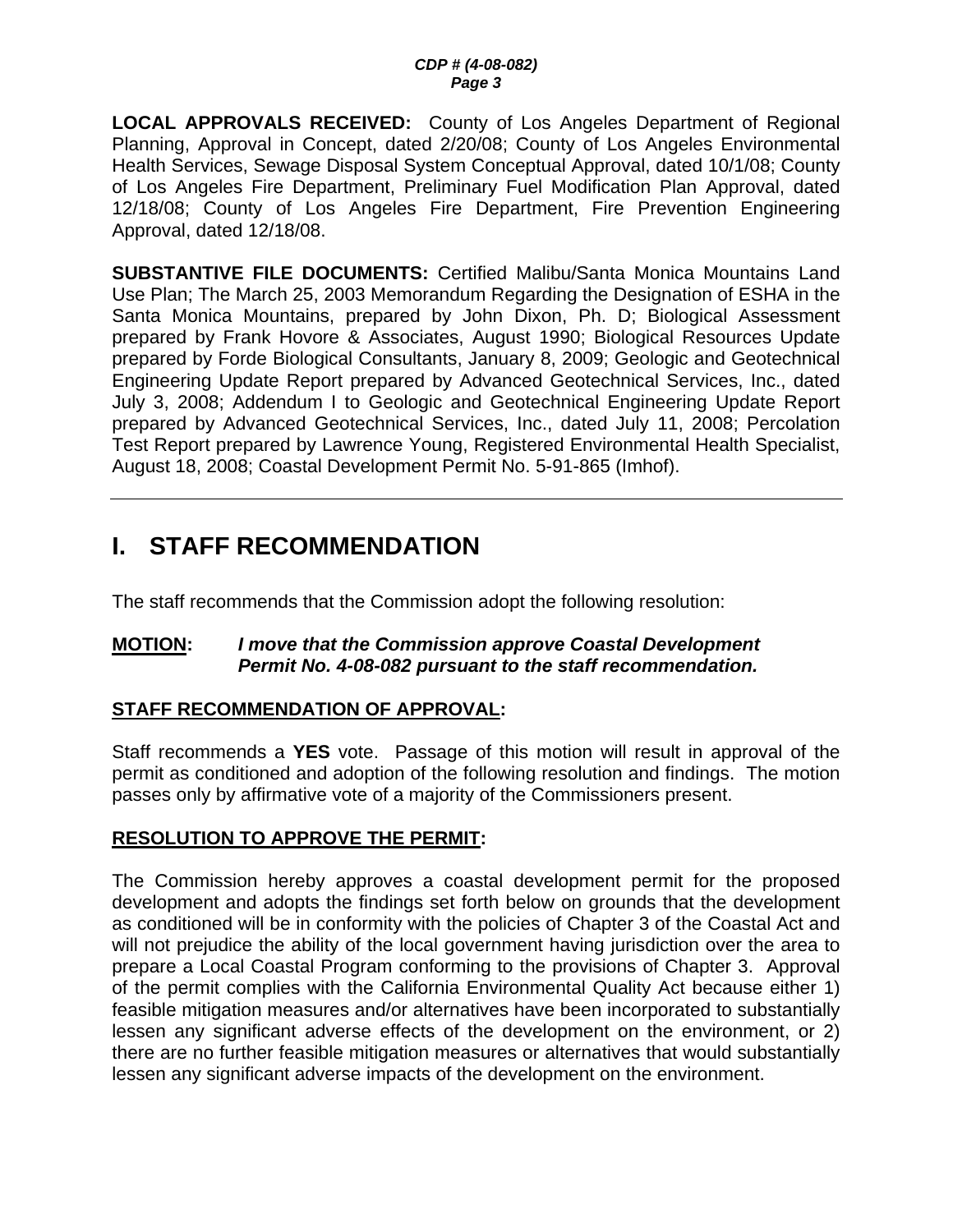# <span id="page-3-0"></span>**II. STANDARD CONDITIONS**

**1. Notice of Receipt and Acknowledgment.** The permit is not valid and development shall not commence until a copy of the permit, signed by the permittee or authorized agent, acknowledging receipt of the permit and acceptance of the terms and conditions, is returned to the Commission office.

**2. Expiration.** If development has not commenced, the permit will expire two years from the date on which the Commission voted on the application. Development shall be pursued in a diligent manner and completed in a reasonable period of time. Application for extension of the permit must be made prior to the expiration date.

**3. Interpretation.** Any questions of intent or interpretation of any condition will be resolved by the Executive Director or the Commission.

**4. Assignment.** The permit may be assigned to any qualified person, provided assignee files with the Commission an affidavit accepting all terms and conditions of the permit.

**5. Terms and Conditions Run with the Land.** These terms and conditions shall be perpetual, and it is the intention of the Commission and the permittee to bind all future owners and possessors of the subject property to the terms and conditions.

# **III. SPECIAL CONDITIONS**

## **1. Plans Conforming to Geotechnical Engineer's Recommendations**

By acceptance of this permit, the applicant agrees to comply with the recommendations contained in all of the geology, geotechnical, and/or soils reports referenced as Substantive File Documents. These recommendations, including recommendations concerning foundations, sewage disposal, and drainage, shall be incorporated into all final design and construction plans, which must be reviewed and approved by the consultant prior to commencement of development.

The final plans approved by the consultant shall be in substantial conformance with the plans approved by the Commission relative to construction, grading, and drainage. Any substantial changes in the proposed development approved by the Commission that may be required by the consultant shall require amendment(s) to the permit(s) or new Coastal Development Permit(s).

## **2. Assumption of Risk, Waiver of Liability and Indemnity**

By acceptance of this permit, the applicant acknowledges and agrees (i) that the site may be subject to hazards from wildfire and erosion; (ii) to assume the risks to the applicant and the property that is the subject of this permit of injury and damage from such hazards in connection with this permitted development; (iii) to unconditionally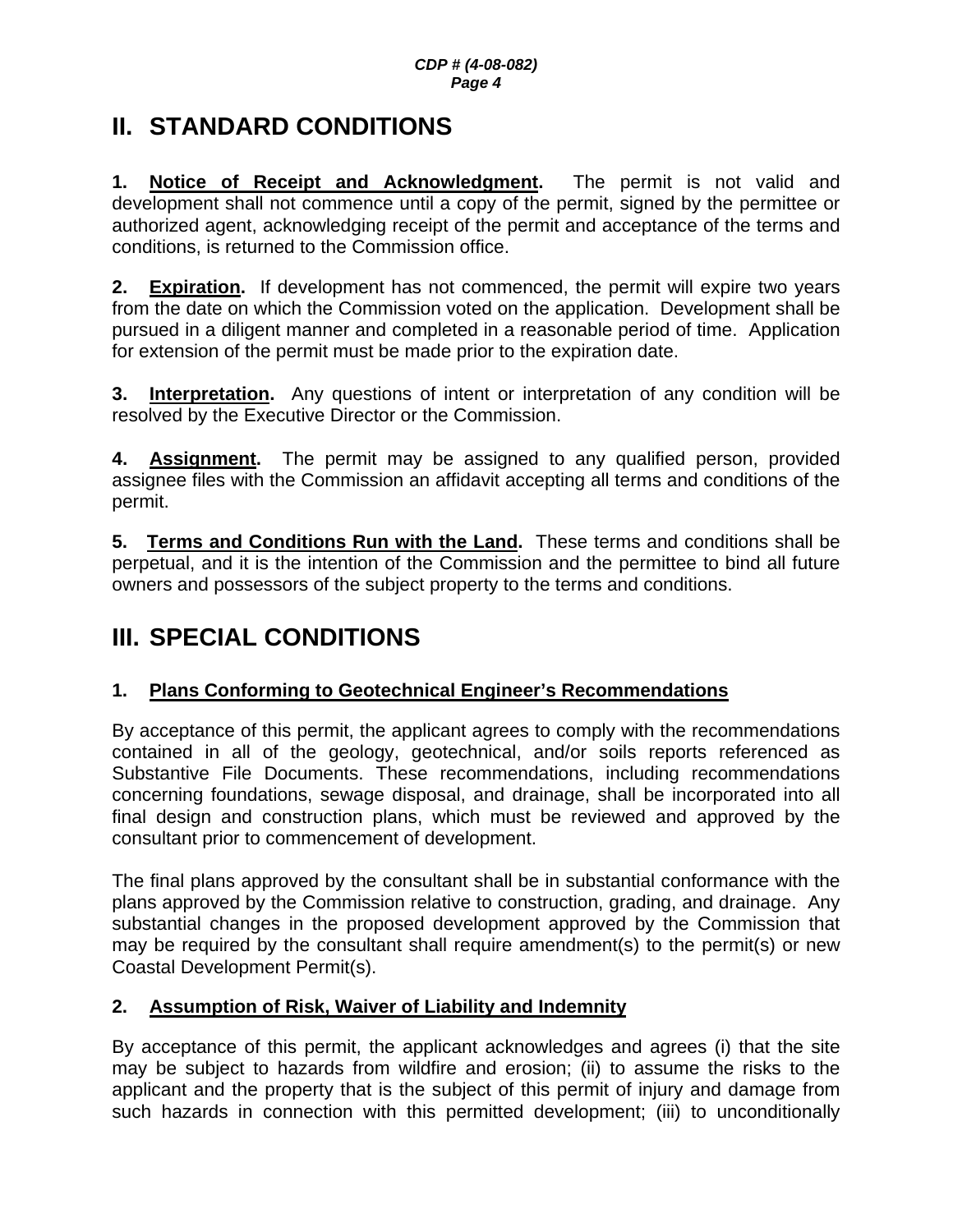<span id="page-4-0"></span>waive any claim of damage or liability against the Commission, its officers, agents, and employees for injury or damage from such hazards; and (iv) to indemnify and hold harmless the Commission, its officers, agents, and employees with respect to the Commission's approval of the project against any and all liability, claims, demands, damages, costs (including costs and fees incurred in defense of such claims), expenses, and amounts paid in settlement arising from any injury or damage due to such hazards.

#### **3. Permanent Drainage and Polluted Runoff Control Plan**

A. *Prior to issuance of the Coastal Development Permit*, the applicant shall submit to the Executive Director, two (2) copies of a final Drainage and Runoff Control Plan for the post-construction project site, prepared by a licensed civil engineer or qualified licensed professional. The Plan shall include detailed drainage and runoff control plans with supporting calculations. The plans shall incorporate Best Management Practices (BMPs) including site design, source control and treatment control measures designed to reduce, to the maximum extent practicable, the volume, velocity and pollutant load of stormwater and dry weather runoff leaving the developed site. The consulting licensed civil engineer or qualified licensed professional shall certify in writing that the final Drainage and Runoff Control Plan is in substantial conformance with the following minimum requirements:

- (1) The plan shall demonstrate the use of distributed small-scale controls or integrated Best Management Practices (BMPs) that serve to minimize alterations to the natural pre-development hydrologic characteristics and conditions of the site, and effectively address pollutants of concern.
- (2) Post-development peak runoff rate and average volume from the site shall be maintained at levels similar to pre-development conditions.
- (3) Selected BMPs shall consist, or primarily consist, of site design elements and/or landscape based systems or features that serve to maintain site permeability, avoid directly connected impervious area and/or retain, infiltrate, or filter runoff from rooftops, driveways and other hardscape areas, where feasible. Examples of such features include but are not limited to porous pavement, pavers, rain gardens, vegetated swales, infiltration trenches, cisterns.
- (4) Landscaping materials shall consist primarily of native or other low-maintenance plant selections which have low water and chemical treatment demands, consistent with **Special Condition 5, Landscaping and Fuel Modification Plans**. An efficient irrigation system designed based on hydrozones and utilizing drip emitters or micro-sprays or other efficient design shall be utilized for any landscaping requiring water application.
- (5) All slopes shall be stabilized in accordance with provisions contained in the Landscaping and/or Interim Erosion and Sediment Control Condition for this Coastal Development Permit.
- (6) Runoff shall be discharged from the developed site in a non-erosive manner. Energy dissipating measures shall be installed at the terminus of outflow drains where necessary. The consulting engineer shall provide plan details and cross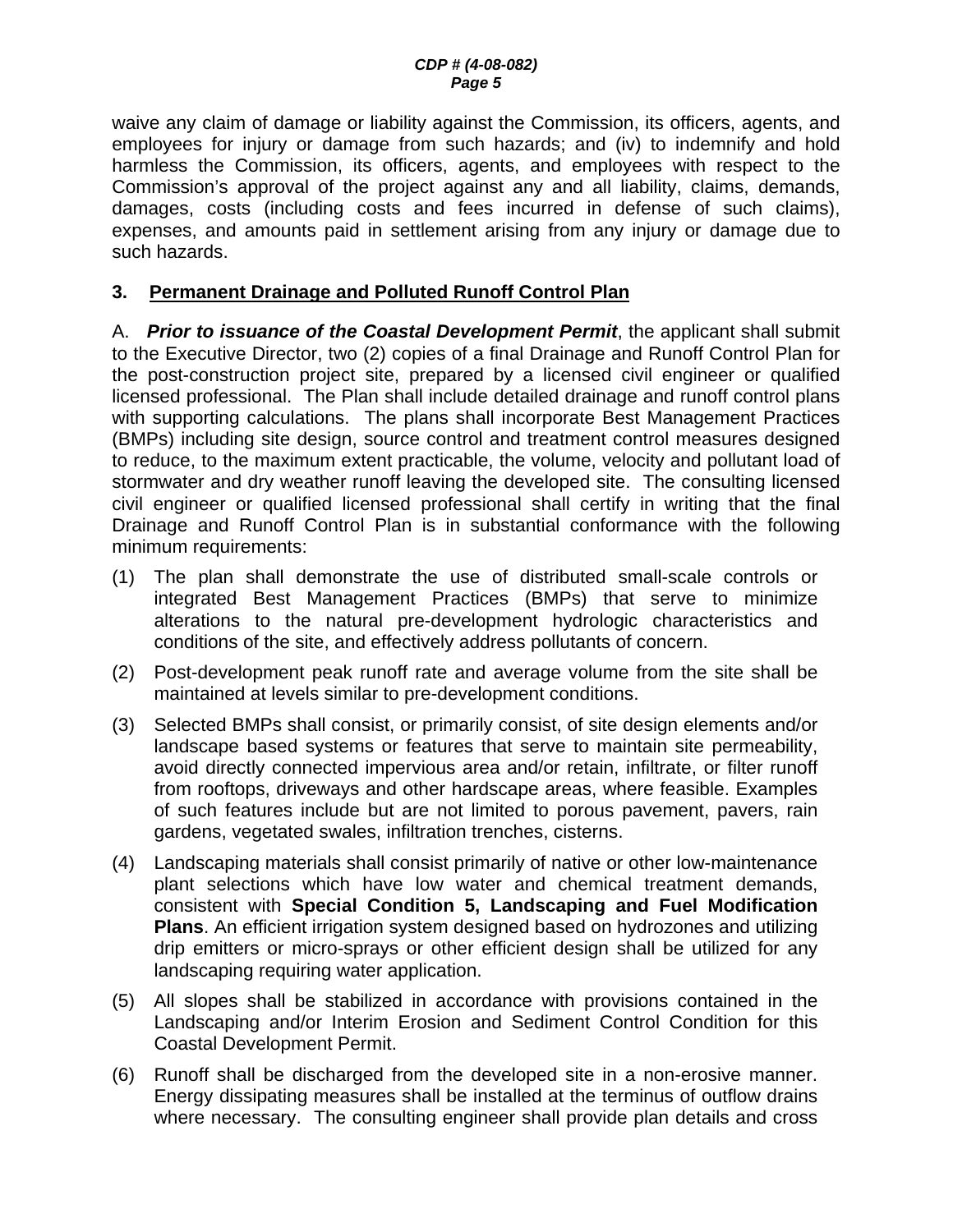<span id="page-5-0"></span>sections for any rock rip-rap and/or other energy dissipating devices or structures associated with the drainage system. The drainage plans shall specify, the location, dimensions, cubic yards of rock, etc. for the any velocity reducing structure with the supporting calculations showing the sizing requirements and how the device meets those sizing requirements. The engineer shall certify that the design of the device minimizes the amount of rock and/or other hardscape necessary to meet the sizing requirements.

- (7) Post-construction structural BMPs (or suites of BMPs) shall be designed to treat, infiltrate or filter the amount of stormwater runoff produced by all storms up to and including the 85th percentile, 24-hour storm event for volume-based BMPs, and/or the 85th percentile, 1-hour storm event, with an appropriate safety factor (i.e., 2 or greater), for flow-based BMPs.
- (8) All BMPs shall be operated, monitored, and maintained in accordance with manufacturer's specifications where applicable, or in accordance with well recognized technical specifications appropriate to the BMP for the life of the project and at a minimum, all structural BMPs shall be inspected, cleaned-out, and where necessary, repaired prior to the onset of the storm season (October 15th each year) and at regular intervals as necessary between October 15<sup>th</sup> and April  $15<sup>th</sup>$  of each year. Debris and other water pollutants removed from structural BMP(s) during clean-out shall be contained and disposed of in a proper manner.
- (9) For projects located on a hillside, slope, or which may otherwise be prone to instability, final drainage plans shall be approved by the project consulting geotechnical engineer.
- (10) Should any of the project's surface or subsurface drainage/filtration structures or other BMPs fail or result in increased erosion, the applicant/landowner or successor-in-interest shall be responsible for any necessary repairs to the drainage/filtration system or BMPs and restoration of the eroded area. Should repairs or restoration become necessary, prior to the commencement of such repair or restoration work, the applicant shall submit a repair and restoration plan to the Executive Director to determine if an amendment or new coastal development permit is required to authorize such work.

B. The final Drainage and Runoff Control Plan shall be in conformance with the site/ development plans approved by the Coastal Commission. Any changes to the Coastal Commission approved site/development plans required by the consulting licensed civil engineer, or qualified licensed professional, or engineering geologist shall be reported to the Executive Director. No changes to the Coastal Commission approved final site/development plans shall occur without an amendment to the coastal development permit, unless the Executive Director determines that no amendment is required.

#### **4. Interim Erosion Control Plans and Construction Responsibilities**

A. *Prior to the issuance of the Coastal Development Permit*, the applicant shall submit to the Executive Director an Interim Erosion Control and Construction Best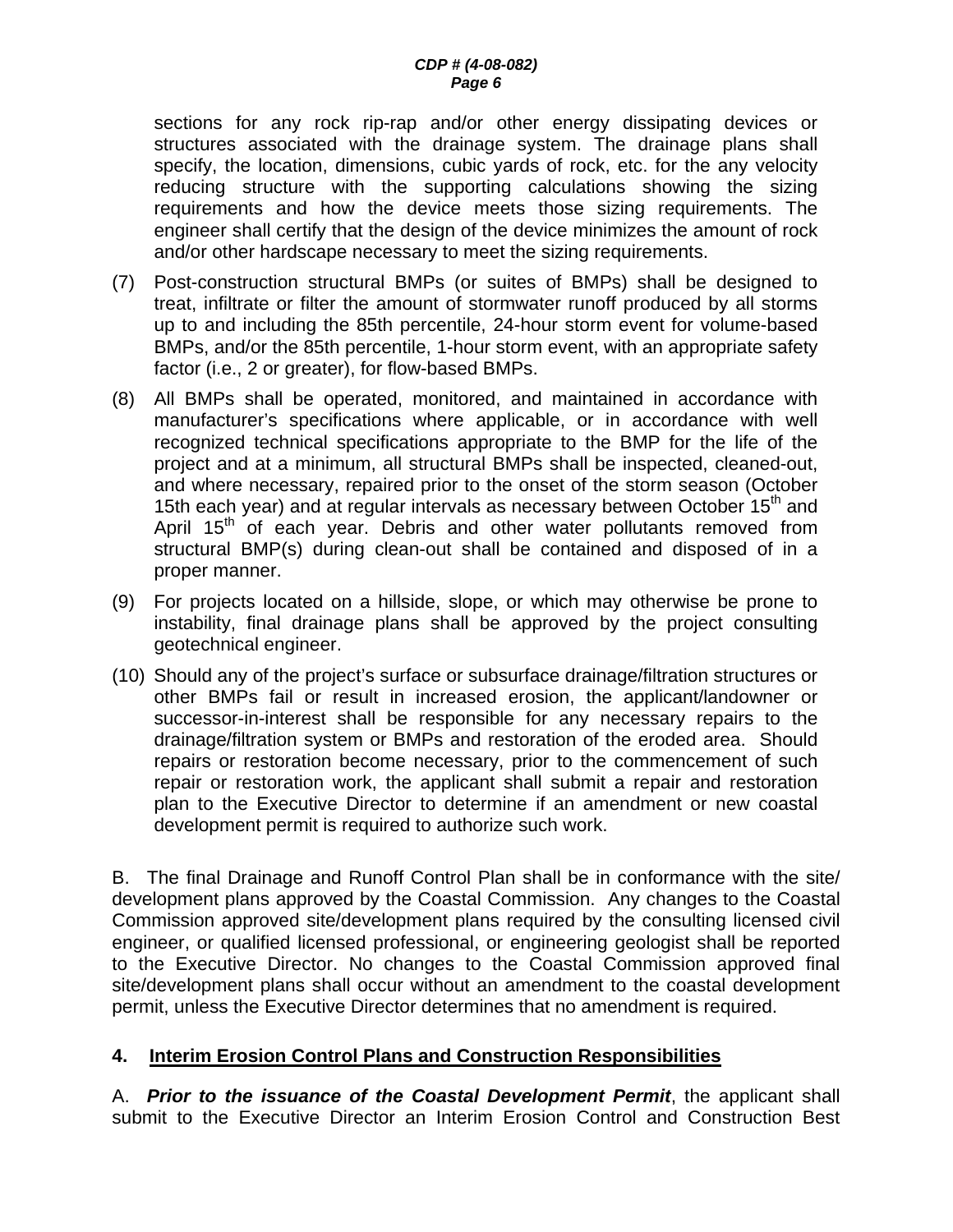Management Practices plan, prepared by licensed civil engineer or qualified water quality professional. The consulting civil engineer/water quality professional shall certify in writing that the Interim Erosion Control and Construction Best Management Practices (BMPs) plan is in conformance with the following requirements:

- 1. Erosion Control Plan
- (a) The plan shall delineate the areas to be disturbed by grading or construction activities and shall include any temporary access roads, staging areas and stockpile areas. The natural areas on the site shall be clearly delineated on the plan and on-site with fencing or survey flags.
- (b) Include a narrative report describing all temporary run-off and erosion control measures to be used during construction.
- (c) The plan shall identify and delineate on a site or grading plan the locations of all temporary erosion control measures.
- (d) The plan shall specify that grading shall take place only during the dry season (April 1 – October 31). This period may be extended for a limited period of time if the situation warrants such a limited extension, if approved by the Executive Director. The applicant shall install or construct temporary sediment basins (including debris basins, desilting basins, or silt traps), temporary drains and swales, sand bag barriers, silt fencing, and shall stabilize any stockpiled fill with geofabric covers or other appropriate cover, install geotextiles or mats on all cut or fill slopes, and close and stabilize open trenches as soon as possible.
- (e) The erosion control measures shall be required on the project site prior to or concurrent with the initial grading operations and maintained throughout the development process to minimize erosion and sediment from runoff waters during construction. All sediment should be retained on-site, unless removed to an appropriate, approved dumping location either outside of the coastal zone or within the coastal zone to a site permitted to receive fill.
- (f) The plan shall also include temporary erosion control measures should grading or site preparation cease for a period of more than 30 days, including but not limited to: stabilization of all stockpiled fill, access roads, disturbed soils and cut and fill slopes with geotextiles and/or mats, sand bag barriers, silt fencing; temporary drains and swales and sediment basins. The plans shall also specify that all disturbed areas shall be seeded with native grass species and include the technical specifications for seeding the disturbed areas. These temporary erosion control measures shall be monitored and maintained until grading or construction operations resume.
- 2. Construction Best Management Practices
- (a) No demolition or construction materials, debris, or waste shall be placed or stored where it may enter sensitive habitat, receiving waters or a storm drain, or be subject to wave, wind, rain, or tidal erosion and dispersion.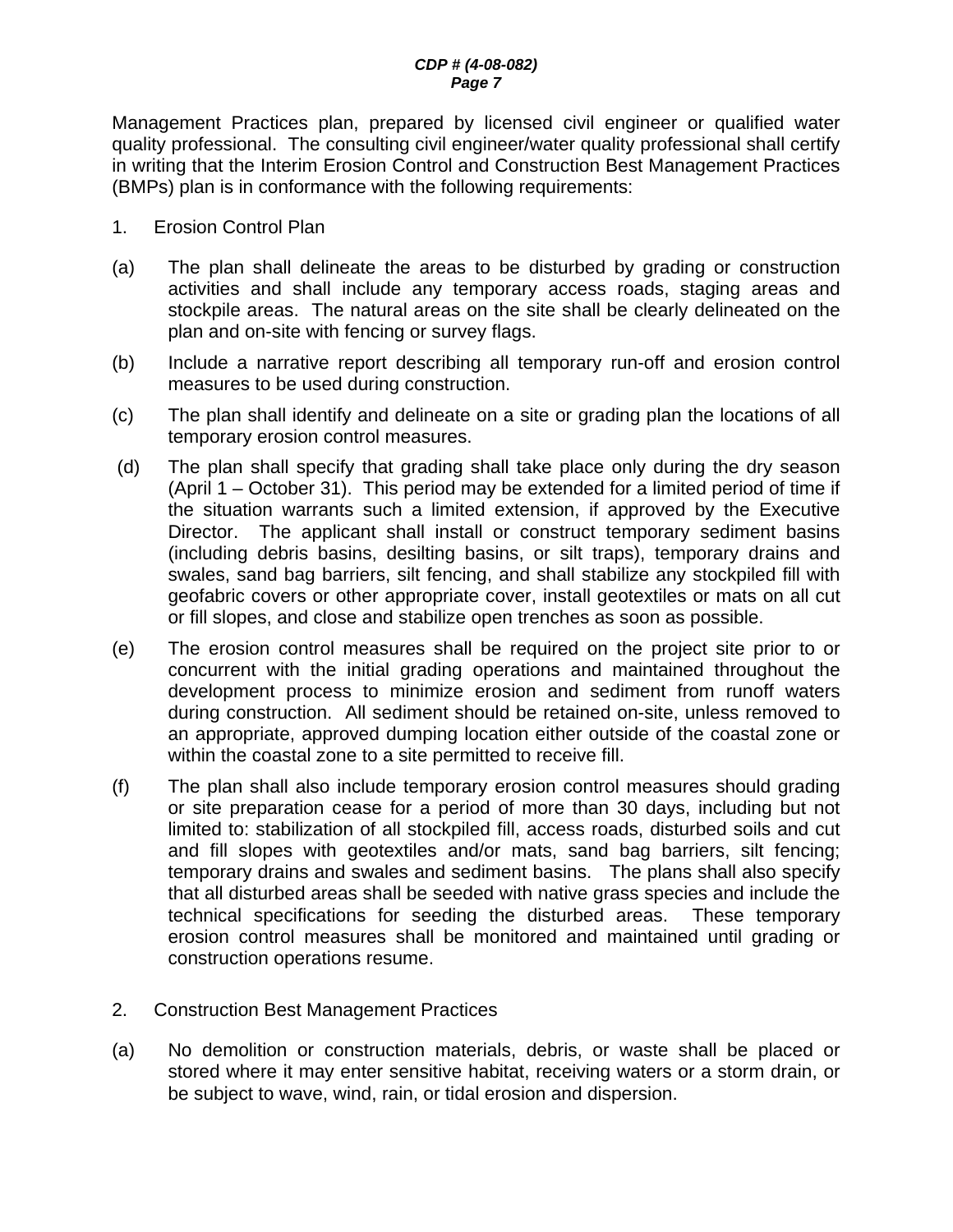- (b) No demolition or construction equipment, materials, or activity shall be placed in or occur in any location that would result in impacts to environmentally sensitive habitat areas, streams, wetlands or their buffers.
- (c) Any and all debris resulting from demolition or construction activities shall be removed from the project site within 24 hours of completion of the project.
- (d) Demolition or construction debris and sediment shall be removed from work areas each day that demolition or construction occurs to prevent the accumulation of sediment and other debris that may be discharged into coastal waters.
- (e) All trash and debris shall be disposed in the proper trash and recycling receptacles at the end of every construction day.
- (f) The applicant shall provide adequate disposal facilities for solid waste, including excess concrete, produced during demolition or construction.
- (g) Debris shall be disposed of at a legal disposal site or recycled at a recycling facility. If the disposal site is located in the coastal zone, a coastal development permit or an amendment to this permit shall be required before disposal can take place unless the Executive Director determines that no amendment or new permit is legally required.
- (h) All stock piles and construction materials shall be covered, enclosed on all sides, shall be located as far away as possible from drain inlets and any waterway, and shall not be stored in contact with the soil.
- (i) Machinery and equipment shall be maintained and washed in confined areas specifically designed to control runoff. Thinners or solvents shall not be discharged into sanitary or storm sewer systems.
- (j) The discharge of any hazardous materials into any receiving waters shall be prohibited.
- (k) Spill prevention and control measures shall be implemented to ensure the proper handling and storage of petroleum products and other construction materials. Measures shall include a designated fueling and vehicle maintenance area with appropriate berms and protection to prevent any spillage of gasoline or related petroleum products or contact with runoff. The area shall be located as far away from the receiving waters and storm drain inlets as possible.
- (l) Best Management Practices (BMPs) and Good Housekeeping Practices (GHPs) designed to prevent spillage and/or runoff of demolition or construction-related materials, and to contain sediment or contaminants associated with demolition or construction activity, shall be implemented prior to the on-set of such activity
- (m) All BMPs shall be maintained in a functional condition throughout the duration of construction activity.

B. The final Interim Erosion Control and Construction Best Management Practices plan, shall be in conformance with the site/ development plans approved by the Coastal Commission. Any changes to the Coastal Commission approved site/development plans required by the consulting civil engineer/water quality professional shall be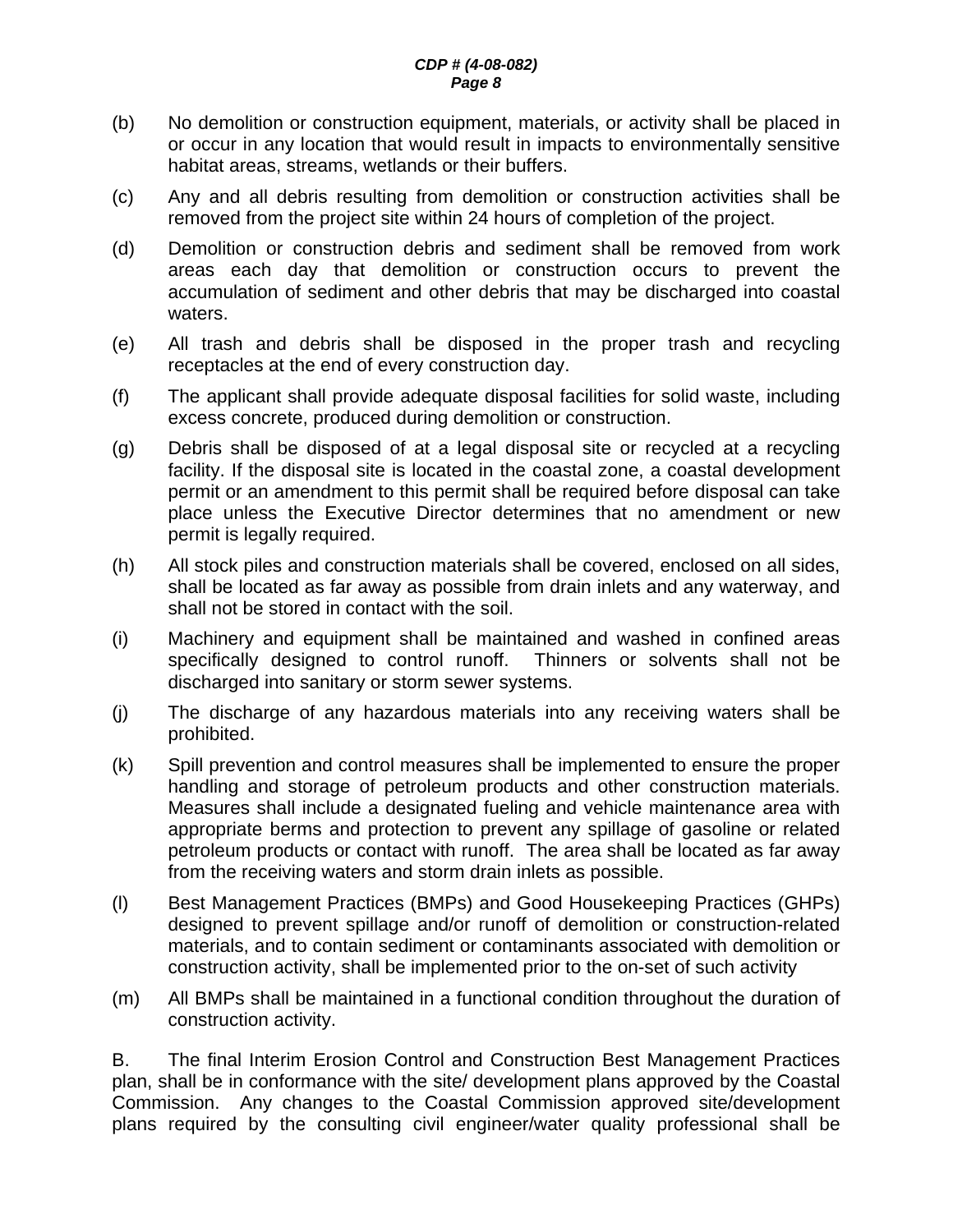<span id="page-8-0"></span>reported to the Executive Director. No changes to the Coastal Commission approved final site/development plans shall occur without an amendment to the coastal development permit, unless the Executive Director determines that no amendment is required.

#### **5. Landscaping and Fuel Modification Plans**

**Prior to issuance of the Coastal Development Permit**, the applicant shall submit two sets of landscaping and fuel modification plans, prepared by a licensed landscape architect or a qualified resource specialist. The consulting landscape architect or qualified landscape professional shall certify in writing that the final Landscape and Fuel Modification plans are in conformance with the following requirements:

#### **A) Landscaping Plan**

- (1) All graded & disturbed areas on the subject site shall be planted and maintained for erosion control purposes within thirty (30) days of receipt of the certificate of occupancy for the residence. To minimize the need for irrigation all landscaping shall consist primarily of native/drought resistant plants, as listed by the California Native Plant Society, Santa Monica Mountains Chapter, in their document entitled Recommended List of Plants for Landscaping in the Santa Monica Mountains, dated August 2007. All native plant species shall be of local genetic stock. No plant species listed as problematic and/or invasive by the California Native Plant Society ([http://www.CNPS.org/\)](http://www.cnps.org/), the California Invasive Plant Council (formerly the California Exotic Pest Plant Council) ([http://www.cal](http://www.cal-ipc.org/)[ipc.org/](http://www.cal-ipc.org/)), or as may be identified from time to time by the State of California shall be employed or allowed to naturalize or persist on the site. No plant species listed as a "noxious weed" by the State of California or the U.S. Federal Government shall be utilized within the property.
- (2) All cut and fill slopes shall be stabilized with planting at the completion of final grading. Planting should be of native plant species indigenous to the Santa Monica Mountains using accepted planting procedures, consistent with fire safety requirements. All native plant species shall be of local genetic stock. Such planting shall be adequate to provide 90 percent coverage within two (2) years, and this requirement shall apply to all disturbed soils;
- (3) Plantings will be maintained in good growing condition throughout the life of the project and, whenever necessary, shall be replaced with new plant materials to ensure continued compliance with applicable landscape requirements;
- (4) Rodenticides containing any anticoagulant compounds (including, but not limited to, Warfarin, Brodifacoum, Bromadiolone or Diphacinone) shall not be used.
- (5) Fencing of the entire property is prohibited. Fencing shall extend no further than the approved development area. The fencing type and location shall be illustrated on the landscape plan. Fencing shall also be subject to the color requirements outlined in **Special Condition [6,](#page-10-0) Structural Appearance**, below.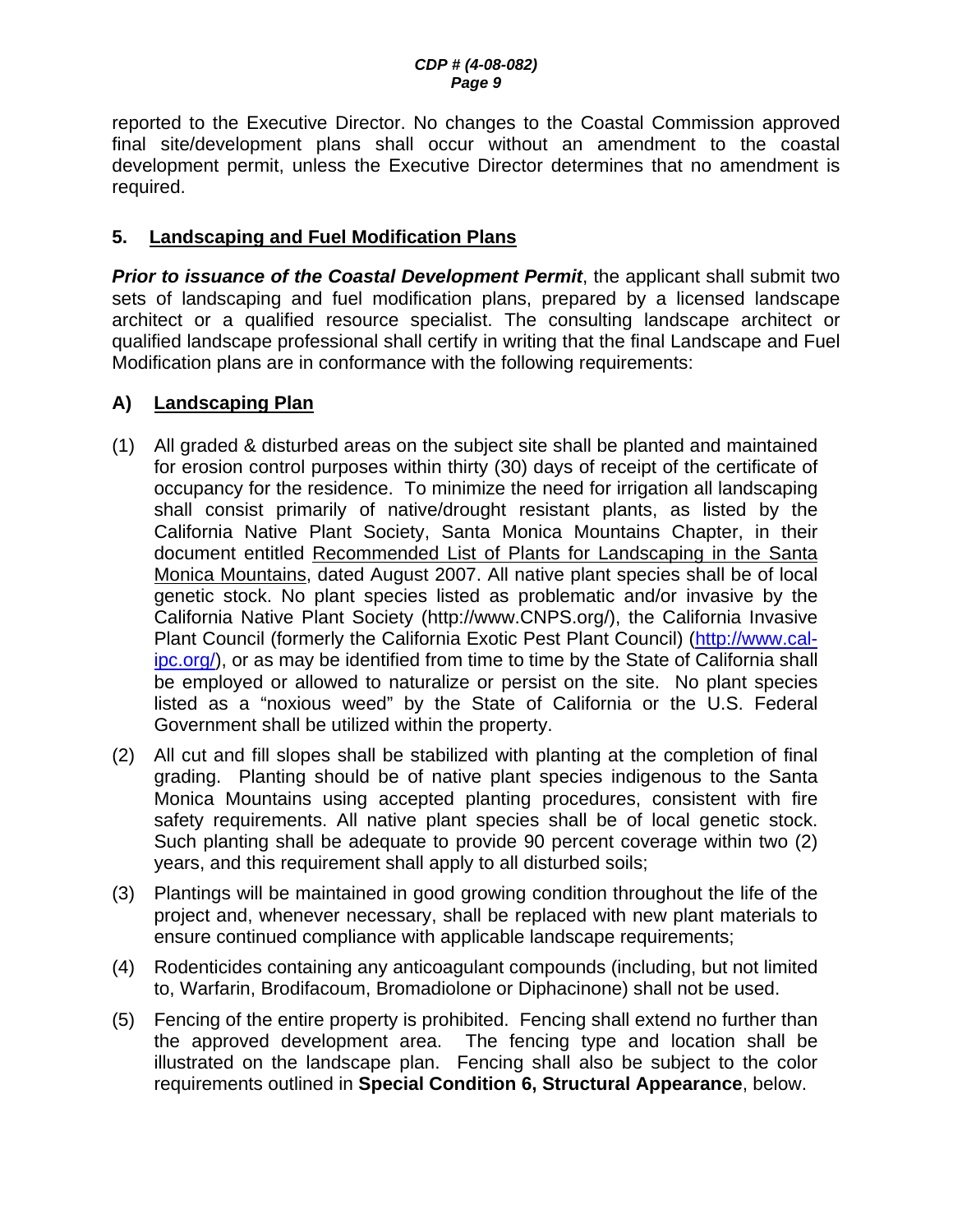#### **B) Fuel Modification Plans**

Vegetation within 20 feet of the proposed house may be removed to mineral earth, vegetation within a 200-foot radius of the main structure may be selectively thinned in order to reduce fire hazard. However, such thinning shall only occur in accordance with an approved long-term fuel modification plan submitted pursuant to this special condition. The fuel modification plan shall include details regarding the types, sizes and location of plant materials to be removed, and how often thinning is to occur. In addition, the applicant shall submit evidence that the fuel modification plan has been reviewed and approved by the Forestry Department of Los Angeles County. Irrigated lawn, turf and ground cover planted within the twenty foot radius of the proposed house shall be selected from the most drought tolerant species or subspecies, or varieties suited to the Mediterranean climate of the Santa Monica Mountains.

#### **C) Conformance with Commission Approved Site/Development Plans**

The Permittee shall undertake development in accordance with the final Landscape and Fuel Modification Plans. The final Landscape and Fuel Modification Plans shall be in conformance with the site/development plans approved by the Coastal Commission. Any changes to the Coastal Commission approved site/development plans shall be reported to the Executive Director. No changes to the Coastal Commission approved final site/development plans shall occur without an amendment to the coastal development permit, unless the Executive Director determines that no amendment is legally required.

#### **D) Monitoring**

Three years from the date of the receipt of the Certificate of Occupancy for the residence the applicant shall submit to the Executive Director, a landscape monitoring report, prepared by a licensed Landscape Architect or qualified Resource Specialist, that certifies the on-site landscaping is in conformance with the landscape plan approved pursuant to this Special Condition. The monitoring report shall include photographic documentation of plant species and plant coverage.

If the landscape monitoring report indicates the landscaping is not in conformance with or has failed to meet the requirements specified in this condition, the applicant, or successors in interest, shall submit, within 30 days of the date of the monitoring report, a revised or supplemental landscape plan, certified by a licensed Landscape Architect or a qualified Resource Specialist, that specifies additional or supplemental landscaping measures to remediate those portions of the original plan that have failed or are not in conformance with the original approved plan. This remedial landscaping plan shall be implemented within 30 days of the date of the final supplemental landscaping plan and remedial measures shall be repeated as necessary to meet the requirements of this condition.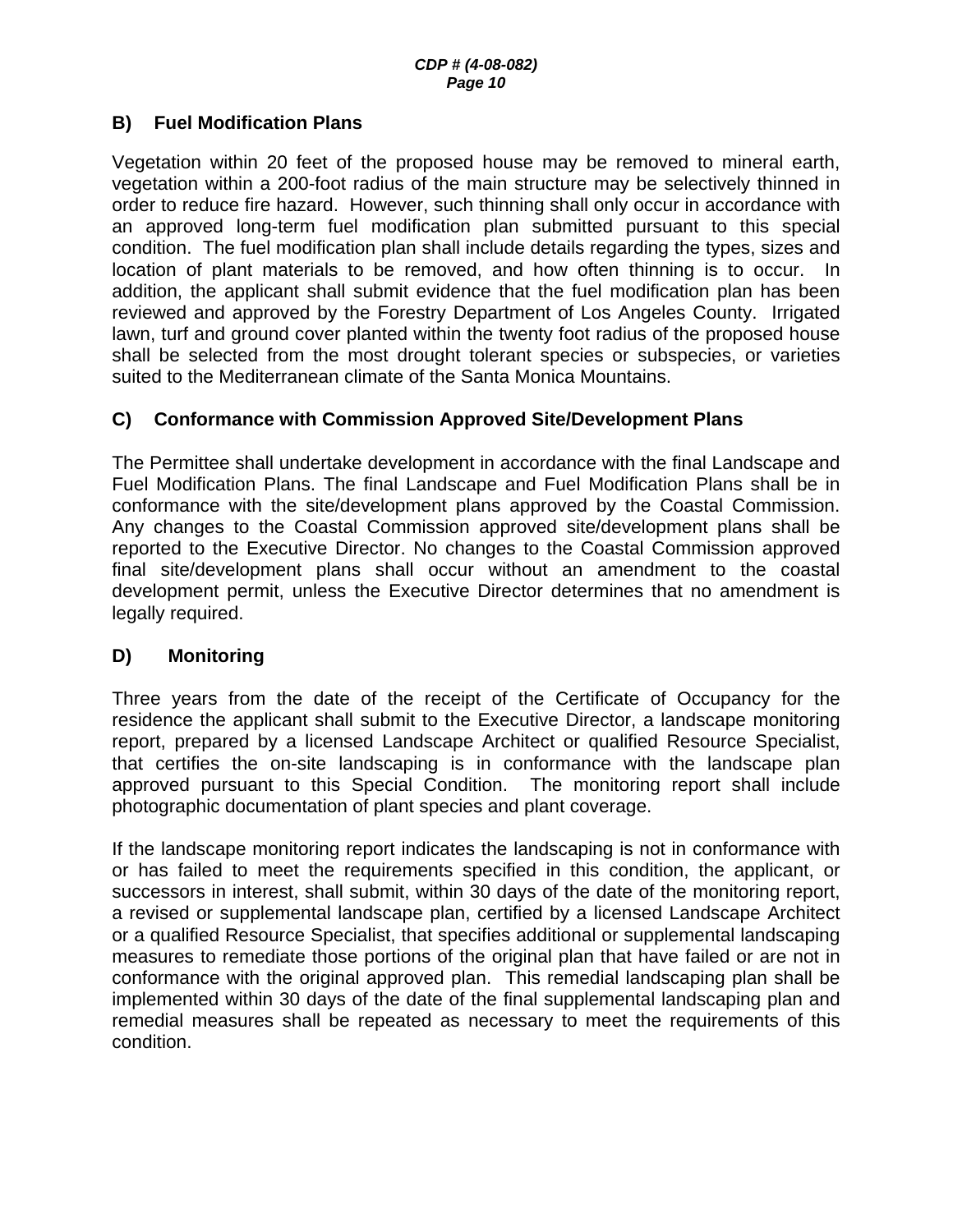#### <span id="page-10-0"></span>**6. Structural Appearance**

*Prior to issuance of the Coastal Development Permit*, the applicant shall submit for the review and approval of the Executive Director, a color palette and material specifications for the outer surface of all structures authorized by the approval of this Coastal Development Permit. The palette samples shall be presented in a format not to exceed  $8\frac{1}{2}$ " x 11" x  $\frac{1}{2}$ " in size. The palette shall include the colors proposed for the roofs, trims, exterior surfaces, driveways, retaining walls, and other structures authorized by this permit. Acceptable colors shall be limited to colors compatible with the surrounding environment (earth tones) including shades of green, brown and gray with no white or light shades and no bright tones. All windows shall be comprised of non-glare glass.

The approved structures shall be colored with only the colors and window materials authorized pursuant to this special condition. Alternative colors or materials for future repainting or resurfacing or new windows may only be applied to the structures authorized by this Coastal Development Permit if such changes are specifically authorized by the Executive Director as complying with this special condition.

#### **7. Lighting Restriction**

A. The only outdoor night lighting allowed on the subject parcel is limited to the following:

- (1) The minimum necessary to light walkways used for entry and exit to the structures, including parking areas on the site. This lighting shall be limited to fixtures that do not exceed two feet in height above finished grade, are directed downward and generate the same or less lumens equivalent to those generated by a 60 watt incandescent bulb, unless a greater number of lumens is authorized by the Executive Director.
- (2) Security lighting attached to the residence and garage shall be controlled by motion detectors and is limited to same or less lumens equivalent to those generated by a 60 watt incandescent bulb.
- (3) The minimum necessary to light the entry area to the driveway with the same or less lumens equivalent to those generated by a 60 watt incandescent bulb.

B. No lighting around the perimeter of the site and no lighting for aesthetic purposes is allowed.

#### **8. Future Development Restriction**

This permit is only for the development described in this Coastal Development Permit. Pursuant to Title 14 California Code of Regulations section 13250(b)(6), the exemptions otherwise provided in Public Resources Code section 30610(a) shall not apply to the development governed by this Coastal Development Permit. Accordingly, any future structures, future improvements, or change of use to the permitted structures authorized by this permit, including but not limited to, any grading, clearing or other disturbance of vegetation other than as provided for in the approved landscape plan prepared pursuant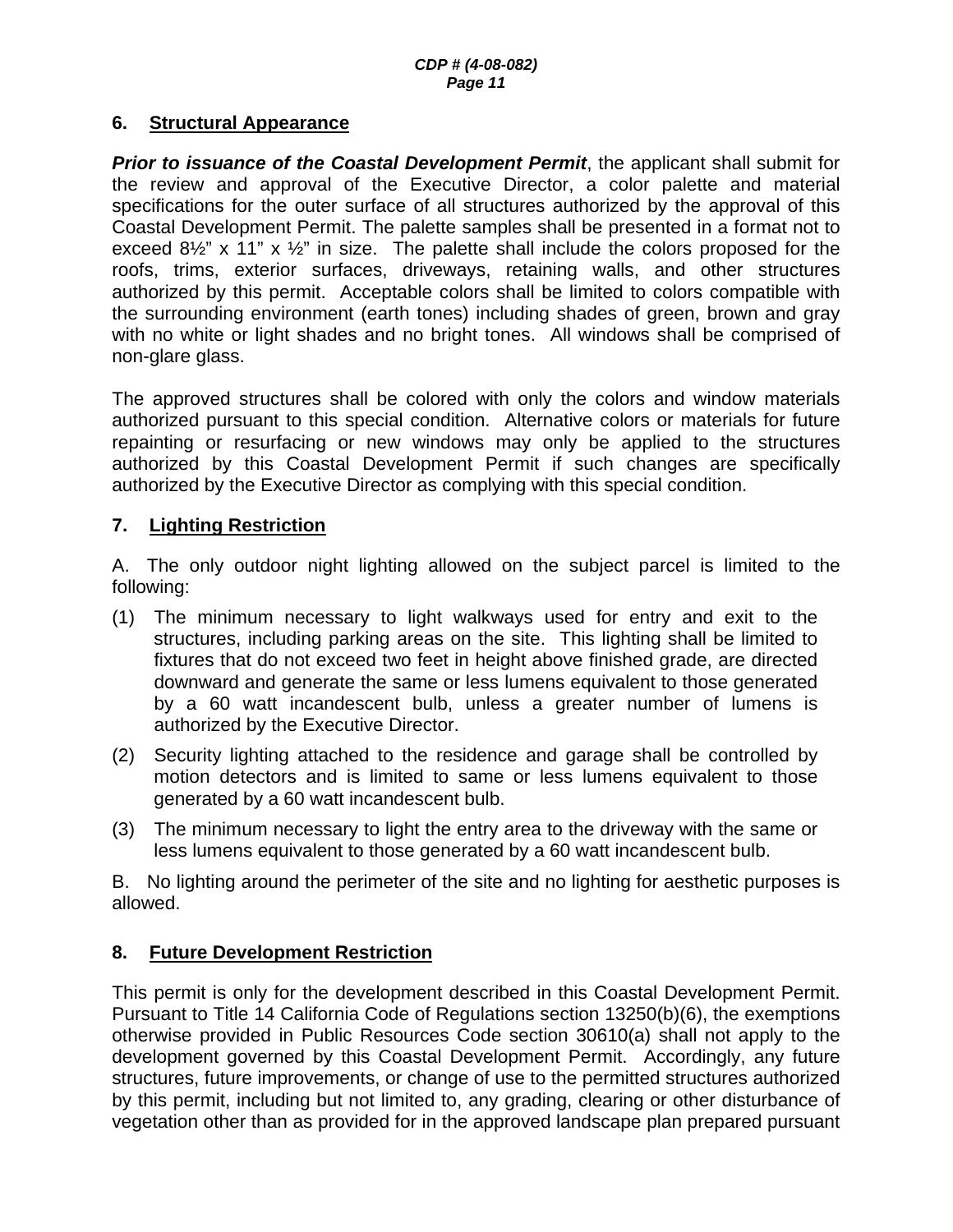<span id="page-11-0"></span>to **Special Condition 5, Landscaping and Fuel Modification Plans,** shall require an amendment to this Coastal Development Permit from the Commission or shall require an additional coastal development permit from the Commission or from the applicable certified local government.

#### **9. Deed Restriction**

*Prior to issuance of the Coastal Development Permit*, the applicant shall submit to the Executive Director for review and approval documentation demonstrating that the applicant has executed and recorded against the parcel(s) governed by this permit a deed restriction, in a form and content acceptable to the Executive Director: (1) indicating that, pursuant to this permit, the California Coastal Commission has authorized development on the subject property, subject to terms and conditions that restrict the use and enjoyment of that property; and (2) imposing the Special Conditions of this permit as covenants, conditions and restrictions on the use and enjoyment of the Property. The deed restriction shall include a legal description of the entire parcel or parcels governed by this permit. The deed restriction shall also indicate that, in the event of an extinguishment or termination of the deed restriction for any reason, the terms and conditions of this permit shall continue to restrict the use and enjoyment of the subject property so long as either this permit or the development it authorizes, or any part, modification, or amendment thereof, remains in existence on or with respect to the subject property.

#### **10. Habitat Impact Mitigation**

**Prior to issuance of the Coastal Development Permit, the applicant shall submit, for** the review and approval of the Executive Director, a map delineating all areas of chaparral and coastal sage scrub habitat (ESHA) that will be disturbed by the proposed development, including fuel modification and brush clearance requirements on the project site and adjacent property. The chaparral and coastal sage scrub ESHA areas on the site and adjacent property shall be delineated on a detailed map, to scale, illustrating the subject parcel boundaries and, if the fuel modification/brush clearance zones extend onto adjacent property, adjacent parcel boundaries. The delineation map shall indicate the total acreage for all chaparral and coastal sage scrub ESHA, both on and offsite, that will be impacted by the proposed development, including the fuel modification/brush clearance areas. A 200-foot clearance zone from the proposed structures shall be used to determine the extent of off-site brush clearance for fire protection purposes. The delineation shall be prepared by a qualified resource specialist or biologist familiar with the ecology of the Santa Monica Mountains.

Mitigation shall be provided for impacts to the chaparral ESHA from the proposed development and fuel modification/brush clearance requirements by one of the three following habitat mitigation methods:

#### **A. Habitat Restoration**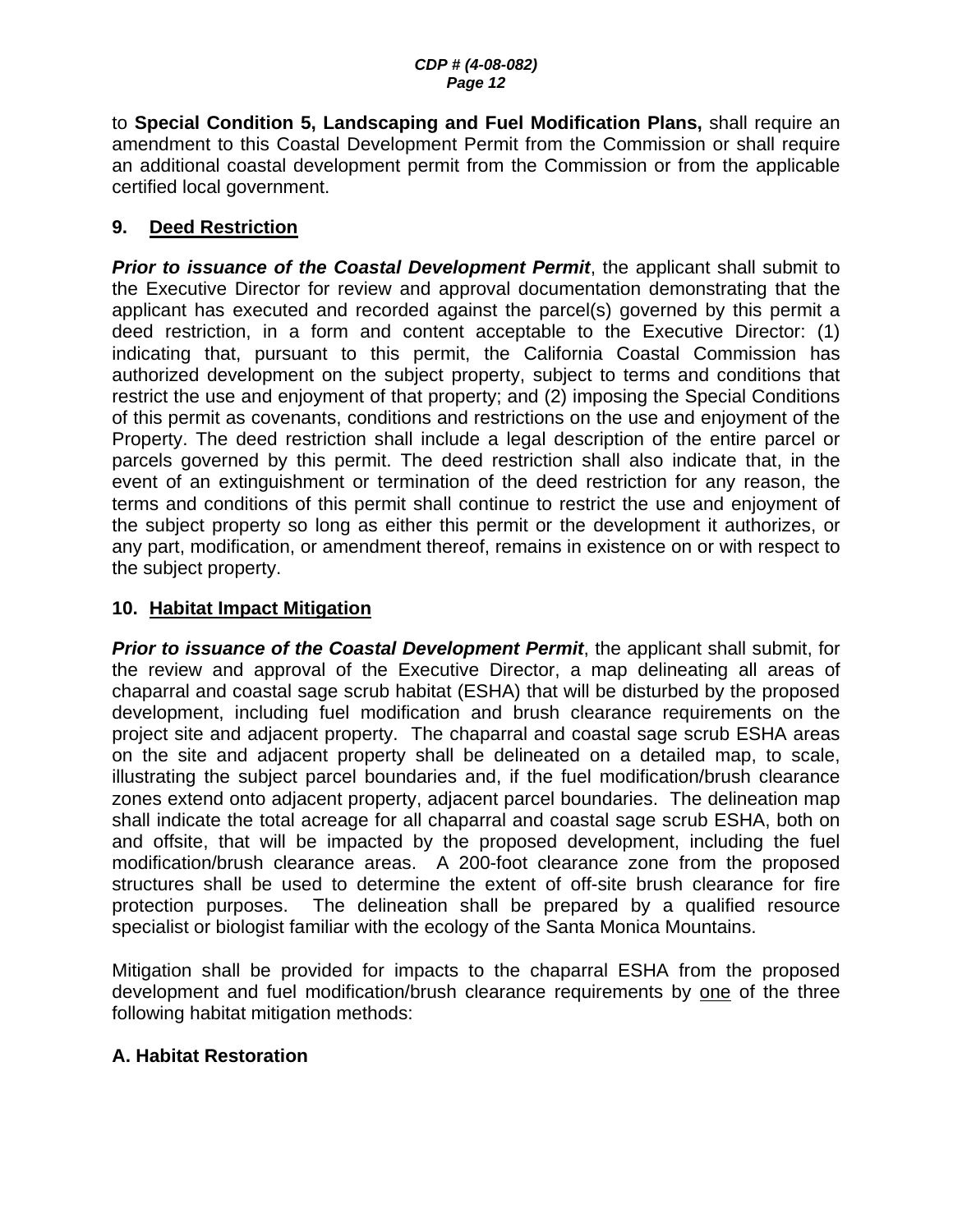#### 1) Habitat Restoration Plan

**Prior to issuance of the Coastal Development Permit**, the applicant shall submit a habitat restoration plan, for the review and approval of the Executive Director, for an area of degraded chaparral habitat equivalent to the area of chaparral ESHA impacted by the proposed development and fuel modification/brush clearance area. The habitat restoration area may either be onsite or offsite within the coastal zone either in the City of Malibu or elsewhere in the Santa Monica Mountains. The habitat restoration area shall be delineated on a detailed site plan, to scale, that illustrates the parcel boundaries and topographic contours of the site. The habitat restoration plan shall be prepared by a qualified resource specialist or biologist familiar with the ecology of the Santa Monica Mountains and shall be designed to restore the area in question for habitat function, species diversity and vegetation cover. The restoration plan shall include a statement of goals and performance standards, revegetation and restoration methodology, and maintenance and monitoring provisions. If the restoration site is offsite, the applicant shall submit written evidence to the Executive Director that the property owner has irrevocably agreed to allow the restoration work, maintenance and monitoring required by this condition and not to disturb any native vegetation in the restoration area.

The applicant shall submit, on an annual basis for five years, a written report, for the review and approval of the Executive Director, prepared by a qualified resource specialist, evaluating compliance with the performance standards outlined in the restoration plan and describing the revegetation, maintenance and monitoring that was conducted during the prior year. The annual report shall include recommendations for mid-course corrective measures. At the end of the five-year period, a final detailed report shall be submitted for the review and approval of the Executive Director. If this report indicates that the restoration project has been, in part or in whole, unsuccessful, based on the approved goals and performance standards, the applicant shall submit a revised or supplemental restoration plan with maintenance and monitoring provisions, for the review and approval of the Executive Director, to compensate for those portions of the original restoration plan that were not successful. Should supplemental restoration be required, the applicant shall submit, on an annual basis for five years, a written report, for the review and approval of the Executive Director, prepared by a qualified resource specialist, evaluating the supplemental restoration areas. At the end of the fiveyear period, a final report shall be submitted evaluating whether the supplemental restoration plan has achieved compliance with the goals and performance standards for the restoration area. If the goals and performance standards are not met within 10 years, the applicant shall submit an application for an amendment to the coastal development permit for an alternative mitigation program and shall implement whatever alternative mitigation program the Commission approves, as approved.

The habitat restoration work approved in the restoration plan shall be carried out prior to occupancy of the residence.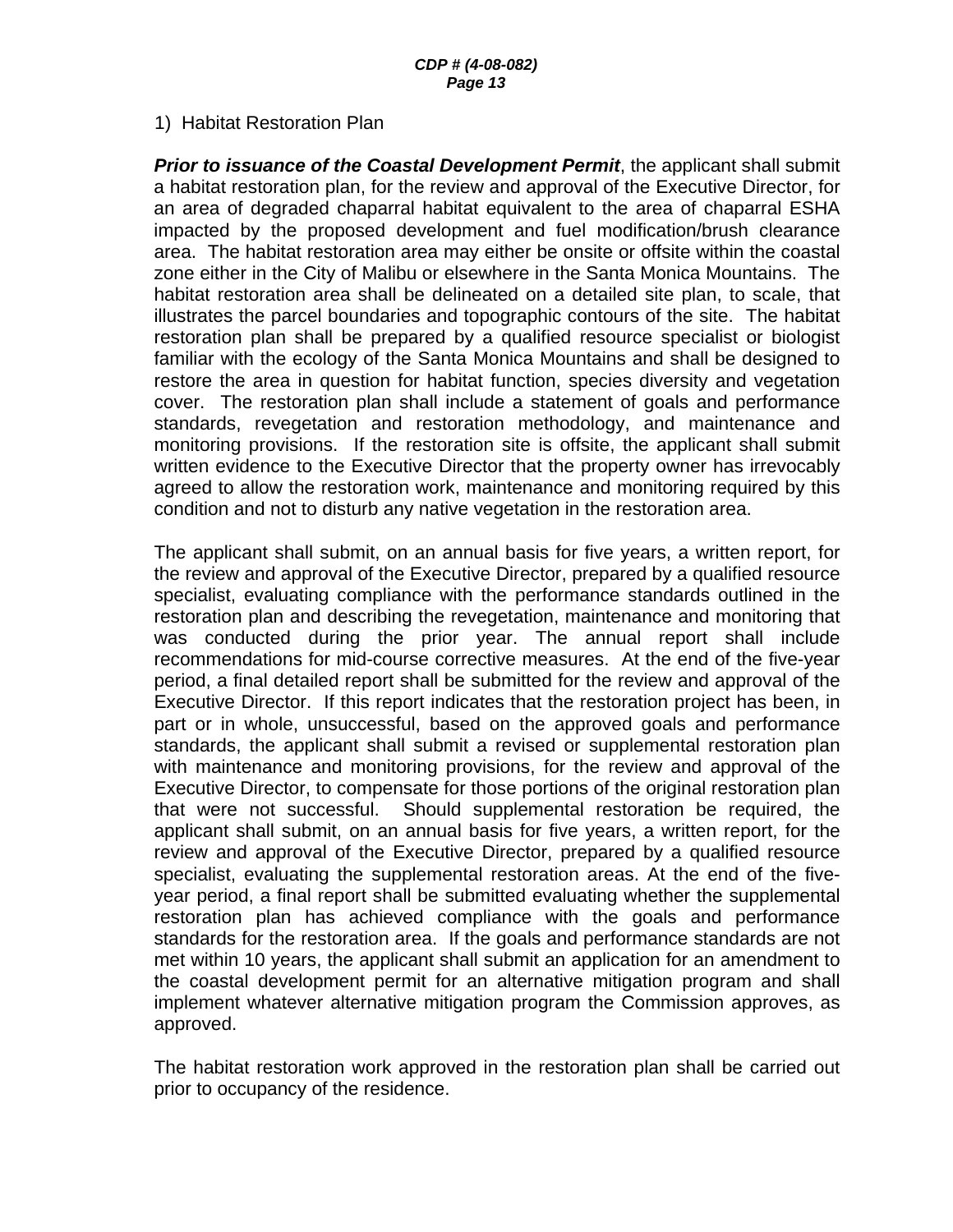2) Open Space Deed Restriction

No development, as defined in section 30106 of the Coastal Act, shall occur in the habitat restoration area, as shown on the habitat restoration site plan required pursuant to (A)(1) above.

Prior to the issuance of the coastal development permit, the applicant shall submit evidence that the applicant has executed and recorded a deed restriction (if the applicant is not the owner, then the applicant shall submit evidence that the owner has executed and recorded the deed restriction), in a form and content acceptable to the Executive Director, reflecting the above restriction on development and designating the habitat restoration area as open space. The deed restriction shall include a graphic depiction and narrative legal descriptions of both the parcel on which the restoration area lies and the open space area/habitat restoration area. The deed restriction shall run with the land, binding all successors and assigns, and shall be recorded free of prior liens that the Executive Director determines may affect the enforceability of the restriction. This deed restriction shall not be removed or changed without a Commission amendment to this coastal development permit.

3) Performance Bond

*Prior to issuance of the Coastal Development Permit*, the applicant shall post performance bonds to guarantee implementation of the restoration plan as follows: a) one equal to the value of the labor and materials; and b) one equal to the value of the maintenance and monitoring for a period of 5 years. Each performance bond shall be released upon satisfactory completion of items (a) and (b) above. If the applicant fails to either restore or maintain and monitor according to the approved plans, the Coastal Commission may collect the security and complete the work on the property.

#### **B. Habitat Conservation**

*Prior to issuance of the Coastal Development Permit*, the applicant shall (or, if the applicant is not the owner of the habitat conservation site, then the owner of the habitat conservation site shall) execute and record an open space deed restriction in a form and content acceptable to the Executive Director, over the entirety of a legal parcel or parcels containing chaparral ESHA. The chaparral ESHA located on the mitigation parcel or parcels must be of equal or greater area than the ESHA area impacted by the proposed development, including the fuel modification/brush clearance areas. No development, as defined in section 30106 of the Coastal Act, shall occur on the mitigation parcel(s) and the parcel(s) shall be preserved as permanent open space. The deed restriction shall include a graphic depiction and narrative legal descriptions of the parcel or parcels. The deed restriction shall run with the land, binding all successors and assigns, and shall be recorded free of prior liens that the Executive Director determines may affect the enforceability of the restriction.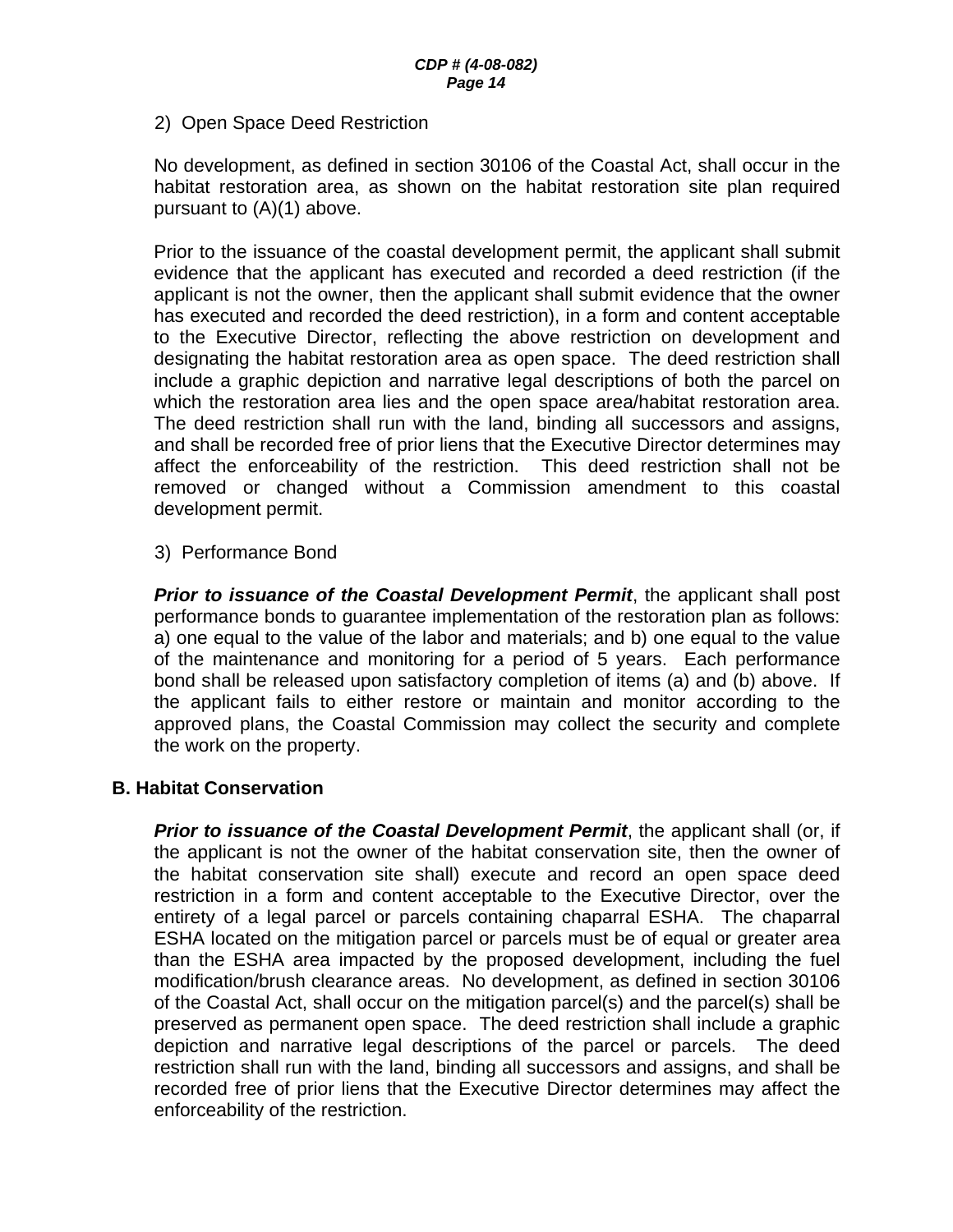<span id="page-14-0"></span>Prior to occupancy of the residence, the applicant shall submit evidence, for the review and approval of the Executive Director, that the recorded documents have been reflected in the Los Angeles County Tax Assessor Records.

If the mitigation parcel(s) is/are larger in size than the impacted habitat area, the excess acreage may be used to provide habitat impact mitigation for other development projects that impact like ESHA.

#### **C. Habitat Impact Mitigation Fund**

*Prior to issuance of the Coastal Development Permit*, the applicant shall submit evidence, for the review and approval of the Executive Director, that compensatory mitigation, in the form of an in-lieu fee, has been paid to the Mountains Recreation and Conservation Authority to mitigate adverse impacts to chaparral and coastal sage scrub habitat ESHA. The fee shall be calculated as follows:

#### **1. Development Area, Irrigated Fuel Modification Zones, Off-site Brush Clearance**

The in-lieu fee for these areas shall be \$12,000 per acre within the development area, any required irrigated fuel modification zones, and required off-site brush clearance areas (assuming a 200-foot radius from all structures). The total acreage shall be based on the map delineating these areas required by this condition.

#### **2. Non-irrigated Fuel Modification Zones**

The in-lieu fee for non-irrigated fuel modification areas (on-site) shall be \$3,000 per acre. The total acreage shall be based on the map delineating these areas required by this condition.

Prior to the payment of any in-lieu fee to the Mountains Recreation and Conservation Authority, the applicant shall submit, for the review and approval of the Executive Director, the calculation of the in-lieu fee required to mitigate adverse impacts to chaparral and/or coastal sage scrub habitat ESHA, in accordance with this condition. After review and approval of the fee calculation, the fee shall be paid to the Mountains Recreation and Conservation Authority's Coastal Habitat Impact Mitigation Fund for the acquisition, permanent preservation or restoration of habitat in the Santa Monica Mountains coastal zone, with priority given to the acquisition of or extinguishment of all development potential on properties containing environmentally sensitive habitat areas and properties adjacent to public parklands.. The fee may not be used to restore areas where development occurred in violation of the Coastal Act's permit requirements.

#### **11. Site Inspection**

A. By acceptance of this permit, the applicant irrevocably authorizes, on behalf of the applicant and all successors-in-interest with respect to the subject property, Coastal Commission staff and its designated agents to enter onto the property to undertake site inspections for the purpose of monitoring compliance with the permit, including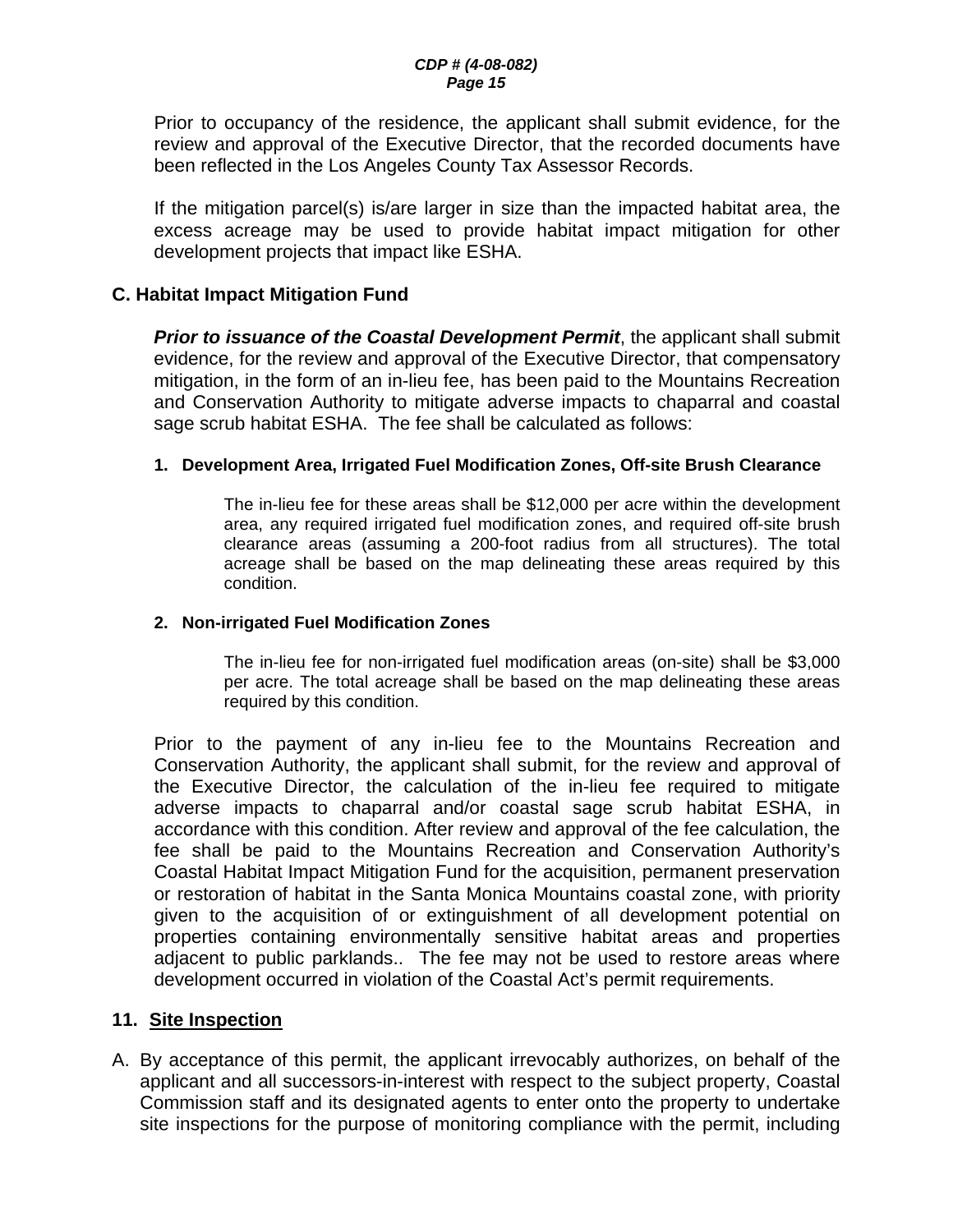<span id="page-15-0"></span>the special conditions set forth herein, and to document their findings (including, but not limited to, by taking notes, photographs, or video), subject to Commission staff providing 24 hours advanced notice to the contact person indicated pursuant to paragraph B prior to entering the property, unless there is an imminent threat to coastal resources, in which case such notice is not required. If two attempts to reach the contact person by telephone are unsuccessful, the requirement to provide 24 hour notice can be satisfied by voicemail, email, or facsimile sent 24 hours in advance or by a letter mailed three business days prior to the inspection. Consistent with this authorization, the applicant and his successors: (1) shall not interfere with such inspection/monitoring activities and (2) shall provide any documents requested by the Commission staff or its designated agents that are relevant to the determination of compliance with the terms of this permit.

B. *Prior to issuance of the Coastal Development Permit*, the applicant shall submit to Commission staff the email address and fax number, if available, and the address and phone number of a contact person authorized to receive the Commission's notice of the site inspections allowed by this special condition. The applicant is responsible for updating this contact information, and the Commission is entitled to rely on the last contact information provided to it by the applicant.

#### **12. Removal of Natural Vegetation**

Removal of natural vegetation for the purpose of fuel modification within the 50 foot zone surrounding the proposed structure(s) shall not commence until the local government has issued a building or grading permit for the development approved pursuant to this permit. Vegetation thinning within the 50-200 foot fuel modification zone shall not occur until commencement of construction of the structure(s) approved pursuant to this permit.

#### **13. Removal of Excavated Material**

**Prior to issuance of the Coastal Development Permit**, the applicant shall provide evidence to the Executive Director of the location of the disposal site for all excess excavated material from the site. If the disposal site is located in the Coastal Zone, the disposal site must have a valid coastal development permit for the disposal of fill material. If the disposal site does not have a coastal permit, such a permit will be required prior to the disposal of material.

# **IV. FINDINGS AND DECLARATIONS**

The Commission hereby finds and declares:

## **A. PROJECT DESCRIPTION AND BACKGROUND**

The applicants propose to construct a 3,803 sq. ft. 26 ft. high single family residence with 370 sq. ft. of covered terraces, attached 798 sq. ft. three car garage, driveway,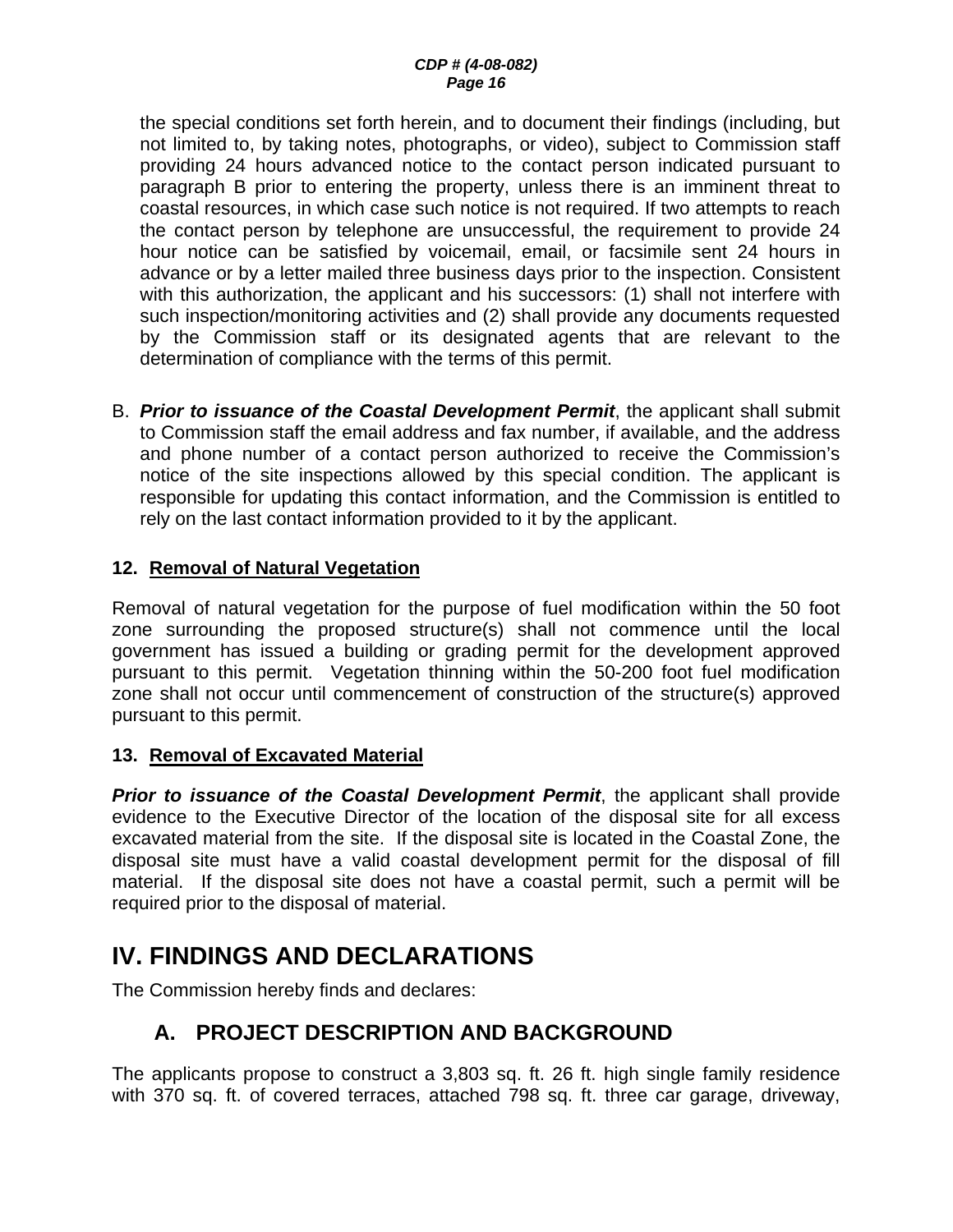motor court, septic system, retaining wall, drainage device, and 359 cu. yds. of grading (257 cu. yds. cut and 102 cu. yds. fill).

The 11.61 acre site is located at 1481 Decker Canyon Road in the Santa Monica Mountains, unincorporated Los Angeles County (APN 4472-009-026) (Exhibits 3-8). The site is presently developed with a building pad and driveway permitted pursuant to a prior valid Coastal Development Permit (5-91-865). A V-ditch drainage system was also constructed to the north of the building pad to divert sheet flow away from the slope above the development site at the direction of Los Angeles County Public Works Department.

The property is located approximately three miles inland of the intersection of Pacific Coast Highway and Encinal Canyon Road on the west side of Decker Canyon Road, south of Mulholland Highway. The subject property is situated among single-family residences to the north and south along Decker Canyon Road. (Exhibits 1-2). A singlefamily residence was constructed on the adjacent 5.25 acre lot to the north at 1351 Decker Canyon Road pursuant to CDP No. 4-92-246 in 1993.

The proposed project site is located within an LUP designated Wildlife Corridor between the Arroyo Sequit Significant Watershed and the Trancas Canyon Significant Watershed, at an elevation of approximately 1,675 feet above sea level. The property is situated on the east slope below the ridgeline and slopes steeply towards Decker Canyon Road. There are no existing or mapped public trails on or adjacent to the subject property.

The proposed building site is located at the 1,670 foot elevation. The property is visible from Decker Canyon Road to the east, limited portions of Mulholland Highway (an LUPdesignated Scenic Highway) .5 miles to the north and National Park Property located approximately 400 feet to the east of the subject property. The building pad and driveway for the proposed residence were previously approved by the Commission through Coastal Development Permit No. 5-91-865 in 1992. Because visual impacts were a concern, the pad site was proposed to be relocated down the hillside towards Decker Canyon Road to move the pad site off of the ridgeline. The visual impact findings provided for the previous approval explained that the site would not have a significant visual impact at this relocated building site. The building pad and driveway were developed at the lower elevation. Therefore, due to the building pad's present location off of the ridgeline, the distance and intervening topography from Mulholland Highway, and the existing development in the vicinity, no alternative siting or design options exist on the parcel in which the development would be significantly less visible from public viewing areas.

#### Parcel Legality

The lot was legally created by a subdivision in 1992 pursuant to Coastal Development Permit No. 5-91-865, as further explained in Section B., below. The applicant submitted Grant of Waiver and Certificate of Compliance No. 93-1832700, issued by the County of Los Angeles on September 20, 1993. Additionally, the applicant has provided evidence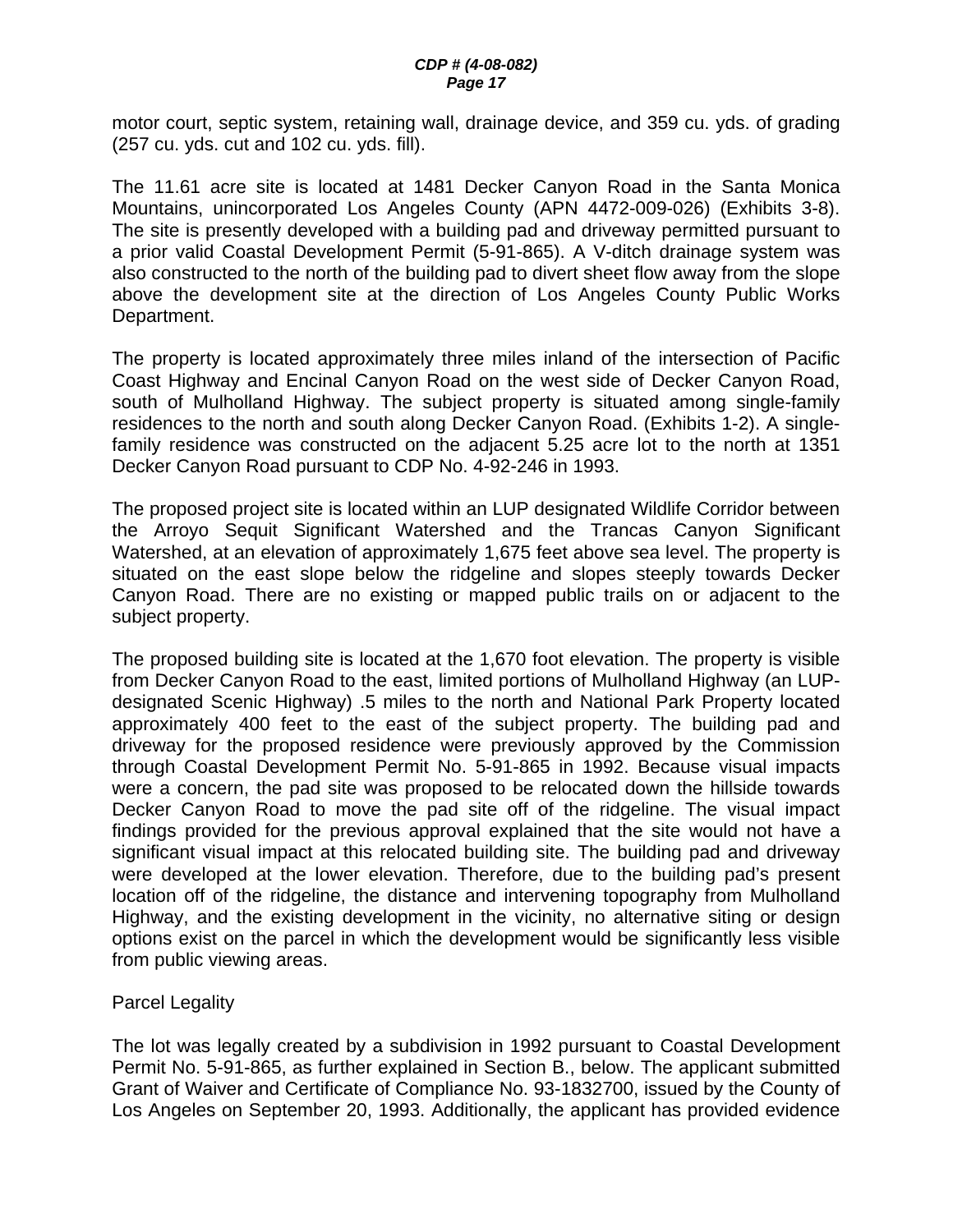<span id="page-17-0"></span>of an easement for ingress and egress over the portion of the driveway on the adjacent parcel pursuant to Instrument No. 87-232939.

# **B. PAST COMMISSION ACTION**

In 1992, the Commission approved Coastal Development Permit No. 5-91-865 (Imhof) for subdivision of a 16.86 acre lot into two parcels, 5.25 and 11.61 acres in size and site grading of 6,190 cubic yards at 1500 Decker Canyon Road. Conditions of approval included cumulative impact mitigation, an open space easement, landscaping requirements, geologic requirements, and a future development deed restriction. The 11.61 acre lot is the site of the proposed development of a single family residence, described above.

## **C. HAZARDS AND GEOLOGIC STABILITY**

Section **30253** of the Coastal Act states, in pertinent part, that new development shall:

(1) Minimize risks to life and property in areas of high geologic, flood, and fire hazard.

(2) Assure stability and structural integrity, and neither create nor contribute significantly to erosion, instability, or destruction of the site or surrounding area or in any way require the construction of protective devices that would substantially alter natural landforms along bluffs and cliffs.

The proposed development is located in the Malibu/Santa Monica Mountains area, an area historically subject to significant natural hazards including, but not limited to, landslides, erosion, flooding and wild fire. The submitted geology, geotechnical, and/or soils reports referenced as Substantive File Documents conclude that the project site is suitable for the proposed project based on the evaluation of the site's geology in relation to the proposed development. The reports contain recommendations to be incorporated into the project plans to ensure the stability and geologic safety of the proposed project, the project site, and the adjacent properties. To ensure stability and structural integrity and to protect the site and the surrounding sites, the Commission requires the applicant to comply with the recommendations contained in the applicable reports, to incorporate those recommendations into all final design and construction plans, and to obtain the geotechnical consultant's approval of those plans prior to the commencement of construction.

Additionally, to minimize erosion and ensure stability of the project site, the project must include adequate drainage and erosion control measures. In order to achieve these goals, the Commission requires the applicant to submit drainage and interim erosion control plans certified by the geotechnical engineer.

Further, the Commission finds that, for the project to ensure stability and avoid contributing significantly to erosion, all slopes and disturbed areas of the subject site must be landscaped, primarily with native plants, to stabilize disturbed soils and reduce erosion resulting from the development.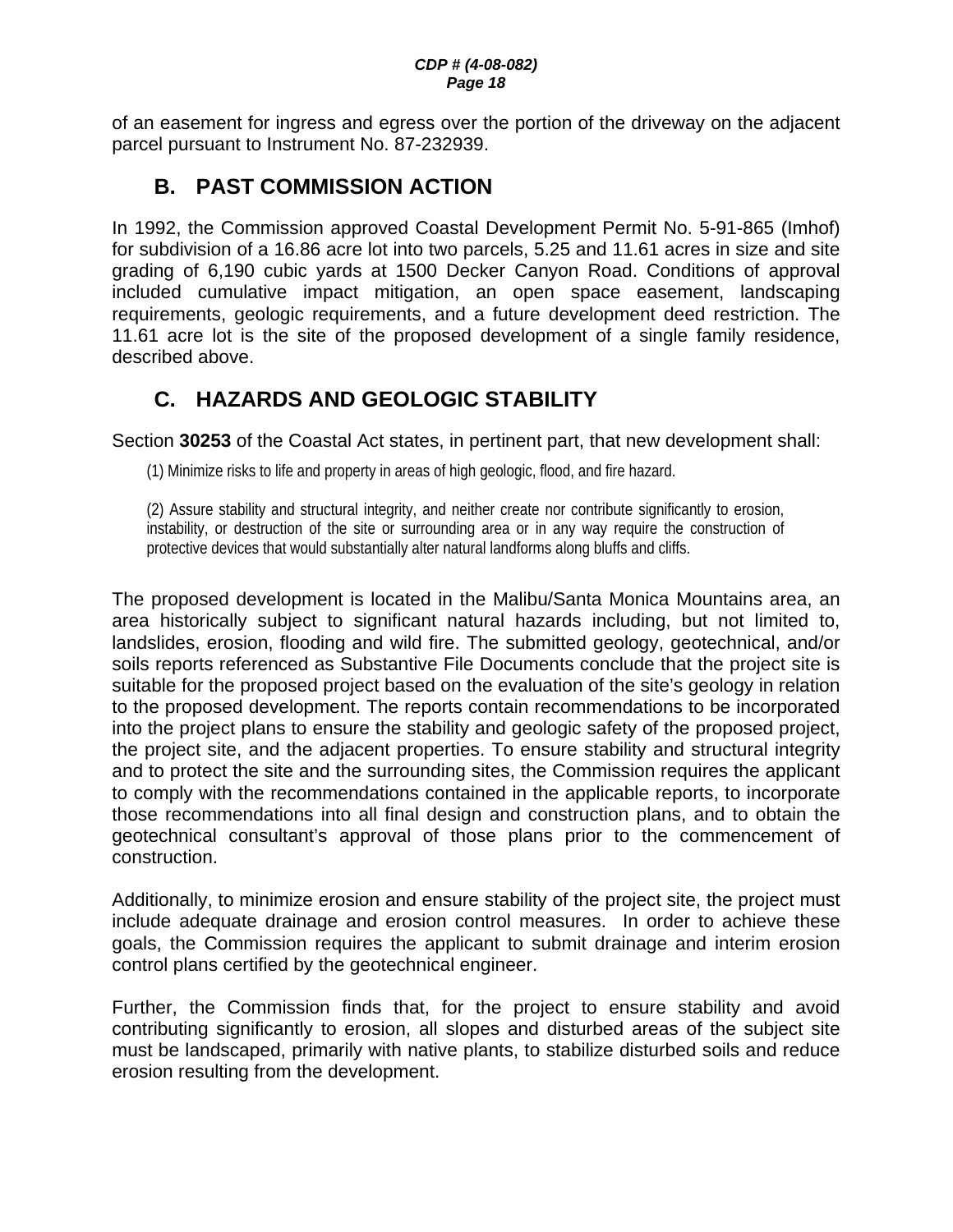<span id="page-18-0"></span>Although the conditions described above render the project sufficiently stable to satisfy the requirements of Section 30253, no project is wholly without risks. Due to the fact that the proposed project is located in an area subject to an extraordinary potential for damage or destruction from natural hazards, including wildfire and erosion, those risks remain substantial here. If the applicant nevertheless chooses to proceed with the project, the Commission requires the applicant to assume the liability from these associated risks. Through the assumption of risk condition, the applicant acknowledges the nature of the fire and/or geologic hazard that exists on the site and that may affect the safety of the proposed development.

The following special conditions are required, as determined in the findings above, to assure the project's consistency with Section 30253 of the Coastal Act and as a response to the risks associated with the project:

**Special Condition 1:** Plans Conforming to Geotechnical Engineer's Recommendations **Special Condition 2:** Assumption of Risk, Waiver of Liability and Indemnity **Special Condition 3:** Permanent Drainage and Polluted Runoff Control Plans **Special Condition 5:** Landscaping and Fuel Modification Plans

For the reasons set forth above, the Commission finds that, as conditioned, the proposed project is consistent with Section 30253 of the Coastal Act.

## **D. WATER QUALITY**

Section **30231** of the Coastal Act states that:

The biological productivity and the quality of coastal waters, streams, wetlands, estuaries, and lakes appropriate to maintain optimum populations of marine organisms and for the protection of human health shall be maintained and, where feasible, restored through, among other means, minimizing adverse effects of waste water discharges and entrainment, controlling runoff, preventing depletion of ground water supplies and substantial interference with surface water flow, encouraging waste water reclamation, maintaining natural vegetation buffer areas that protect riparian habitats, minimizing alteration of natural streams.

The Commission recognizes that new development in the Santa Monica Mountains has the potential to adversely impact coastal water quality and aquatic resources because changes such as the removal of native vegetation, the increase in impervious surfaces, and the introduction of new residential uses cause increases in runoff, erosion, and sedimentation, reductions in groundwater recharge and the introduction of pollutants such as petroleum, cleaning products, pesticides, and other pollutants, as well as effluent from septic systems.

The proposed development will result in an increase in impervious surfaces, which leads to an increase in the volume and velocity of stormwater runoff that can be expected to leave the site and eventually be discharged to coastal waters, including streams, wetlands, and estuaries. The pollutants commonly found in runoff associated with residential use can reduce the biological productivity and the quality of such waters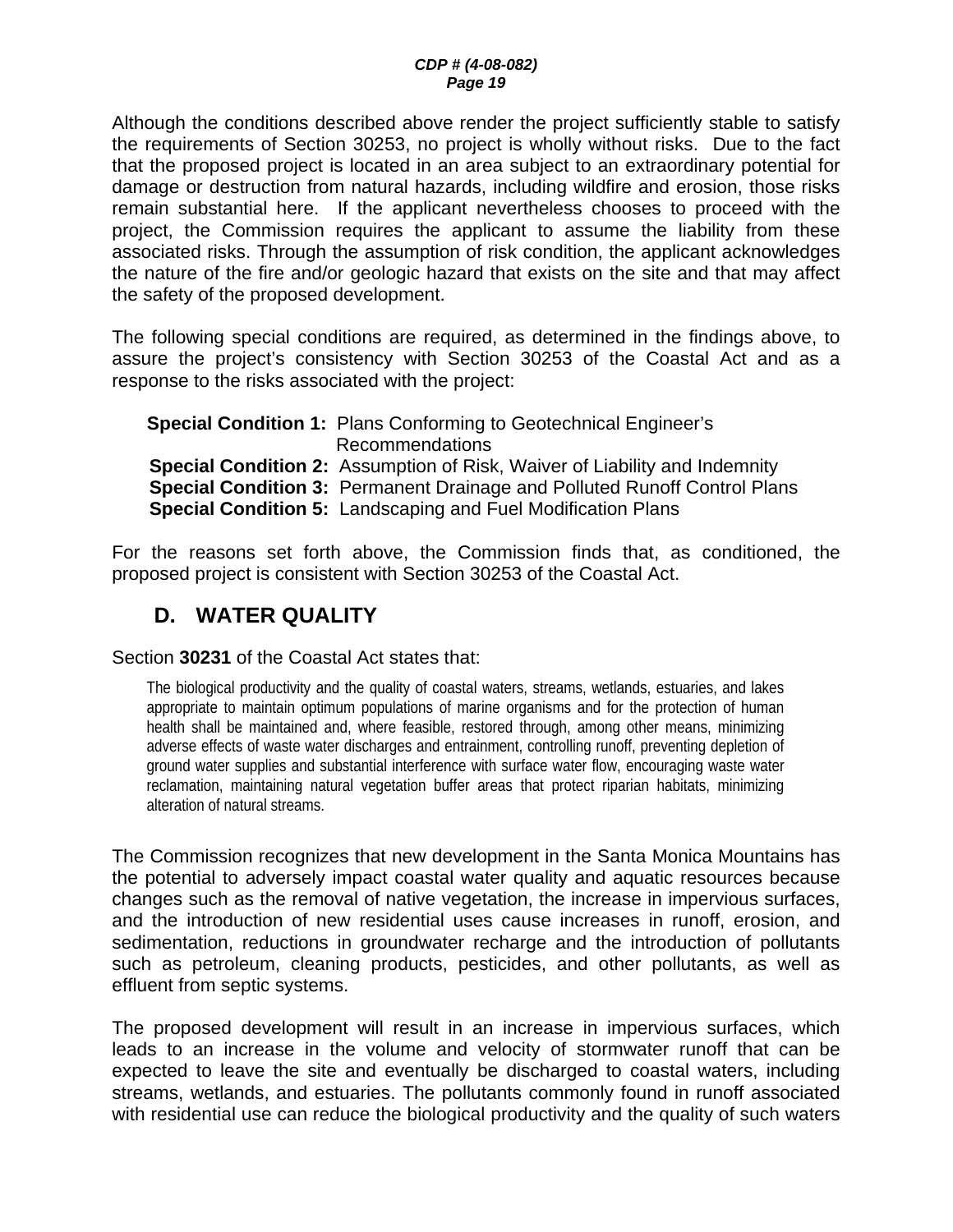<span id="page-19-0"></span>and thereby reduce optimum populations of marine organisms and have adverse impacts on human health.

Therefore, in order to minimize the potential for such adverse impacts to water quality and aquatic resources resulting from runoff both during construction and in the postdevelopment stage, the Commission requires the incorporation of Best Management Practices designed to control the volume, velocity and pollutant load of stormwater and dry weather flows leaving the developed site, including: 1) site design, source control and/or treatment control measures; 2) implementing erosion sediment control measures during construction and post construction; and 3) revegetating all graded and disturbed areas with primarily native landscaping.

Additionally, the applicant's geologic consultants have concluded that the site is suitable for the proposed septic system and that there would be no adverse impact to the site or surrounding areas from the use of a septic system. The County of Los Angeles Environmental Health Department has given in-concept approval of the proposed septic system, indicating that it meets the plumbing code requirements. The Commission has found that conformance with the provisions of the plumbing code is protective of water resources.

The following special conditions are required, as determined in the findings above, to assure the project's consistency with Section 30231 of the Coastal Act:

| <b>Special Condition 3:</b> Permanent Drainage and Polluted Runoff Control Plans |
|----------------------------------------------------------------------------------|
| <b>Special Condition 4:</b> Interim Erosion Control Plans and Construction       |
| <b>Responsibilities</b>                                                          |
| <b>Special Condition 5:</b> Landscaping and Fuel Modification Plans              |
| <b>Special Condition 12: Removal of Native Vegetation</b>                        |

Therefore, the Commission finds that the proposed project, as conditioned, is consistent with Section 30231 of the Coastal Act.

## **E. ENVIRONMENTALLY SENSITIVE HABITAT**

Section **30240** of the Coastal Act protects environmentally sensitive habitat areas (ESHA) by restricting development in and adjacent to ESHA. Section **30240** states:

(a) Environmentally sensitive habitat areas shall be protected against any significant disruption of habitat values, and only uses dependent on such resources shall be allowed within such areas.

(b) Development in areas adjacent to environmentally sensitive habitat areas and parks and recreation areas shall be sited and designed to prevent impacts which would significantly degrade such areas, and shall be compatible with the continuance of such habitat areas.

#### Section **30107.5** of the Coastal Act, defines an environmentally sensitive area as:

"Environmentally sensitive area" means any area in which plant or animal life or their habitats are either rare or especially valuable because of their special nature or role in an ecosystem and which could be easily disturbed or degraded by human activities and developments.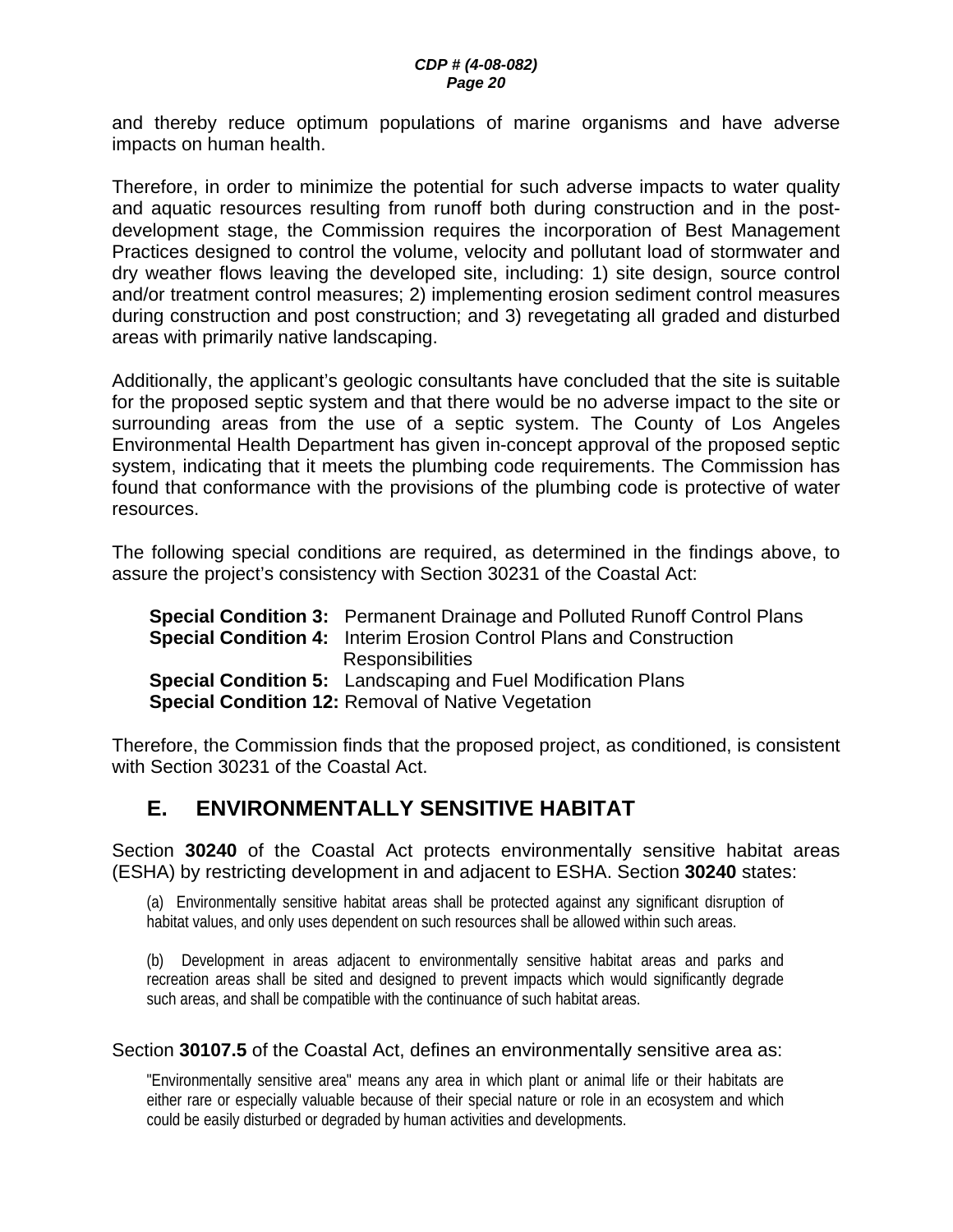In addition, the Malibu/Santa Monica Mountains LUP provides policy guidance regarding the protection of environmentally sensitive habitats. The Coastal Commission has applied the following relevant policies as guidance in the review of development proposals in the Santa Monica Mountains.

P57 Designate the following areas as Environmentally Sensitive Habitat Areas (ESHAs): (a) those shown on the Sensitive Environmental Resources Map (Figure 6), and (b) any undesignated areas which meet the criteria and which are identified through the biotic review process or other means, including those oak woodlands and other areas identified by the Department of Fish and Game as being appropriate for ESHA designation.

P63 Uses shall be permitted in ESHAs, DSRs, Significant Watersheds, and Significant Oak Woodlands, and Wildlife Corridors in accordance with Table l and all other policies of this LCP.

P68 Environmentally sensitive habitat areas (ESHAs) shall be protected against significant disruption of habitat values, and only uses dependent on such resources shall be allowed within such areas. Residential use shall not be considered a resource dependent use.

P69 Development in areas adjacent to environmentally sensitive habitat areas (ESHAs) shall be subject to the review of the Environmental Review Board, shall be sited and designed to prevent impacts which would significantly degrade such areas, and shall be compatible with the continuance of such habitat areas.

P72 Open space or conservation easements or equivalent measures may be required in order to protect undisturbed watershed cover and riparian areas located on parcels proposed for development. Where new development is proposed adjacent to Environmentally Sensitive Habitat Areas, open space or conservation easements shall be required in order to protect resources within the ESHA.

P74 New development shall be located as close as feasible to existing roadways, services, and existing development to minimize the effects on sensitive environmental resources.

P82 Grading shall be minimized for all new development to ensure the potential negative effects of runoff and erosion on these resources are minimized.

P84 In disturbed areas, landscape plans shall balance long-term stability and minimization of fuel load. For instance, a combination of taller, deep-rooted plants and low-growing ground covers to reduce heat output may be used. Within ESHAs and Significant Watersheds, native plant species shall be used, consistent with fire safety requirements.

#### **1. Project Description and Site Specific Biological Resource Information**

The subject site is located to the west of Decker Canyon Road, .5 miles south of Mulholland Highway and situated among several other single family residences to the north and south. The project site consists of steep slopes along the western three quarters of the property and rises steeply toward the northwest corner. A ridge transects the western property boundary running north to south. The site is well vegetated except for the existing driveway and building pad approved pursuant to a valid CDP in 1992.

The applicant submitted a Biological Assessment conducted for the original subdivision of the project site in 1992 and an updated Biological Assessment in 2009, listed in the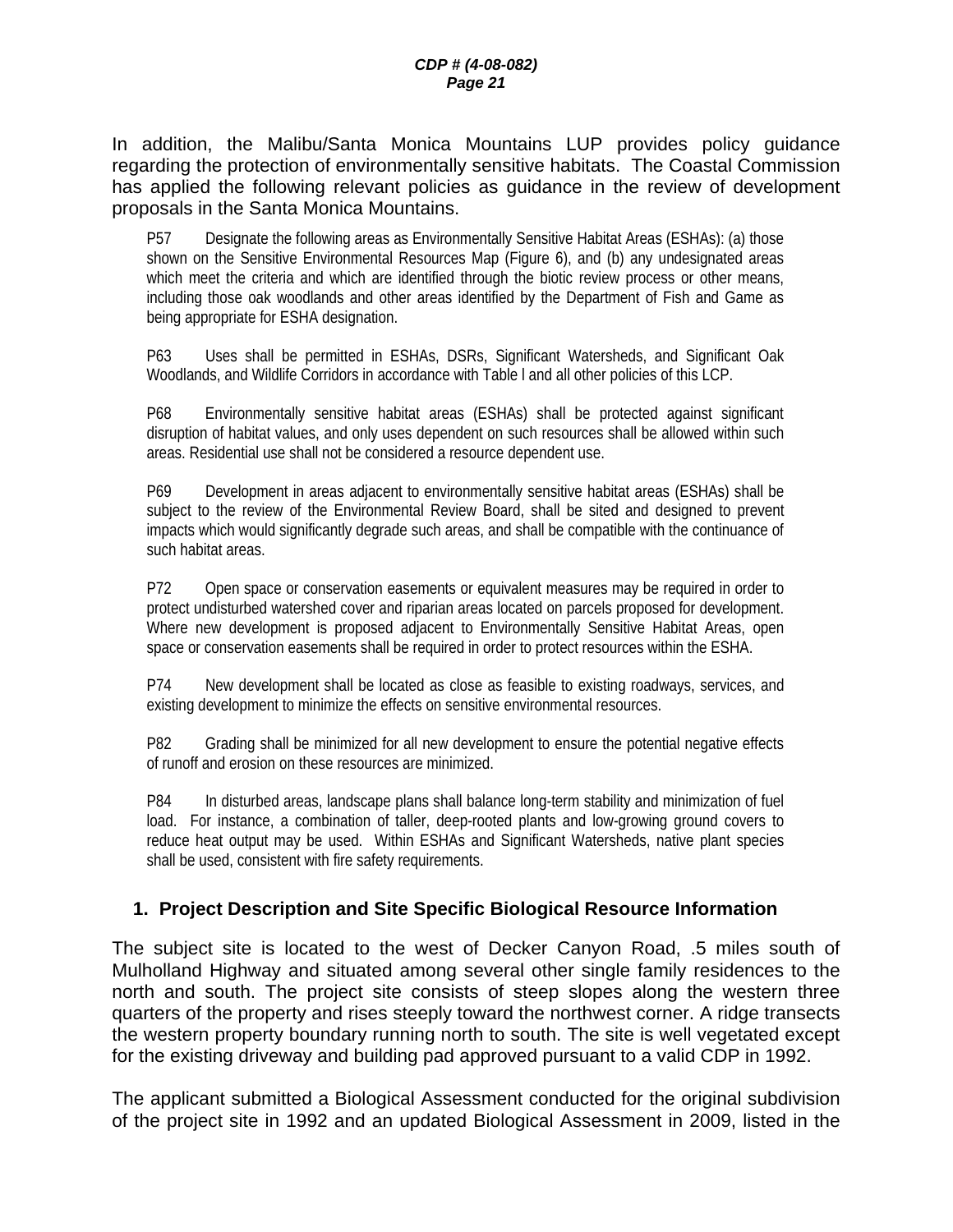#### *CDP # (4-08-082) Page 22*

Substantive File Documents, which address the habitats present on the project site. The property supports undisturbed chaparral and coastal sage scrub habitats except for the existing development pad and access driveway. A drainage also exists at the bottom of the slope to the southwest of the existing pad and driveway. While there is scattered residential development in the area to the north and south along Decker Canyon Road, there is undisturbed, contiguous coastal sage scrub, chaparral habitat, and oak woodland habitat to the north and west of the site. Additionally, there is a large contiguous area of undisturbed habitat east of the project site, across Decker Canyon Road on National Park Service property.

According to public information, the applicant purchased the subject parcel in 1987 for \$165,000. The parcel was designated in the Los Angeles County Land Use Plan for residential use. Three land use designations apply to the property which are: Mountain Land II, that allows residential development at a maximum density of 1 dwelling unit per 20 acres of land; Rural Land I, that allows 1 unit per 10 acres; and Rural Land II, that allows 1 dwelling unit per 5 acres. The parcel is 11.61-acres in size, and there are other scattered, residential developments in the same area. National Park Service property exists across Decker Canyon Road about 400 feet east of the subject property. There is currently no offer to purchase the property from any public park agency.

The project has been designed to locate the proposed 3,803 sq. ft. single family residence and attached 798 sq. ft. garage on the existing previously approved pad area. Any alternative location on the site would likely include the removal of more native vegetation. Not including the area of the driveway or turnaround, the proposed development area is estimated by the applicant to measure approximately 9,986 sq. ft. The applicant's approved fuel modification plan (approved by the Los Angeles County Fire Department) shows the use of the standard three zones of vegetation modification. Zones "A" (setback zone) and "B" (irrigation zone) are shown extending in a radius of approximately 100 feet from the proposed structures. A "C" Zone (thinning zone) is provided for a distance of 100 feet beyond the "A" and "B" zones.

#### **2. ESHA Designation on the Project Site**

Pursuant to Section **30107.5**, in order to determine whether an area constitutes an ESHA, and is therefore subject to the protections of Section 30240, the Commission must answer three questions:

1) Is there a rare species or habitat in the subject area?

2) Is there an especially valuable species or habitat in the area, which is determined based on:

a) whether any species or habitat that is present has a special nature, OR

b) whether any species or habitat that is present has a special role in the ecosystem;

3) Is any habitat or species that has met either test 1 or test 2 (i.e., that is rare or especially valuable) easily disturbed or degraded by human activities and developments?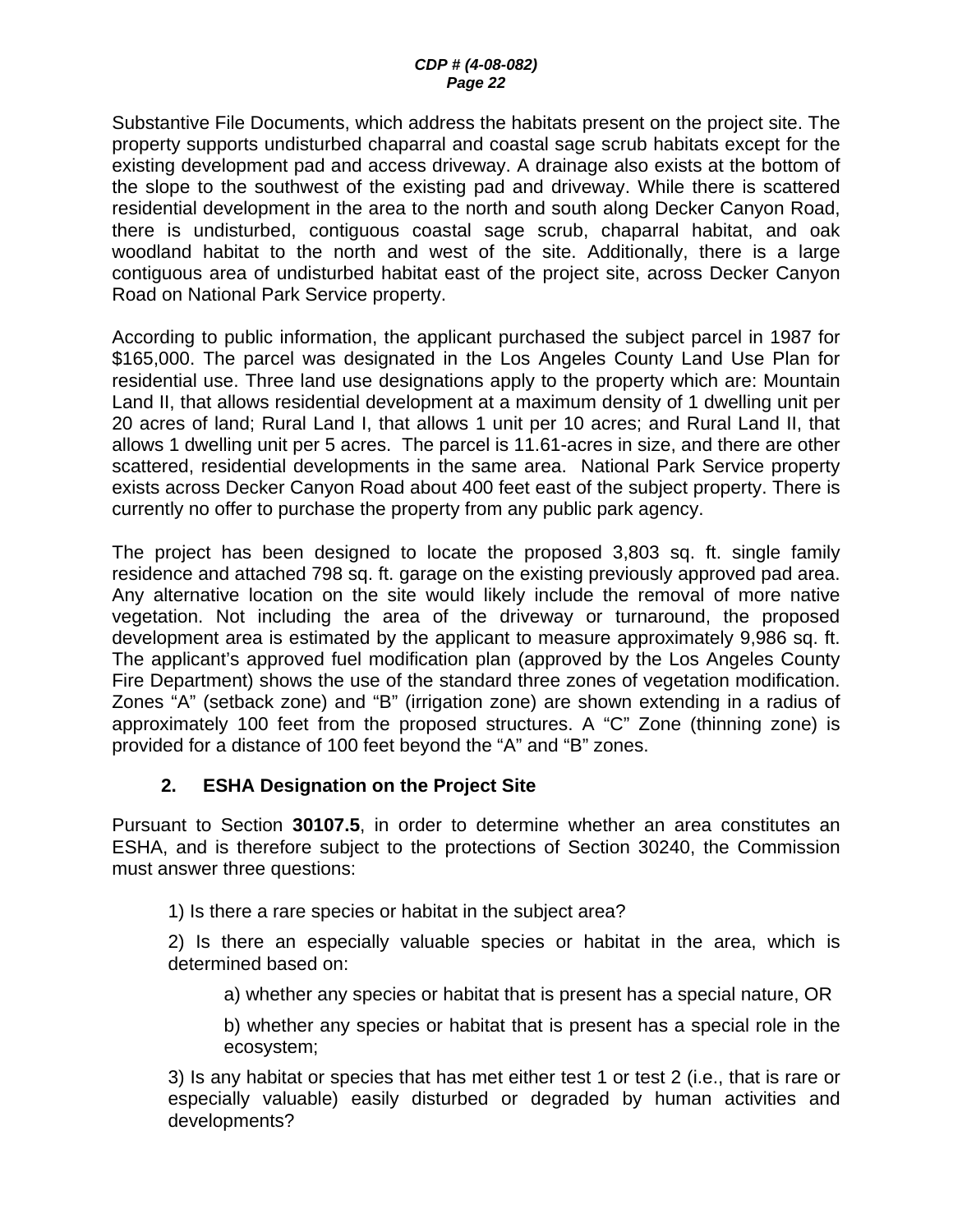If the answers to questions one or two and question three are "yes", the area is ESHA.

The project site is located within the Mediterranean Ecosystem of the Santa Monica Mountains. The Coastal Commission has found that the Mediterranean Ecosystem in the Santa Mountains is rare, and valuable because of its relatively pristine character, physical complexity, and resultant biological diversity. Large, contiguous, relatively pristine areas of native habitats, such as coastal sage scrub, chaparral, oak woodland, and riparian woodland have many special roles in the Mediterranean Ecosystem, including the provision of critical linkages between riparian corridors, the provision of essential habitat for species that require several habitat types during the course of their life histories, the provision of essential habitat for local endemics, the support of rare species, and the reduction of erosion, thereby protecting the water quality of coastal streams. Additional discussion of the special roles of these habitats in the Santa Monica Mountains ecosystem are discussed in the March 25, 2003 memorandum prepared by the Commission's Ecologist, Dr. John Dixon<sup>[1](#page-22-0)</sup> (hereinafter "Dr. Dixon Memorandum"), which is incorporated as if set forth in full herein.

Unfortunately, the native habitats of the Santa Monica Mountains, such as coastal sage scrub, chaparral, oak woodland and riparian woodlands are easily disturbed by human activities. As discussed in the Dr. Dixon Memorandum, development has many welldocumented deleterious effects on natural communities of this sort. These environmental impacts may be both direct and indirect and include, but certainly are not limited to, the effects of increased fire frequency, of fuel modification, including vegetation clearance, of introduction of exotic species, and of night lighting. Increased fire frequency alters plant communities by creating conditions that select for some species over others. The removal of native vegetation for fire protection results in the direct removal or thinning of habitat area. Artificial night lighting of development affects plants, aquatic and terrestrial invertebrates, amphibians, fish, birds and mammals. Thus, large, contiguous, relatively pristine areas of native habitats, such as coastal sage scrub, chaparral, oak woodland, and riparian woodlands are especially valuable because of their special roles in the Santa Monica Mountains ecosystem and are easily disturbed by human activity. Accordingly, these habitat types meet the definition of ESHA. This is consistent with the Commission's past findings in support of its actions on many permit applications and in adopting the Malibu LCP<sup>[2](#page-22-1)</sup>.

As described above, the project site contains pristine chaparral and coastal sage scrub habitat that is part of a large, contiguous block of pristine native vegetation. As discussed above and in the Dr. Dixon Memorandum, this habitat is especially valuable because of its special role in the ecosystem of the Santa Monica Mountains and it is easily disturbed by human activity. Accordingly, the Commission finds that the chaparral

http://www.coastal.ca.gov/ventura/smm-esha-memo.pdf

 $\overline{a}$ 

<span id="page-22-0"></span><sup>&</sup>lt;sup>1</sup> The March 25, 2003 Memorandum Regarding the Designation of ESHA in the Santa Monica Mountains, prepared by John Dixon, Ph. D, is available on the California Coastal Commission website at

<span id="page-22-1"></span><sup>&</sup>lt;sup>2</sup> Revised Findings for the City of Malibu Local Coastal Program (as adopted on September 13, 2002) adopted on February 6, 2003.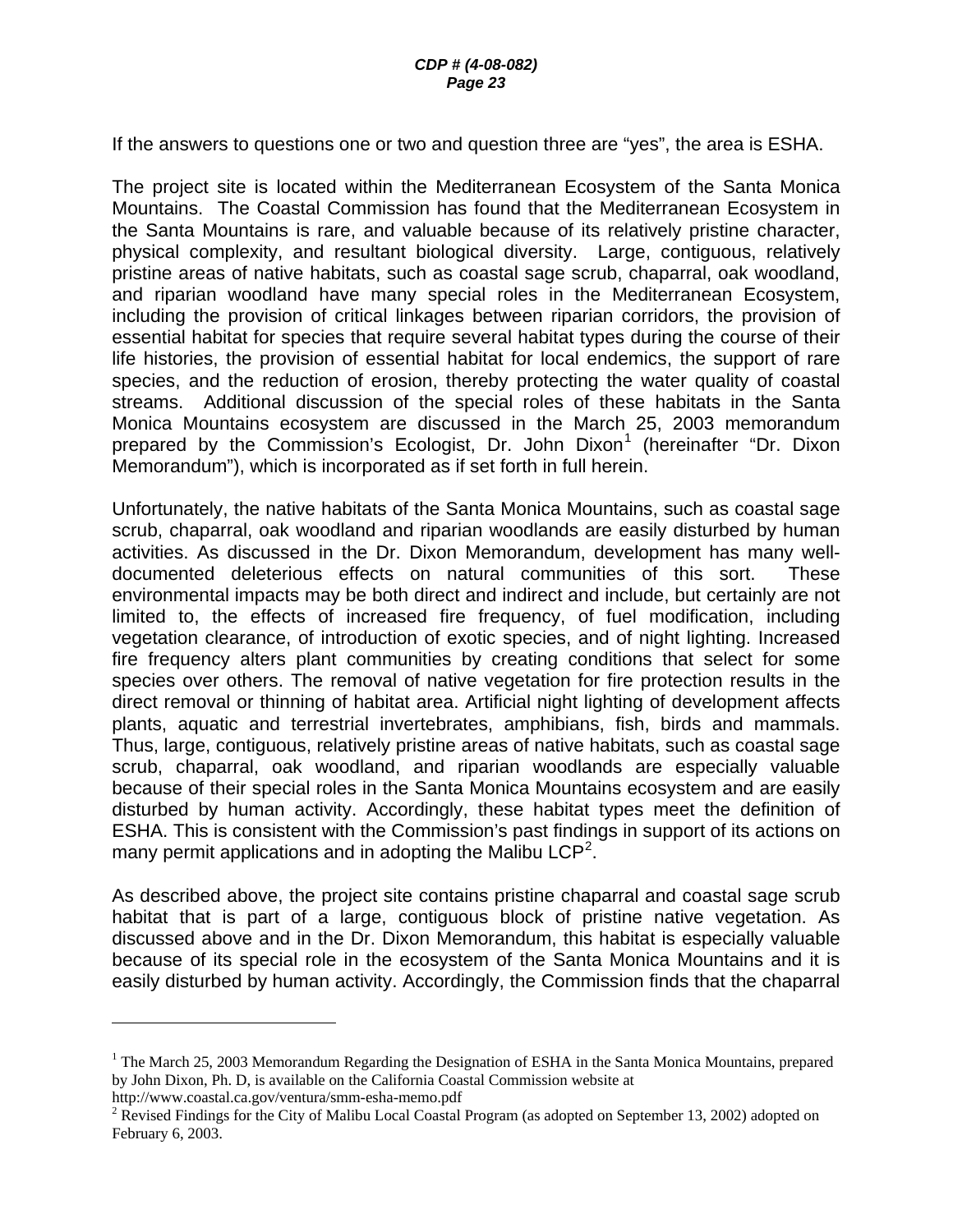and coastal sage scrub habitat on the project site meets the definition of ESHA in the Coastal Act.

#### **3. Resource Dependent Use**

The Commission finds that the project site and the surrounding area constitutes an environmentally sensitive habitat area (ESHA). Section 30240 of the Coastal Act restricts development within ESHA to only those uses that are dependent on the resource. The applicant proposes to construct a single family residence on the parcel. As single-family residences do not have to be located within ESHA to function, singlefamily residences are not a use dependent on ESHA resources. Section 30240 also requires that ESHA be protected against significant disruption of habitat values. As the construction of a residence on the site will require both the complete removal of ESHA from the home site and fuel modification for fire protection purposes around it, the proposed project would also significantly disrupt the habitat value in those locations. Application of Section 30240, by itself, would therefore require denial of the project, because the project would result in significant disruption of habitat values and is not a use dependent on those sensitive habitat resources.

However, the Commission must also consider Section 30010, and the United States Supreme Court's decision in *Lucas v. South Carolina Coastal Council* (1992) 505 U.S. 1003, 112 S.Ct. 2886. Section 30010 of the Coastal Act provides that the Coastal Act shall not be construed as authorizing the Commission to exercise its power to grant or deny a permit in a manner that will take private property for public use. Application of Section 30010 may overcome the presumption of denial in some instances. The subject of what sort of government action results in a "taking" was addressed by the Court in the *Lucas* case. In *Lucas*, the Court identified several factors that should be considered in determining whether a proposed government action would result in a taking. For instance, the Court held that where a permit applicant has demonstrated that he or she has a sufficient real property interest in the property to allow the proposed project, and that project denial would deprive his or her property of all economically viable use, then denial of the project by a regulatory agency might result in a taking of the property for public use unless the proposed project would constitute a nuisance under State law. Other Supreme Court precedent establishes that another factor that should be considered is the extent to which a project denial would interfere with reasonable investment-backed expectations.

The Commission interprets Section 30010, together with the *Lucas* decision, to mean that if Commission denial of the project would deprive an applicant's property of all reasonable economic use, the Commission may be required to allow some development even if a Coastal Act policy would otherwise prohibit it, unless the proposed project would constitute a nuisance under state law. In other words, Section 30240 of the Coastal Act cannot be read to deny all economically beneficial or productive use of land because Section 30240 cannot be interpreted to require the Commission to act in an unconstitutional manner.

As described above, the subject parcel was designated in the Los Angeles County Land Use Plan for residential use. Residential development has previously been approved by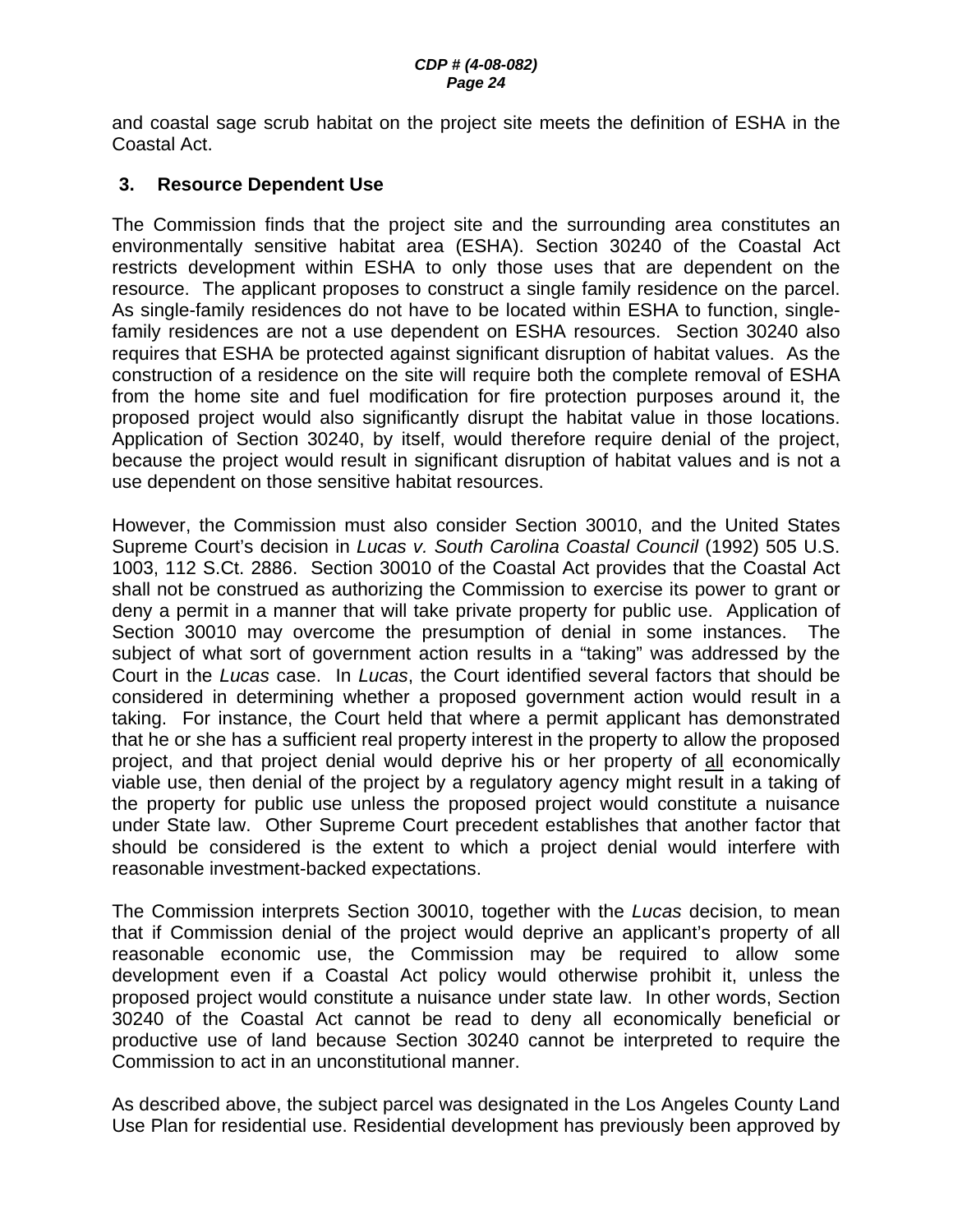the Commission on sites in the immediate area. At the time the applicant purchased the parcel, the County's certified Land Use Plan did not designate the vegetation on the site as ESHA. Based on these facts, along with the presence of existing and approved residential development in the area, the applicant had reason to believe that it had purchased a parcel on which it would be possible to build a residence.

The Commission finds that in this particular case, other allowable uses for the subject site, such as a recreational park or a nature preserve, are not feasible and would not provide the owner an economic return on the investment. There is currently no offer to purchase the property from any public park agency. The Commission thus concludes that in this particular case there is no viable alternative use for the site other than residential development. The Commission finds, therefore, that outright denial of all residential use on the project site would interfere with reasonable investment-backed expectations and deprive the property of all reasonable economic use.

Next the Commission turns to the question of nuisance. There is no evidence that construction of a residence on the project site would create a nuisance under California law. Other houses have been constructed in similar situations in similar habitat areas in Los Angeles County, apparently without the creation of nuisances. The County's Health Department has not reported evidence of septic system failures. In addition, the County has reviewed and approved the applicant's proposed septic system, ensuring that the system will not create public health problems. Furthermore, the use that is proposed is residential, rather than, for example, industrial, which might create noise or odors or otherwise create a public nuisance.

In conclusion, the Commission finds that, notwithstanding Section 30240, a residential project on the subject property must be allowed to permit the applicant a reasonable economic use of their property consistent with Section 30010 of the Coastal Act.

#### **4. Siting and Design Alternatives to Minimize Significant Disruption of Habitat Values**

While the applicant is entitled under Section 30010 to an assurance that the Commission will not act in such a way as to "take" the property, this section does not authorize the Commission to avoid application of the policies of the Coastal Act, including Section 30240, altogether. Instead, the Commission is only directed to avoid construing these policies in a way that would take property. Aside from this instruction, the Commission is still otherwise directed to enforce the requirements of the Act. Therefore, in this situation, the Commission must still assure compliance with Section 30240 by avoiding impacts that would significantly disrupt and/or degrade environmentally sensitive habitat, to the extent this can be done without taking the property.

Obviously, the construction of residential development, including vegetation removal for both the development area as well as required fuel modification, grading, construction of a residence and accessory structures, and the use of the development by residents will result in unavoidable loss of ESHA. The development can be sited and designed to minimize ESHA impacts by measures that include but are not limited to: limiting the size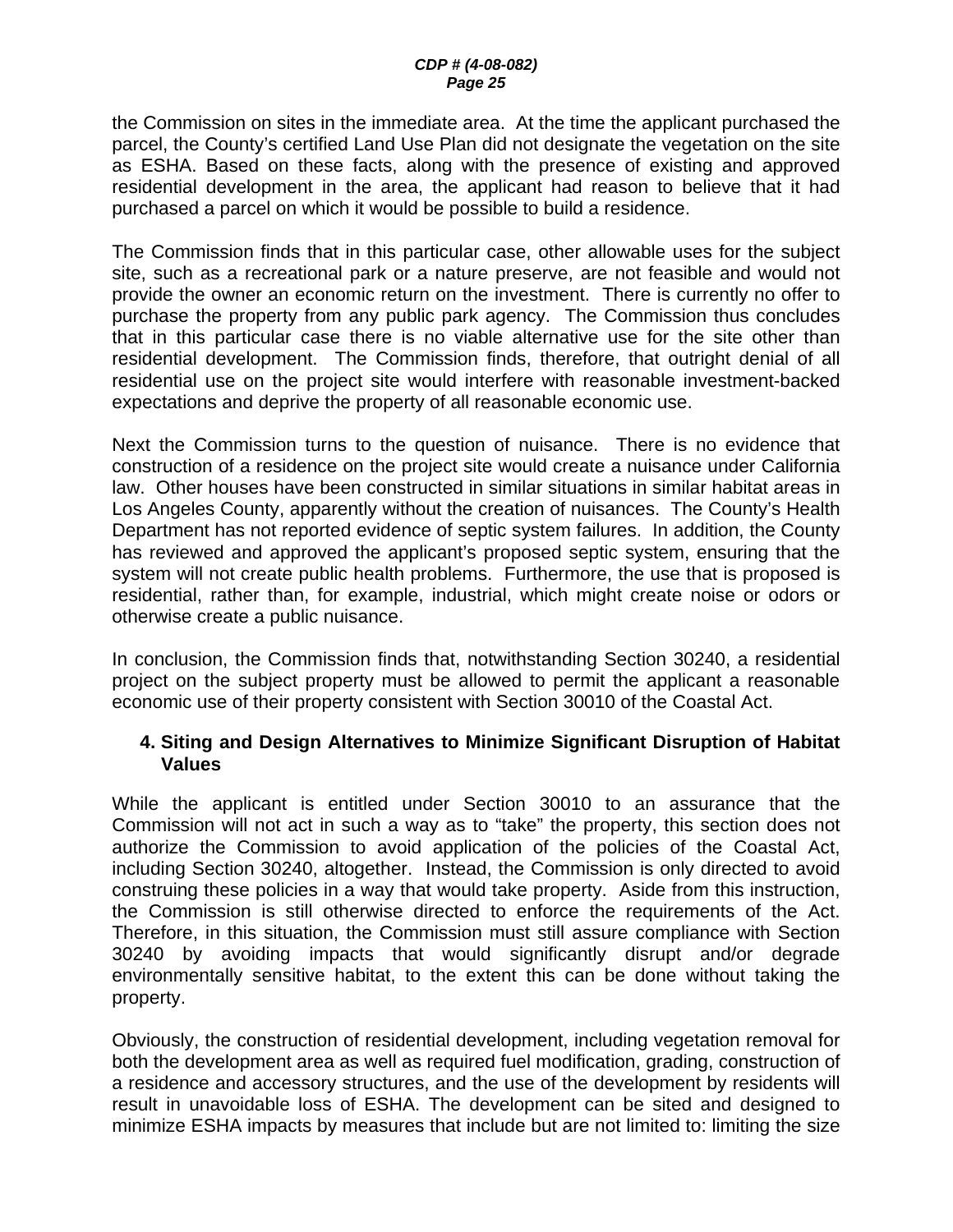of structures, limiting the number of accessory structures and uses, clustering structures, siting development in any existing disturbed habitat areas rather than undisturbed habitat areas, locating development as close to existing roads and public services as feasible, and locating structures near other residences in order to minimize additional fuel modification.

In this case, siting and design alternatives have been considered in order to identify the alternative that can avoid and minimize impacts to ESHA to the greatest extent feasible. In past permit actions, the Commission has allowed up to 10,000 sq. ft. of development area for a residence on a parcel zoned for residential development in this area of the Santa Monica Mountains to avoid a taking of property. As detailed above, the proposed development area conforms to the maximum development area of 10,000 sq. ft. All proposed structures are located within this development area. Although a smaller development area would reduce the ESHA loss somewhat, the reduction would not be significant. Nor are there other resources such as streams, riparian areas, or visual resources that would be protected by a smaller development area. As such, the Commission concludes that the proposed siting and design of the project will minimize impacts to ESHA to the extent feasible. The Commission also finds that the proposed development area provides a reasonable economic use.

#### **5. Open Space Conservation**

This project is inconsistent with Section 30240 of the Coastal Act, and is only being allowed to avoid a taking of private property for public use. The Commission finds that for the project to be consistent with Section 30240 to the maximum extent feasible, while providing a reasonable economic use, this project must constitute the maximum amount of ESHA destruction on the site and the remaining ESHA on the property must be preserved in perpetuity.

To preserve the remaining ESHA, an open space conservation easement (Document #93-1116261) was recorded on the property on June 6, 1993 pursuant to Coastal Development Permit 5-91-865 for a subdivision and development of a building pad and driveway on the site. Given that the existing open space easement covers the entire parcel outside of Fuel Modification Zone B (except the driveway), the Commission finds it is not necessary to require an open space easement condition as part of the subject CDP.

#### **6. Habitat Impact Mitigation**

While impacts resulting from development within ESHA can be reduced through siting and design alternatives for new development and by ensuring that the remaining ESHA on the site is permanently protected, they cannot be completely avoided, given the location of ESHA on and around the project site, the high fire risk in the Santa Monica Mountains, and the need to modify fuel sources to protect life and property from wildfire.

Fuel modification is the removal or modification of combustible native or ornamental vegetation. It may include replacement with drought tolerant, fire resistant plants. The amount and location of required fuel modification will vary according to the fire history of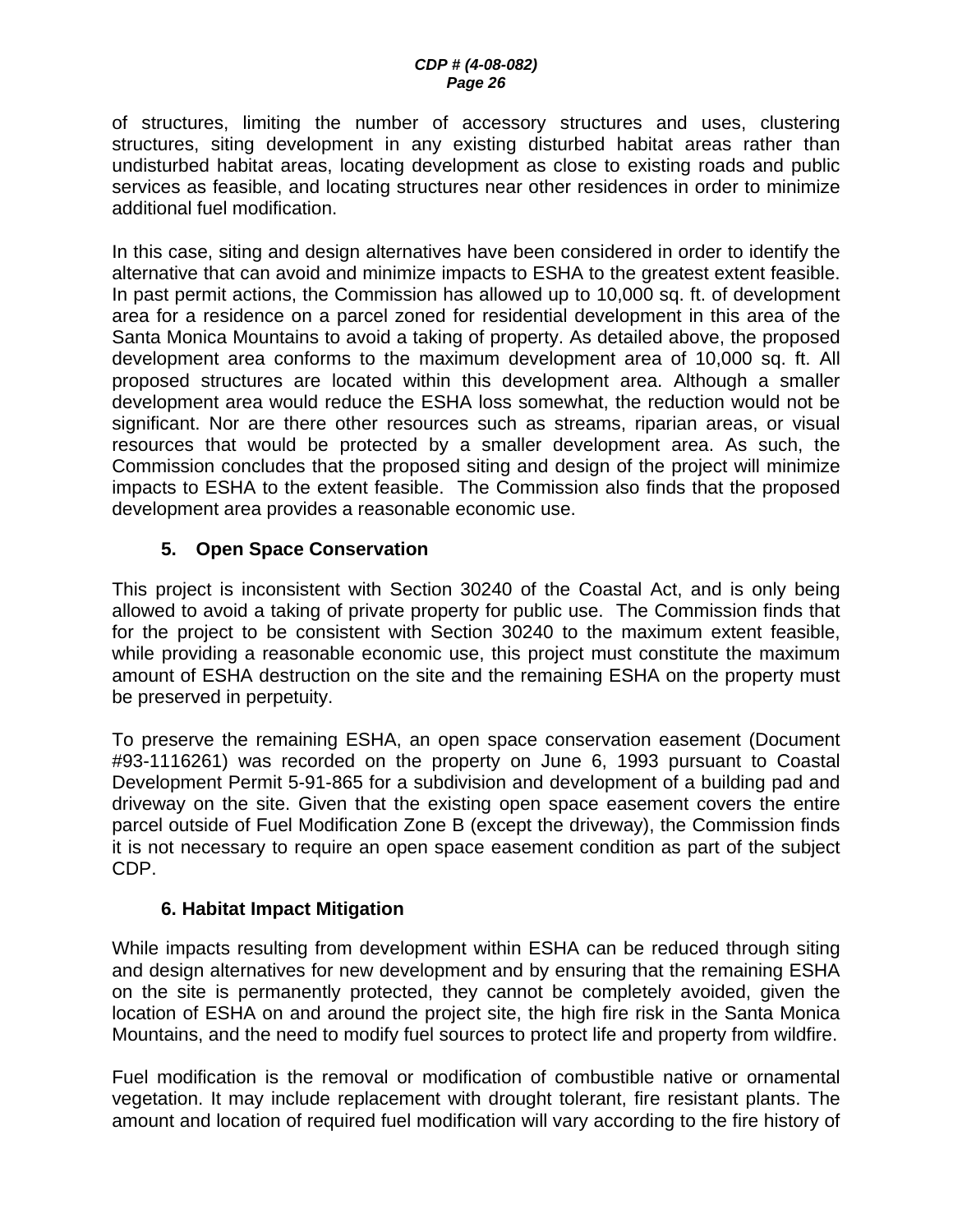the area, the amount and type of plant species on the site, topography, weather patterns, construction design, and siting of structures. There are typically three fuel modification zones applied by the Los Angeles County Fire Department, which include a setback zone immediately adjacent to the structure (Zone A) where all native vegetation must be removed, an irrigated zone adjacent to Zone A (Zone B) where most native vegetation must be removed or widely spaced, and a thinning zone (Zone C) where native vegetation may be retained if thinned or widely spaced although particular highfuel plant species must be removed. The combined required fuel modification area around structures can extend up to a maximum of 200 feet. If there is not adequate area on the project site to provide the required fuel modification for structures, then brush clearance may also be required on adjacent parcels. In this way, for a large area around any permitted structures, native vegetation will be cleared, selectively removed to provide wider spacing, and thinned. The Commission has found in past permit actions, that a new residential development (with a 10,000 sq. ft. development area) within ESHA with a full 200 foot fuel modification radius will result in impact (either complete removal, irrigation, or thinning) to ESHA habitat of four to five acres.

Obviously, native vegetation that is cleared and replaced with ornamental species or substantially removed and widely spaced will be lost as habitat and watershed cover. As discussed in the Dr. Dixon Memorandum<sup>[3](#page-26-0)</sup>, the cumulative loss of habitat cover also reduces the value of the sensitive resource areas as a refuge for birds and animals, for example by making them—or their nests and burrows—more readily apparent to predators. Further, fuel modification can result in changes to the composition of native plant and wildlife communities, thereby reducing their habitat value. Although the impacts from habitat removal cannot be avoided, the Commission finds that the loss of ESHA resulting from the removal, conversion, or modification of natural habitat for new development including the building site area, and fuel modification can be mitigated in order to ensure that ESHA impacts are minimized to the extent feasible.

The Commission has identified three appropriate methods for providing mitigation for the unavoidable loss of ESHA resulting from development; namely, habitat restoration, habitat conservation, and the payment of an in-lieu fee for habitat conservation. The Commission finds that any of these measures is appropriate in this case to mitigate the loss of ESHA on the project site. The first method is to provide mitigation through the restoration of an area of degraded habitat (either on the project site, or at an off-site location) that is equivalent in size to the area of habitat impacted by the development. A restoration plan must be prepared by a biologist or qualified resource specialist and must provide performance standards, and provisions for maintenance and monitoring. The restored habitat must be permanently preserved through the recordation of an open space easement.

The second habitat impact mitigation method is habitat conservation. This includes the conservation of an area of intact habitat of a similar type as that impacted equivalent to

 $\overline{a}$ 

<span id="page-26-0"></span> $3$  The March 25, 2003 Memorandum Regarding the Designation of ESHA in the Santa Monica Mountains, prepared by John Dixon, Ph. D, is available on the California Coastal Commission website at http://www.coastal.ca.gov/ventura/smm-esha-memo.pdf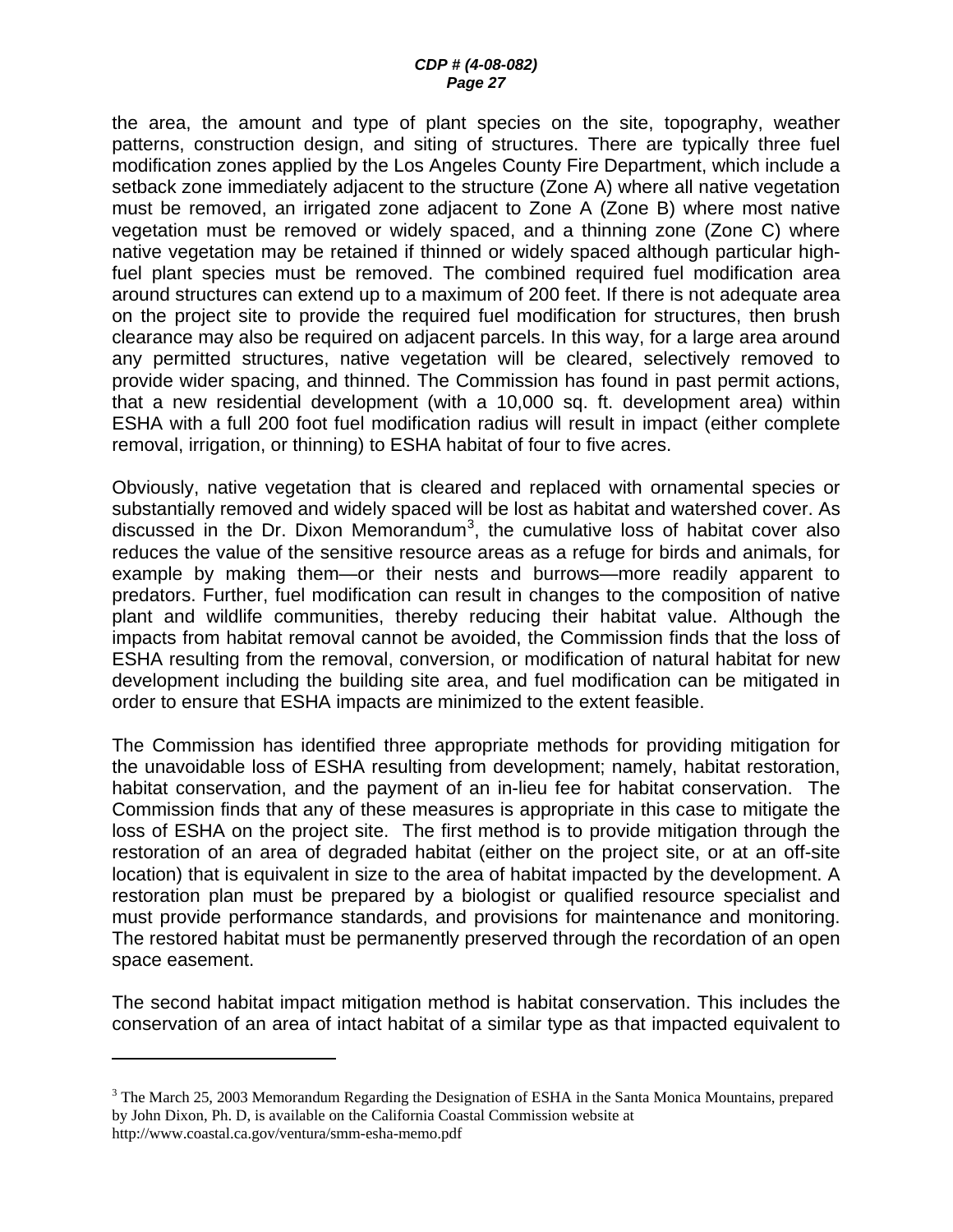the area of the impacted habitat. The parcel containing the habitat conservation area must be restricted from future development and permanently preserved. If the mitigation parcel is larger in size than the impacted habitat area, the excess acreage could be used to provide habitat impact mitigation for other development projects that impact ESHA.

The third habitat impact mitigation option is the payment of an in-lieu fee for habitat conservation. The fee is based on the habitat types in question, the cost per acre to restore or create comparable habitat types, and the acreage of habitat affected by the project. The Commission has, in past permit decisions, determined the appropriate fee for the restoration or creation of chaparral and coastal sage scrub habitat, based on research carried out by the Commission's biologist. A range of cost estimates was obtained that reflected differences in restoration site characteristics including topography (steeper is harder), proximity to the coast (minimal or no irrigation required at coastal sites), types of plants (some plants are rare or difficult to cultivate), density of planting, severity of weed problem, condition of soil, etc.

The Commission has determined that the appropriate mitigation for loss of coastal sage scrub or chaparral ESHA should be based on the actual installation of replacement plantings on a disturbed site, including the cost of acquiring the plants (seed mix and container stock) and installing them on the site (hydroseeding and planting). The in-lieu fee found by the Commission to be appropriate to provide mitigation for the habitat impacts to ESHA areas where all native vegetation will be removed (building site, the "A" zone required for fuel modification, and off-site brush clearance areas), and where vegetation will be significantly removed and any remaining vegetation will be subjected to supplemental irrigation (the "B" zone or any other irrigated zone required for fuel modification) is \$12,000 per acre. Further, the Commission has required a fee of \$3,000 per acre for areas where the vegetation will be thinned, but not irrigated ("C" zone or other non-irrigated fuel modification zone).

The acreage of ESHA that is impacted must be determined based on the size of the development area, required fuel modification (as identified on the fuel modification plan approved by the Los Angeles County Fire Department) on the site, and required brush clearance off-site. The Commission finds that it is necessary to condition the applicant to delineate the total acreage of ESHA on the site (and offsite brush clearance areas, if applicable) that will be impacted by the proposed development, and provide mitigation to compensate for this loss of habitat, through one of the three methods described above. Only as conditioned will the proposed project minimize impacts to ESHA, pursuant to Section 30240 of the Coastal Act.

#### **7. Additional Mitigation Measures to Address Additional ESHA Impacts**

The Commission finds that the use of non-native and/or invasive plant species for residential landscaping results in both direct and indirect adverse effects to native plants species indigenous to the Malibu/Santa Monica Mountains area. Direct adverse effects from such landscaping result from the direct occupation or displacement of native plant communities by new development and associated non-native landscaping, and mitigation for that effect was discussed in the previous section. Indirect adverse effects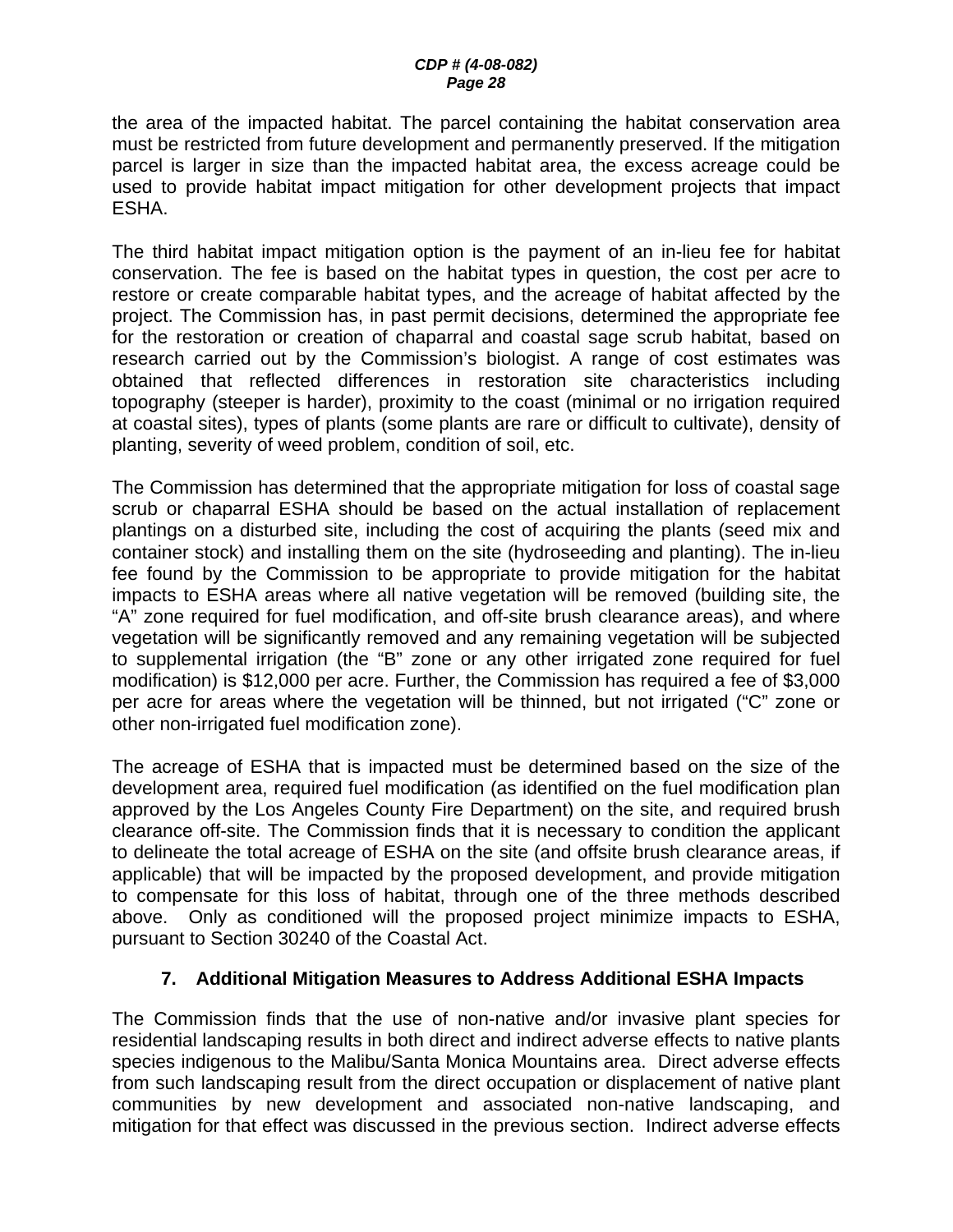#### *CDP # (4-08-082) Page 29*

include offsite migration and colonization of native plant habitat by non-native/invasive plant species (which tend to outcompete native species) adjacent to new development. The Commission notes that the use of exotic plant species for residential landscaping has already resulted in significant adverse effects to native plant communities in the Malibu/Santa Monica Mountains area. This sort of impact was not addressed in the prior section. Therefore, in order to minimize adverse effects to the indigenous plant communities of the Malibu/Santa Monica Mountains area that are not directly and immediately affected by the proposed development, the Commission requires that all landscaping consist primarily of native plant species and that invasive plant species shall not be used.

In addition, the Commission has found that night lighting of ESHA areas in the Malibu/Santa Monica Mountains may alter or disrupt feeding, nesting, and roosting activities of native wildlife species. Therefore, the Lighting Restriction condition limits night lighting of the site in general; limits lighting to the developed area of the site; and requires that lighting be shielded downward. Limiting security lighting to low intensity security lighting will assist in minimizing the disruption of wildlife that is commonly found in this rural and relatively undisturbed area and that traverses the area at night.

Furthermore, fencing of the property would adversely impact the movement of wildlife through the ESHA and wildlife migration corridor on this parcel. Therefore, the Commission finds it is necessary to limit fencing to the perimeter of the approved development area, turnaround, and driveway. This is required to be shown on the landscaping plan.

Additionally, in order to ensure that vegetation clearance for fire protection purposes does not occur prior to commencement of grading or construction of the proposed structures, the Commission finds that it is necessary to require that natural vegetation shall not be removed until grading or building permits have been secured and construction of the permitted structures has commenced. This limitation avoids loss of natural vegetation coverage resulting in unnecessary erosion in the absence of adequately constructed drainage and run-off control devices and implementation of the landscape and interim erosion control plans.

The Commission also finds that the amount and location of any new development that could be built in the future on the subject site consistent with the resource protection policies of the Coastal Act is significantly limited by the unique nature of the site and the environmental constraints discussed above. Therefore, the permitting exemptions that apply by default under the Coastal Act for, among other things, improvements to existing single family homes and repair and maintenance activities may be inappropriate here. In recognition of that fact, and to ensure that any future structures, additions, change in landscaping or intensity of use at the project site that may otherwise be exempt from coastal permit requirements are reviewed by the Commission for consistency with the resource protection policies of the Coastal Act, the future development restriction is required.

Further, the Commission requires the applicant to record a deed restriction that imposes the terms and conditions of this permit as restrictions on use and enjoyment of the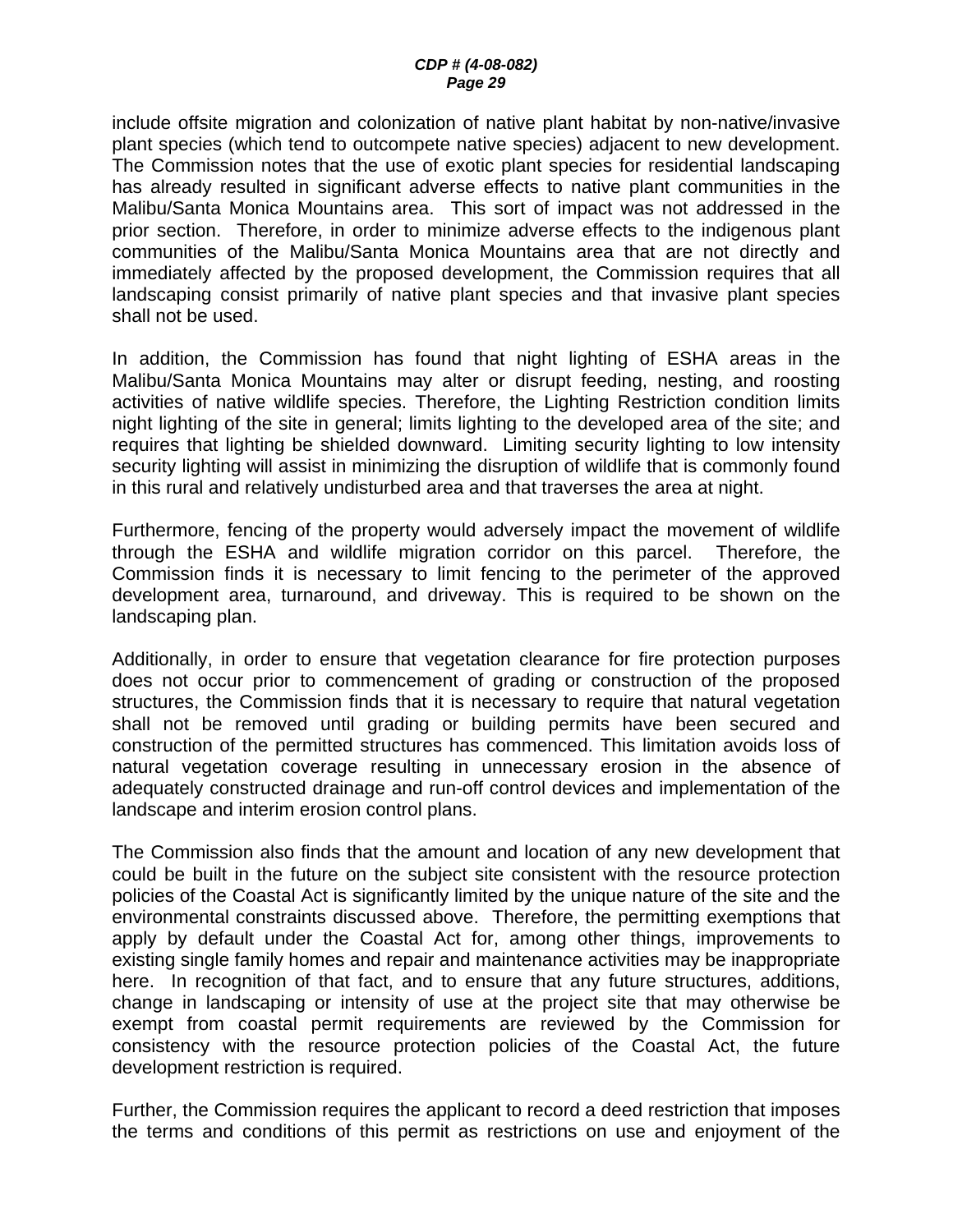<span id="page-29-0"></span>property and thereby provides any prospective purchaser of the site with recorded notice that the restrictions are imposed on the subject property. Finally, in order to ensure that the terms and conditions of this permit are adequately implemented, the Commission conditions the applicant to allow staff to enter onto the property (subject to 24 hour notice to the property owner) to undertake site inspections for the purpose of monitoring compliance with the permit.

The following special conditions are required, as determined in the findings above, to assure the project's consistency with Section 30240 of the Coastal Act:

**Special Condition 5.** Landscaping and Fuel Modification Plans **Special Condition 7.** Lighting Restriction **Special Condition 8**. Future Development Restriction **Special Condition 9.** Deed Restriction **Special Condition 10.** Habitat Impact Mitigation **Special Condition 11**. Site Inspection **Special Condition 12.** Removal of Natural Vegetation

For the reasons set forth above, the Commission finds that the proposed project, as conditioned, is consistent with Section 30240 of the Coastal Act.

# **F. VISUAL RESOURCES**

Section **30251** of the Coastal Act states:

The scenic and visual qualities of coastal areas shall be considered and protected as a resource of public importance. Permitted development shall be sited and designed to protect views to and along the ocean and scenic coastal areas, to minimize the alteration of natural land forms, to be visually compatible with the character of surrounding areas, and, where feasible, to restore and enhance visual quality in visually degraded areas. New development in highly scenic areas such as those designated in the California Coastline Preservation and Recreation Plan prepared by the Department of Parks and Recreation and by local government shall be subordinate to the character of its setting.

The proposed building site is located at the 1,670 foot elevation. The property is visible from Decker Canyon Road to the east, limited portions of Mulholland Highway (an LUPdesignated Scenic Highway) .5 miles to the north, and National Park Property located approximately 400 feet to the east of the subject property. The building pad and driveway for the proposed residence were previously approved by the Commission through Coastal Development Permit No. 5-91-865 in 1992. Because visual impacts were a concern, the pad site was proposed to be relocated down the hillside towards Decker Canyon Road to move the pad site off of the ridgeline. The visual impact findings provided for the previous approval explained that the site would not have a significant visual impact at this relocated building site. The building pad and driveway were developed at the lower elevation. Development of the proposed residence raises two issues regarding the siting and design: (1) whether or not public views from public roadways will be adversely affected; or, (2) whether or not public views from public lands and trails will be affected.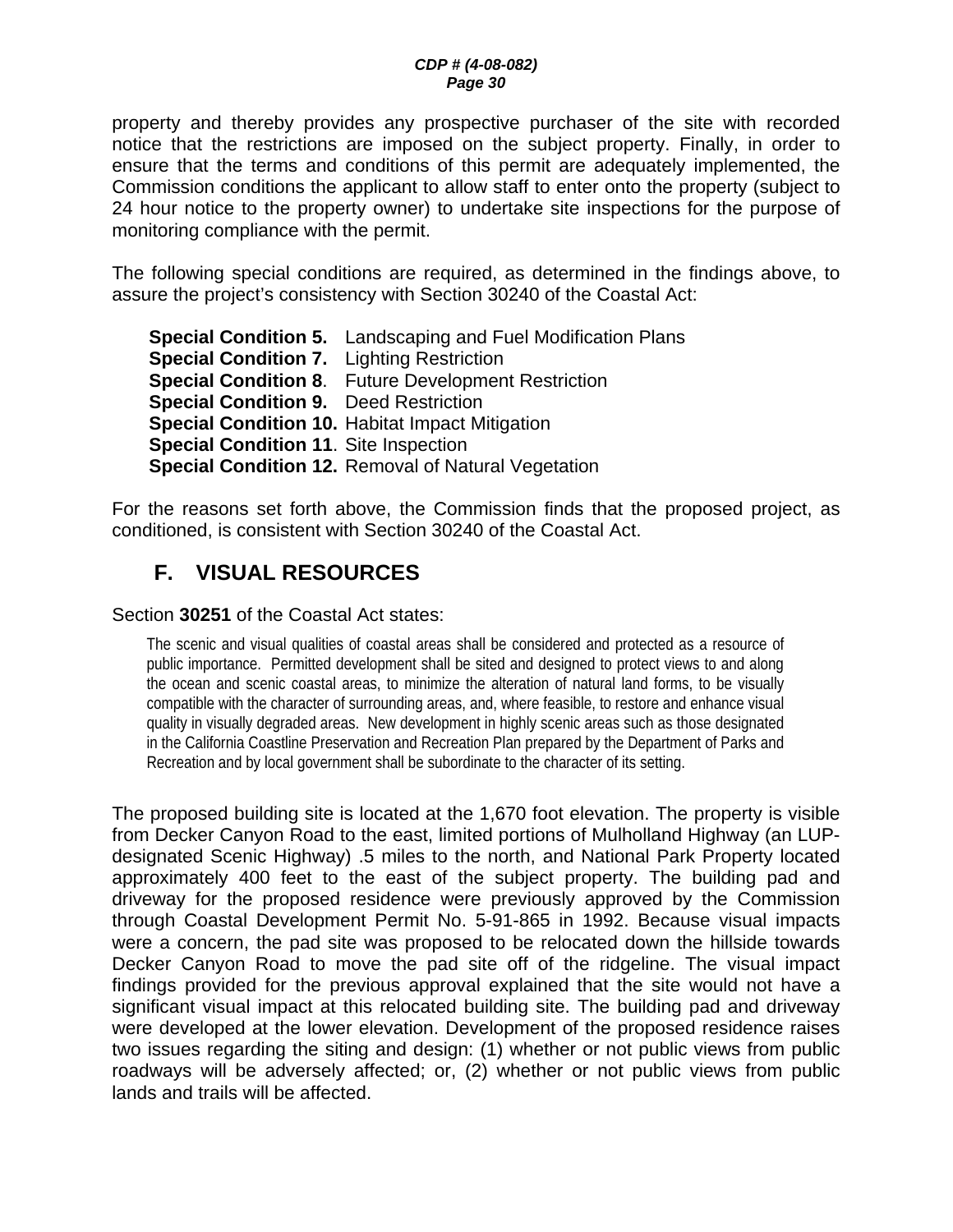The proposed residence is 2 stories with a maximum height of 26 feet from existing grade at any given point. The development has been clustered on one previously approved pad area less than 10,000 sq. ft. in size (9,986 sq. ft.) and designed to reduce landform alteration and removal of native vegetation that is considered environmentally sensitive habitat. The proposed structures are sited and designed to minimize impacts to visual resources to the extent feasible.

The proposed structure is compatible with the character of other residential development in the area. The proposed structure height is consistent with the maximum height (35 feet above existing grade) that the Commission has permitted in past decisions in the Santa Monica Mountains and with the maximum height (35 feet) allowed under the guidance policies of the Malibu/Santa Monica Mountains LUP. In addition, the development would be partially screened by vegetation.

Even with vegetative screening, the proposed development will be unavoidably visible from public viewing areas. The Commission has considered siting and design alternatives that would avoid or reduce any impacts to visual resources. There is no feasible alternative whereby the structure would not be visible from public viewing areas. To minimize the visual impacts associated with development of the project site, the Commission requires: that the structure be finished in a color consistent with the surrounding natural landscape; that windows on the development be made of nonreflective glass; use of appropriate, adequate, and timely planting of native landscaping to soften the visual impact of the development from public view areas; and a limit on night lighting of the site to protect the nighttime rural character of this portion of the Santa Monica Mountains.

In recognition that future development normally associated with a single-family residence, that might otherwise be exempt, has the potential to impact scenic and visual resources of the area, the Commission requires that any future improvements on the subject property shall be reviewed by the Commission for consistency with the resource protection policies of the Coastal Act through a coastal development permit.

Additionally, the Commission requires the applicant to record a deed restriction that imposes the terms and conditions of this permit as restrictions on use and enjoyment of the property and provides any prospective purchaser of the site with recorded notice that the restrictions are imposed on the subject property.

The following special conditions are required to assure the project's consistency with Section 30251 of the Coastal Act:

**Special Condition 5.** Landscaping and Fuel Modification Plans **Special Condition 6**. Structural Appearance **Special Condition 7**. Lighting Restriction **Special Condition 8**. Future Development Restriction **Special Condition 9.** Deed Restriction

For the reasons set forth above, the Commission finds that the proposed project, as conditioned, is consistent with Section 30251 of the Coastal Act.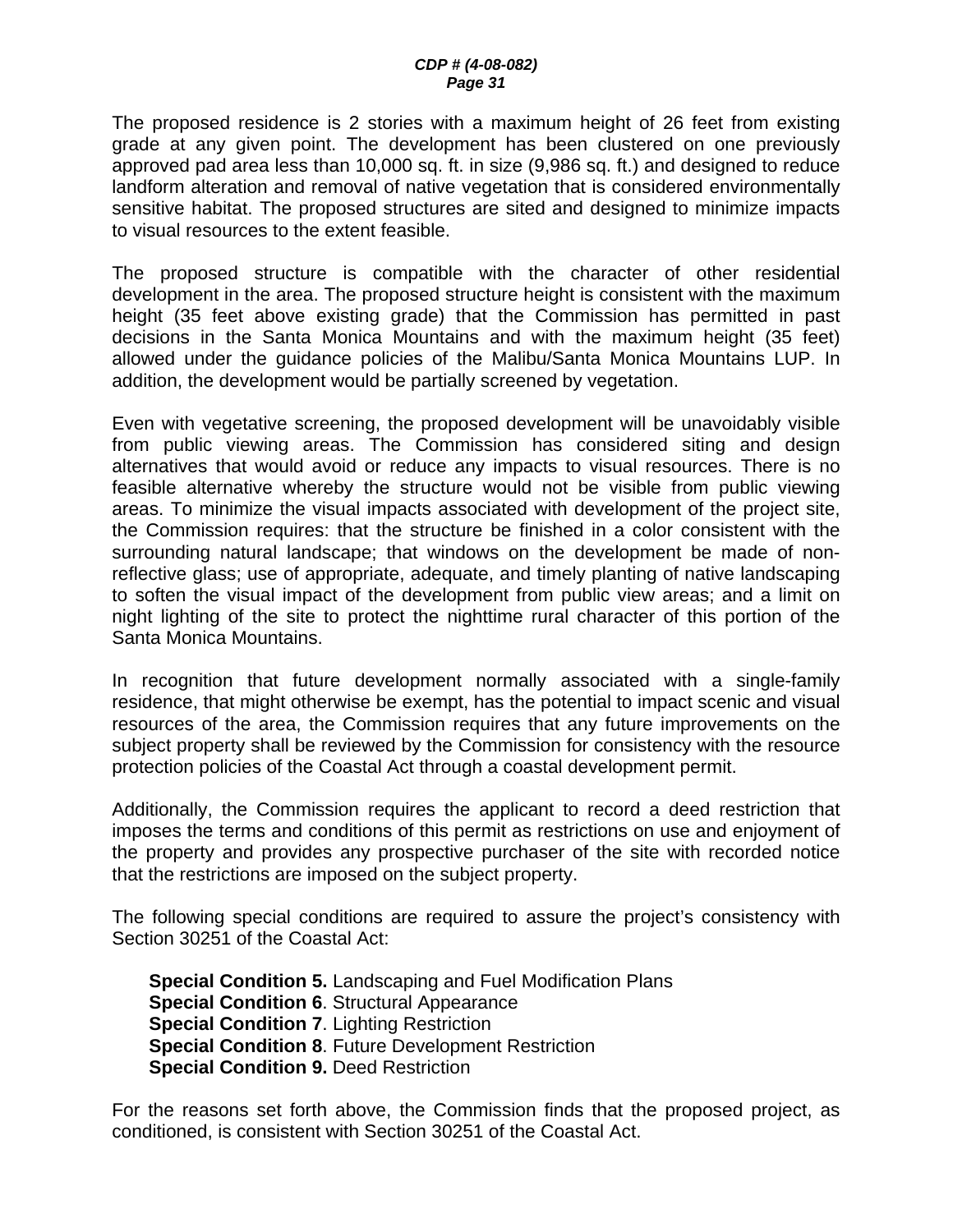#### *CDP # (4-08-082) Page 32*

# <span id="page-31-0"></span>**G. LOCAL COASTAL PROGRAM PREPARATION**

#### Section **30604(a)** of the Coastal Act states:

a) Prior to certification of the local coastal program, a coastal development permit shall be issued if the issuing agency, or the commission on appeal, finds that the proposed development is in conformity with the provisions of Chapter 3 (commencing with Section 30200) of this division and that the permitted development will not prejudice the ability of the local government to prepare a local coastal program that is in conformity with the provisions of Chapter 3 (commencing with Section 30200).

Section 30604(a) of the Coastal Act provides that the Commission shall issue a Coastal Development Permit only if the project will not prejudice the ability of the local government having jurisdiction to prepare a Local Coastal Program, which conforms to Chapter 3 policies of the Coastal Act. The preceding sections provide findings that the proposed projects will be in conformity with the provisions of Chapter 3 if certain conditions are incorporated into the projects and are accepted by the applicant. As conditioned, the proposed development will avoid or minimize adverse impacts and is found to be consistent with the applicable policies contained in Chapter 3. The following special conditions are required to assure the project's consistency with Section 30604 of the Coastal Act:

#### **Special Conditions 1** through **13**

Therefore, the Commission finds that approval of the proposed development, as conditioned, will not prejudice the County of Los Angeles' ability to prepare a Local Coastal Program for this area which is also consistent with the policies of Chapter 3 of the Coastal Act, as required by Section 30604(a).

## **H. CALIFORNIA ENVIRONMENTAL QUALITY ACT**

Section 13096(a) of the Commission's administrative regulations requires Commission approval of a Coastal Development Permit application to be supported by a finding showing the application, as conditioned by any conditions of approval, to be consistent with any applicable requirements of the California Environmental Quality Act (CEQA). Section 21080.5(d)(2)(A) of CEQA prohibits a proposed development from being approved if there are feasible alternatives or feasible mitigation measures available which would substantially lessen any significant adverse effect that the activity may have on the environment.

The Commission incorporates its findings on Coastal Act consistency at this point as if set forth in full. These findings address and respond to all public comments regarding potential significant adverse environmental effects of the project that were received prior to preparation of the staff report. As discussed in detail above, project alternatives and mitigation measures have been considered and incorporated into the project. Five types of mitigation actions include those that are intended to avoid, minimize, rectify, reduce, or compensate for significant impacts of development. Mitigation measures required as part of this coastal development permit include the avoidance of impacts to ESHA through clustering structures, and by prohibiting development outside of the approved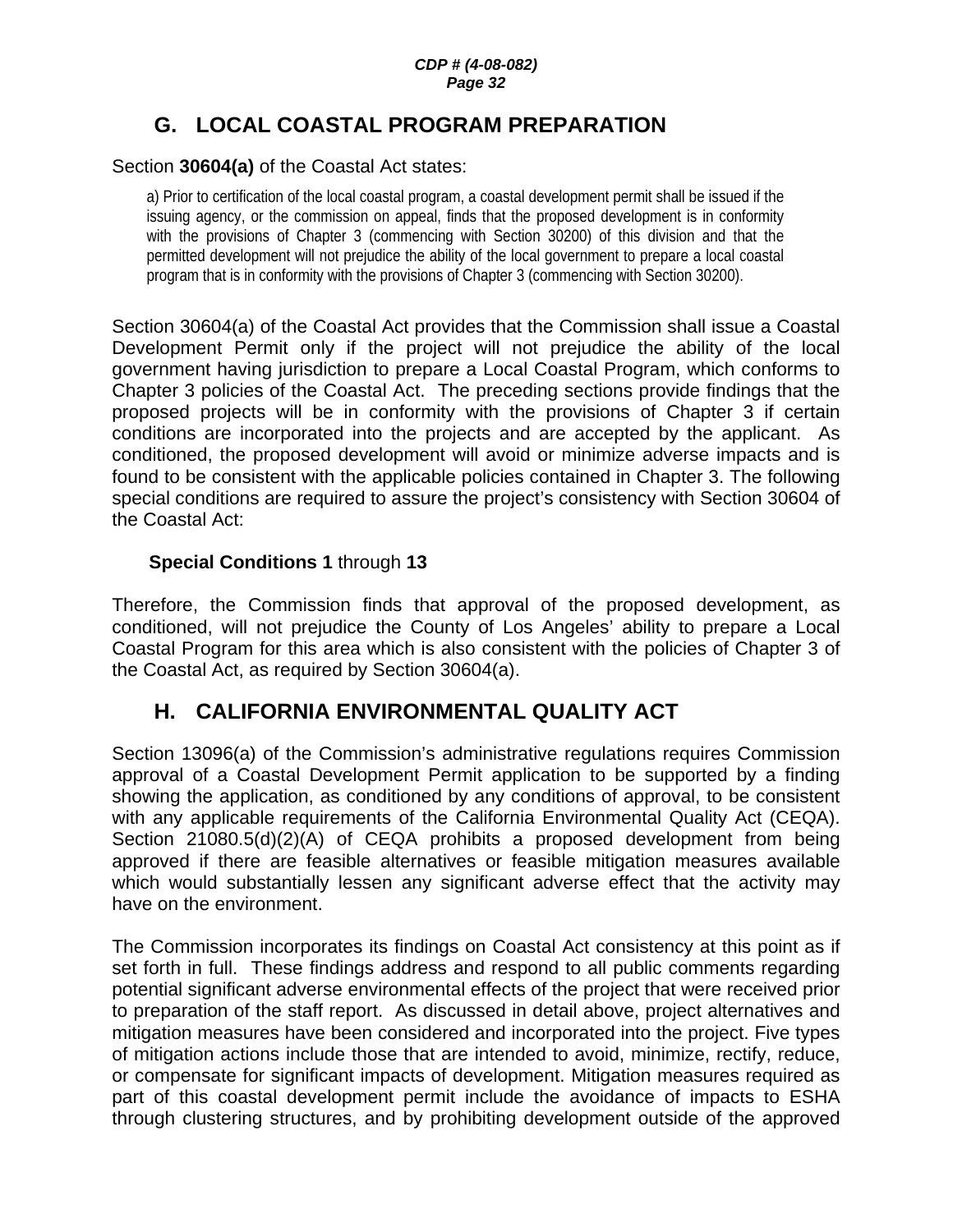development area. Mitigation measures required to minimize impacts include requiring drainage best management practices (water quality), interim erosion control (water quality and ESHA), limiting lighting (ESHA), restricting structure color (visual resources), and requiring future improvements to be considered through a CDP. Finally, the habitat impact mitigation condition is a measure required to compensate for impacts to ESHA.

The following special conditions are required to assure the project's consistency with Section 13096 of the California Code of Regulations:

#### **Special Conditions 1** through **13**

As conditioned, there are no feasible alternatives or feasible mitigation measures available, beyond those required, which would substantially lessen any significant adverse impact that the activity may have on the environment. Therefore, the Commission finds that the proposed project, as conditioned to mitigate the identified impacts, can be found to be consistent with the requirements of the Coastal Act to conform to CEQA.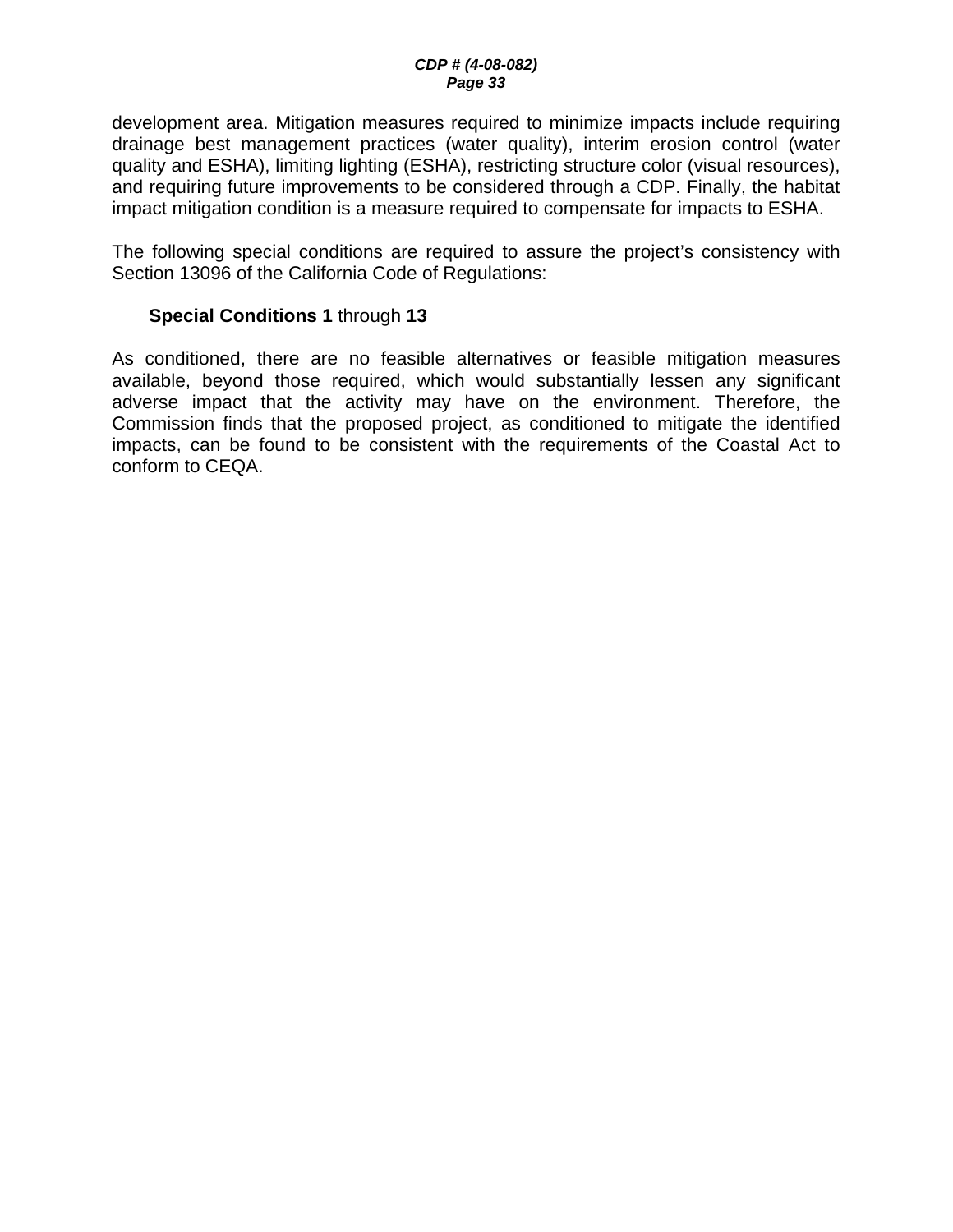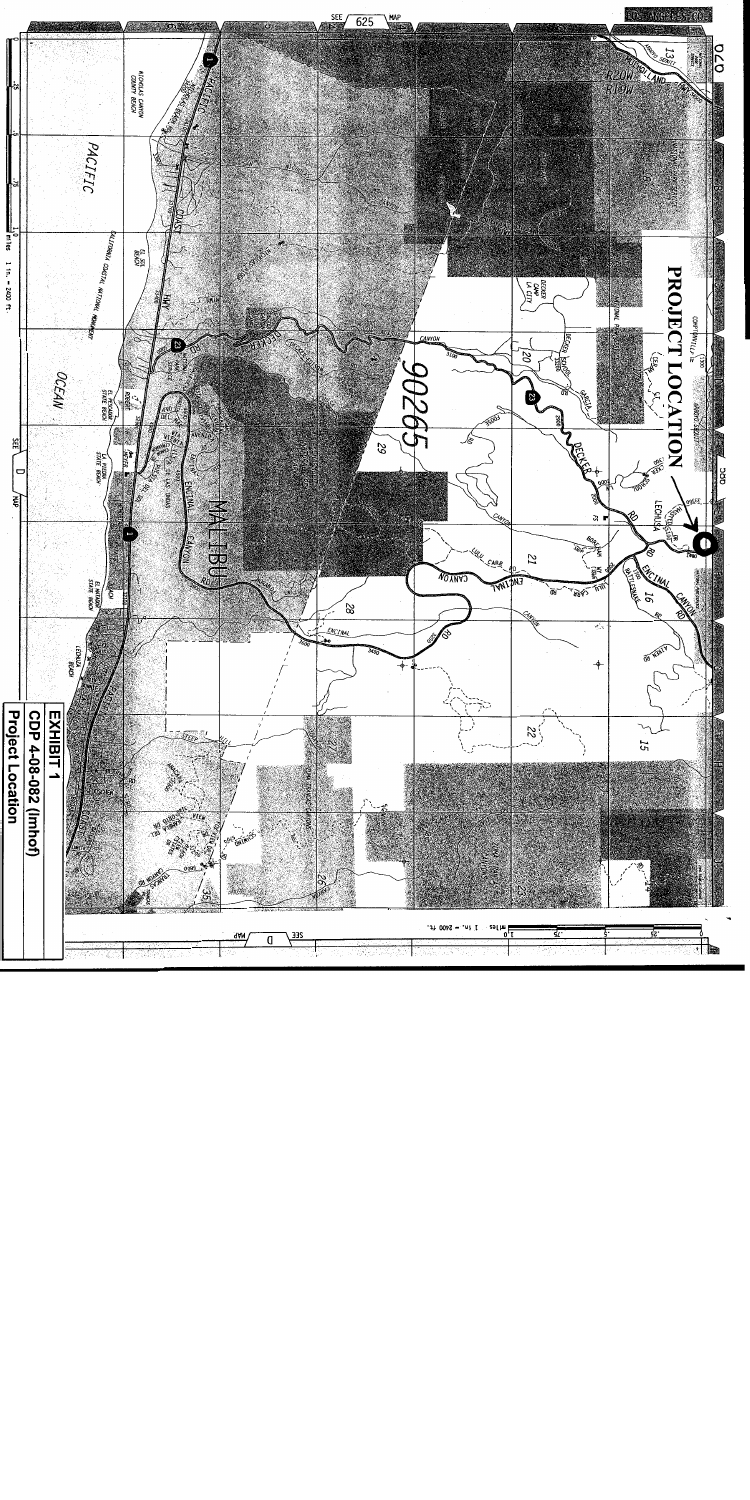|               |                                  |                                                     | FIRE DEPARTMENT NOTES<br>All companying representations in the<br>ALL DOMANGE TO BE OGRAPHIC ARAY PRAY DELINE AT 1999 PROPERTY 2. 1. YAN PERIOD I PARTITI TA DERINGE<br>A la property del property del property del property del property in the property of the property of a proper<br>Orien African<br><b>RAINAGE NOTES</b><br>$\mathcal{L}(\mathcal{D}, \mathcal{D}, \mathcal{D}, \mathcal{D}, \mathcal{D}, \mathcal{D})$ and the space of the space of the space of the space of the space of the space of the space of the space of the space of the space of the space of the space of the space of the<br><b>HARRAT OF</b><br>ENT DORRÉ HALL EN OFTWALE RORT THE WARDE UNION.<br>UNE OF A REY OR ANY WARDAL ROOM, EDGE OR EPOPU<br>and the state of the state of the state of the state of the state of the state of the state of the state of the state of the state of the state of the state of the state of the state of the state of the state of the state<br>קרים המקומיים שינוי המונחים במספר מאמרי<br>באסיפור את המשפחה המקומיים המקומיים של המקומיים המקומיים<br>באסיפור את המשפחה המקומיים המקומיים של המקומיים המקומיים<br>באסיפור המשפחה את המקומיים המקומיים המקומיים המקומיים המקומיים<br>$\begin{array}{c} \text{for } \mathbb{R} \\ \mathbb{R} \end{array}$<br>LY UTH TILLE 24, 1983) REGANDERED PREUMENDED UTH<br>The The Record Definitives during behalf de Hunde University<br>Ref Bucklup Aug Afrikacherichen<br>קור אותה אותה את המערכת האומית האופניה של האור האופניה האופניה האופניה האופניה האופניה האופניה האופניה האופניה<br>בין אופניה האופניה האופניה האופניה האופניה האופניה האופניה האופניה האופניה האופניה האופניה האופניה האופניה האו<br>E CRYMPING ACRIMANACH AM MARE OR DORAINN<br>SEAR SEACH CURTAIN INLE AR DE CHOIR SHÈIL<br>SEAR SEACH CURTAIN INLE AR DE CHOIR SHÈIL<br>LIER, PRES, RANZIA, MERRERARA OR (PRES)<br>ALA LINGUARI LOUREN A AL DRO DO DOBRER<br>ALA LINGUARI LOUREN A AL DRO DO DOBRER<br>ALA APROVID VON DI BRITARI OR KURK CORRADO<br>$\alpha$ and $\beta$ and $\beta$ and $\beta$ and $\beta$ and $\beta$ and $\beta$ and $\beta$ and $\beta$ and $\beta$ and $\beta$ and $\beta$ and $\beta$ and $\beta$ and $\beta$ and $\beta$ and $\beta$ and $\beta$ and $\beta$ and $\beta$ and $\beta$ and $\beta$ and $\beta$ and $\beta$ and $\beta$<br>THE CARD CORPORATION OF THE RESIDENCE OF THE RESIDENCE OF THE RESIDENCE OF THE RESIDENCE OF THE RESIDENCE OF THE RESIDENCE OF THE RESIDENCE OF THE RESIDENCE OF THE RESIDENCE OF THE RESIDENCE OF THE RESIDENCE OF THE RESIDEN<br>LEON ARRAIGNMENT DE DES DE CORES DE SACRADE UNIT.<br>LEON ARRAIGNMENT POR EXTERNEMENT DE CARDIAL<br>$\begin{array}{l} \mathcal{R}=\left\{ \begin{array}{ll} \mathcal{R}=\left\{ \begin{array}{ll} \mathcal{R}=\left\{ \begin{array}{ll} \mathcal{R}=\left\{ \begin{array}{ll} \mathcal{R}=\left\{ \begin{array}{ll} \mathcal{R}=\left\{ \begin{array}{ll} \mathcal{R}=\left\{ \begin{array}{ll} \mathcal{R}=\left\{ \begin{array}{ll} \mathcal{R}=\left\{ \begin{array}{ll} \mathcal{R}=\left\{ \begin{array}{ll} \mathcal{R}=\left\{ \begin{array}{ll} \mathcal{R}=\left\{ \begin{array}{ll} \mathcal{R}=\left\$<br>DORLER DEL DAMARE NALL TIE KIN PREVEN PREGRAMA ARDEO ETRICHIREA BALL DANN ABU VRIEGER<br>Service Del Baltimore Nall Tie Kin de Del Baltimore Ardeo anno 2002 etriche a del Carl Carl Dorler Armonio<br>Provident Port<br>provide private<br>Santa Control (Santa Control de Castro de Castro de Castro de Castro de Castro de Castro de Castro de Castro<br>Santa Castro de Castro de Castro de Castro de Castro de Castro de Castro de Castro de Castro de C<br><b>De Maria Maria (1982), estado a provincia de la francesa de la francesa de la francesa de la final de la franc<br/>A la francesa de la francesa de la francesa de la francesa de la francesa de la francesa de la francesa de la<br/></b><br><b>PARTICIPAL AREA PARAMENTAL PRODUCT PRODUCTS AND INTERNATIONAL PROPERTY AND INTERNATIONAL PROPERTY AND INTERNATIONAL PROPERTY AND INTERNATIONAL PROPERTY AND INTERNATIONAL PROPERTY AND INTERNATIONAL PROPERTY AND INTERNATION</b><br>APO CARRI ROSA ANNO CARRI AGREGA ANNO CARRI<br>2000 - Carri Carri II, ann an Carri agus an Carri ann an Carri ann an Carri ann an Carri ann an Carri ann an<br>2000 - Carri ann an Carri ann an Carri agus anns an Carri ann an Carr<br>E SLAZING MAY TEL OFFITED MEN THE OPENING FOR A<br>DATUM ON UNISH LINAT FORMAL A PART OF THE<br>DECOTA DELLONG LEBA THAN 160 60. NORDA<br>DEMOLITION NOTES<br>PORT DE CARA PARA DE LA PROPERTE COMPARA DE CARA DE CARA DE CARA DE CARA DE CARA DE CARA DE CARA DE CARA DE CA<br>2000 : Cara de Cara de Cara de Cara de Cara de Cara de Cara de Cara de Cara de Cara de Cara de Cara de Cara d<br>2<br><b>SHOW DNK</b><br>POME ARRAIGNE MEU LEI CAMETA DI HURTA<br>27 Martin Camera di Maria Camera di Maria<br>27 Martin Camera di Maria Camera Arrai<br>Arrett Camera Andream Andream Maria II<br>כולה איתו יותר איתו או מאוד המשפט האופן האופן האופן האופן האופן האופן האופן האופן האופן האופן האופן האופן האופן<br>האופן האופן האופן האופן האופן האופן האופן האופן האופן האופן האופן האופן האופן האופן האופן האופן האופן האופן ה<br>olulado MVI BRI omitico Monte Liberal Registrativa<br>Volta amb la Doutre Gallou Roan Francia Ce Milli<br>Er crist all'Europa<br>a Adolf Date Article & Article Contentries in the anticity of the state of the state of the state of the state of the state of the state of the state of the state of the state of the state of the state of the state of the<br>A FRANCH, MORRITHLEID 78' UED11 CLEAR TO THE<br>CLEAR ACCERD TO UTHA Net OF ALL PORTION OF<br>ROOR BALLA.<br>UML COVERRA'S TO THE OF PATERALS AFFREMENT.<br>- REBAINS CONTINUES IN ACCORDANCE WINTER.<br>CORE, APPROVED DR - HOUR COMPRETEN.<br>rano control (1984) cuproma annul Maria<br>1985 - Ann ann an Company ann an Change<br>1987 - Ann an Company ann an Change<br>1987 - Ann an Changer, ach<br>MALL DE FREE STORFED AT EANE BOOK CO FREELLOW.<br>NEW OF FLAME ON D'ESERN UNDER TILE EAC 6-4631<br>ZOREA DE CARTAS E ESTADO EN EL ARTERO DE ESTADO EN EL ESTADO EN EL ESTADO EN EL ESTADO EN EL ESTADO EL ESTADO<br>DE ARTER DE LA ESTADO EN EL ESTADO EN EL ESTADO EN EL ESTADO EL ESTADO EL ESTADO EL ESTADO EL ESTADO EL ESTADO<br><br>THEO TIME SUMMONS AND<br>î<br>UNLO FORESPO DE DEL CRISTIANO DE A DISCIPIO DEL PRODUCTION<br>OVER MORTER RESOLUCIÓN DE CONTRACTORIO DE PORTUGUES<br>OVER MORTER RESOLUCIÓN DE PRODUCTION DE CONTRACTORIO<br><b>FOOT CRETCATOR OF THE DEFANTISHT SPALLARS HERE</b><br>THEORETIC ARRESTED AND LEVEL WAS ANDERESSED FOR DRUG AND LOST CONSTRUCTION OF CONSTRUCTION OF THE CONSTRUCTION OF THE CONSTRUCTION OF THE CONSTRUCTION OF THE CONSTRUCTION OF THE CONSTRUCTION OF THE CONSTRUCTION OF THE CONS<br><b>SOURCE UNIVERSITY OF THE TANK OF THE TABLE OF THE TABLE OF THE TABLE OF THE TABLE OF THE TABLE OF THE TABLE OF THE TABLE OF THE TABLE OF THE TABLE OF THE TABLE OF THE TABLE OF THE TABLE OF THE TABLE OF THE TABLE OF THE TA</b><br>ALL FIRSL Press (*Childhigh and L.D.S. Ministra Press 202, And<br>Ministra Carl First The Ministration of The Ministra Press 202, And<br>Ministra Carl Reserved And Additional Press The November 2014<br>Ministra Carl First The Diffu<br>tin 24 ou<br>FREAGRAPH AGEN ROOM IN CONSULTANT AND A STRUCTURE OF A STRUCTURE OF A STRUCTURE OF A STRUCTURE OF A STRUCTURE O<br>STRUCTURE CONSULTANT AND REAL PROPERTY TO A 1999<br>STRUCTURE CONSULTANT AND REAL PROPERTY OF A 1999 AND STRUCTUR<br>ARD FACT ANTICITATIVE IN 1992 AND ARRESTS OF ARTISTS OF A STATE AND A STATE AND A STATE AND A STATE AND A STAT<br>The state of a state of a state of a state of a state of a state of a state of a state of a state of a state o<br><br>The Color Can Mar Real May 2005, 112<br>1970 - The Color Mar Real May 2007, 122 (122 – 122 – 122 – 122 – 122 – 122 – 122 – 122 – 122 – 122 – 122 – 12<br>1970 - The Color May 122 – 122 – 122 – 122 – 122 – 122 – 122 – 122 – 122 –<br>מכות האליכו, קוקציון נו) כל שווא לא יו לכל ארוכוס אותו.<br>המשפחה האליכות האליכות האליכות האליכות האליכות האליכות האליכות האליכות האליכות האליכות האליכות האליכות האליכו<br>האליכות האליכות האליכות האליכות האליכות האליכות האליכות<br>e de la construcción de la construcción de la construcción de la construcción de la construcción de la construcción de la construcción de la construcción de la construcción de la construcción de la construcción de la const<br>CE OF BREAK INDICATINE OF<br>CODE (TI)<br>DOTE BANL DE CAMMELE OF OPENS UTION THE<br>באז המסקר עולו איז המסקר עם סיקן בין במטע או אופן.<br>לא היה את המספר על נוס סיקן בין השאפים א<br>לא היה את המספר על נוס סיקן בין השאפי א<br><b>San Children (Science André)</b><br>1940 – Children March, Maria Maria (Science andré)<br>1944 – Children March, actor (Science andré)<br>ART MEINING OF REGINARD DESCRIPTION SALE. MOT<br>Service Art Market Michael Company of Company<br>Service Art Michael Michael Company<br>Service Arthur Company (1980-1994)<br><b>CHRIS . MAY . WAS ALCOHO</b><br><b>BOOK IN WARREN</b><br>CENT GIVES BE FAIRTANED |
|---------------|----------------------------------|-----------------------------------------------------|-------------------------------------------------------------------------------------------------------------------------------------------------------------------------------------------------------------------------------------------------------------------------------------------------------------------------------------------------------------------------------------------------------------------------------------------------------------------------------------------------------------------------------------------------------------------------------------------------------------------------------------------------------------------------------------------------------------------------------------------------------------------------------------------------------------------------------------------------------------------------------------------------------------------------------------------------------------------------------------------------------------------------------------------------------------------------------------------------------------------------------------------------------------------------------------------------------------------------------------------------------------------------------------------------------------------------------------------------------------------------------------------------------------------------------------------------------------------------------------------------------------------------------------------------------------------------------------------------------------------------------------------------------------------------------------------------------------------------------------------------------------------------------------------------------------------------------------------------------------------------------------------------------------------------------------------------------------------------------------------------------------------------------------------------------------------------------------------------------------------------------------------------------------------------------------------------------------------------------------------------------------------------------------------------------------------------------------------------------------------------------------------------------------------------------------------------------------------------------------------------------------------------------------------------------------------------------------------------------------------------------------------------------------------------------------------------------------------------------------------------------------------------------------------------------------------------------------------------------------------------------------------------------------------------------------------------------------------------------------------------------------------------------------------------------------------------------------------------------------------------------------------------------------------------------------------------------------------------------------------------------------------------------------------------------------------------------------------------------------------------------------------------------------------------------------------------------------------------------------------------------------------------------------------------------------------------------------------------------------------------------------------------------------------------------------------------------------------------------------------------------------------------------------------------------------------------------------------------------------------------------------------------------------------------------------------------------------------------------------------------------------------------------------------------------------------------------------------------------------------------------------------------------------------------------------------------------------------------------------------------------------------------------------------------------------------------------------------------------------------------------------------------------------------------------------------------------------------------------------------------------------------------------------------------------------------------------------------------------------------------------------------------------------------------------------------------------------------------------------------------------------------------------------------------------------------------------------------------------------------------------------------------------------------------------------------------------------------------------------------------------------------------------------------------------------------------------------------------------------------------------------------------------------------------------------------------------------------------------------------------------------------------------------------------------------------------------------------------------------------------------------------------------------------------------------------------------------------------------------------------------------------------------------------------------------------------------------------------------------------------------------------------------------------------------------------------------------------------------------------------------------------------------------------------------------------------------------------------------------------------------------------------------------------------------------------------------------------------------------------------------------------------------------------------------------------------------------------------------------------------------------------------------------------------------------------------------------------------------------------------------------------------------------------------------------------------------------------------------------------------------------------------------------------------------------------------------------------------------------------------------------------------------------------------------------------------------------------------------------------------------------------------------------------------------------------------------------------------------------------------------------------------------------------------------------------------------------------------------------------------------------------------------------------------------------------------------------------------------------------------------------------------------------------------------------------------------------------------------------------------------------------------------------------------------------------------------------------------------------------------------------------------------------------------------------------------------------------------------------------------------------------------------------------------------------------------------------------------------------------------------------------------------------------------------------------------------------------------------------------------------------------------------------------------------------------------------------------------------------------------------------------------------------------------------------------------------------------------------------------------------------------------------------------------------------------------------------------------------------------------------------------------------------------------------------------------------------------------------------------------------------------------------------------------------------------------------------------------------------------------------------------------------------------------------------------------------------------------------------------------------------------------------------------------------------------------------------------------------------------------------------------------------------------------------------------------------------------------------------------------------------------------------------------------------------------------------------------------------------------------------------------------------------------------------------------------------------------------------------------------------------------------------------------------------------------------------------------------------------------------------------------------------------------------------------------------------------------------------------------------------------------------------------------------------------------------|
| Site Plan (a) | <b>CDP</b><br>280-80-4<br>Imhof) | SITE:<br>FL<br>$\grave{\texttt{z}}$<br>EXHIBIT<br>N | 讀<br>٦<br><b>ANTHERICA</b><br><b>INSTEAD</b><br>G<br>Q.<br>PARO<br><b>SITE PLAN</b><br>COMPLETE<br><b>PROJECT</b><br>pg.<br><b>DANCING</b><br>ł<br><b>ACRES</b><br>m<br>53000<br>Ŝ<br>PARCEL No<br>DINE LINKO<br>COVERED TERRACE(S)<br>ATTACHED GARAGE 1<br>INFORMATION<br>$\begin{array}{c}\n\overline{\mathbf{a}} \\ \overline{\mathbf{b}} \\ \overline{\mathbf{a}} \\ \overline{\mathbf{b}} \\ \overline{\mathbf{a}} \\ \overline{\mathbf{b}} \\ \overline{\mathbf{b}} \\ \overline{\mathbf{c}} \\ \overline{\mathbf{b}} \\ \overline{\mathbf{c}} \\ \overline{\mathbf{b}} \\ \overline{\mathbf{c}} \\ \overline{\mathbf{b}} \\ \overline{\mathbf{c}} \\ \overline{\mathbf{b}} \\ \overline{\mathbf{c}} \\ \overline{\mathbf{c}} \\ \overline{\mathbf{c}} \\ \overline{\mathbf{c}} \\ \overline{\mathbf{c}} \\ \overline{\mathbf{c}} \\ \over$<br>2001 CALEC, U.N.C., U.P.C., 2001 N.E.C. &<br>The 2002 LOS AMGRLES CO. B.C.<br>YES<br>ដូម គឺថ្លែង<br>ia.<br>$\frac{5}{2}$<br>SQUARE FEET<br>SQUARE FEET<br>SQUARE FIET<br>SQUARE FIET<br>SQUARE FIET<br>$\overline{\mathbf{g}}$<br>028<br>AMGCLES<br>7<br>$6 - 66$                                                                                                                                                                                                                                                                                                                                                                                                                                                                                                                                                                                                                                                                                                                                                                                                                                                                                                                                                                                                                                                                                                                                                                                                                                                                                                                                                                                                                                                                                                                                                                                                                                                                                                                                                                                                                                                                                                                                                                                                                                                                                                                                                                                                                                                                                                                                                                                                                                                                                                                                                                                                                                                                                                                                                                                                                                                                                                                                                                                                                                                                                                                                                                                                                                                                                                                                                                                                                                                                                                                                                                                                                                                                                                                                                                                                                                                                                                                                                                                                                                                                                                                                                                                                                                                                                                                                                                                                                                                                                                                                                                                                                                                                                                                                                                                                                                                                                                                                                                                                                                                                                                                                                                                                                                                                                                                                                                                                                                                                                                                                                                                                                                                                                                                                                                                                                                                                                                                                                                                                                                                                                                                                                                                                                                                                                                                                                                                                                                                                                                                                                                                                                                                                                                                                                                                                                                                                                                                                                                                                                                                                                                                                                                                                                                                                                                                                                                                                                                                                                                                                                                                                                                                                                                                                                                                                                                                                                                                                                                                                                                                                          |
|               |                                  | A2a                                                 | <b>REVISIONS</b><br>MR. & MRS. KARL IMHOFF<br>14" DECKER CANYON ROAD<br>MALIBU, CALIFORNIA 90265<br>PHONE No.: 518. -.<br>SCHNEIDER ARCHITECTS<br><b>DRAWN BY</b><br><b>SCALE</b><br>mne<br>JOB KUNBER<br>BT6 @1-101<br>22<br>DATE                                                                                                                                                                                                                                                                                                                                                                                                                                                                                                                                                                                                                                                                                                                                                                                                                                                                                                                                                                                                                                                                                                                                                                                                                                                                                                                                                                                                                                                                                                                                                                                                                                                                                                                                                                                                                                                                                                                                                                                                                                                                                                                                                                                                                                                                                                                                                                                                                                                                                                                                                                                                                                                                                                                                                                                                                                                                                                                                                                                                                                                                                                                                                                                                                                                                                                                                                                                                                                                                                                                                                                                                                                                                                                                                                                                                                                                                                                                                                                                                                                                                                                                                                                                                                                                                                                                                                                                                                                                                                                                                                                                                                                                                                                                                                                                                                                                                                                                                                                                                                                                                                                                                                                                                                                                                                                                                                                                                                                                                                                                                                                                                                                                                                                                                                                                                                                                                                                                                                                                                                                                                                                                                                                                                                                                                                                                                                                                                                                                                                                                                                                                                                                                                                                                                                                                                                                                                                                                                                                                                                                                                                                                                                                                                                                                                                                                                                                                                                                                                                                                                                                                                                                                                                                                                                                                                                                                                                                                                                                                                                                                                                                                                                                                                                                                                                                                                                                                                                                                                                                                                                                                                                                                                                                                                                                                                                                                                                                                                                              |

I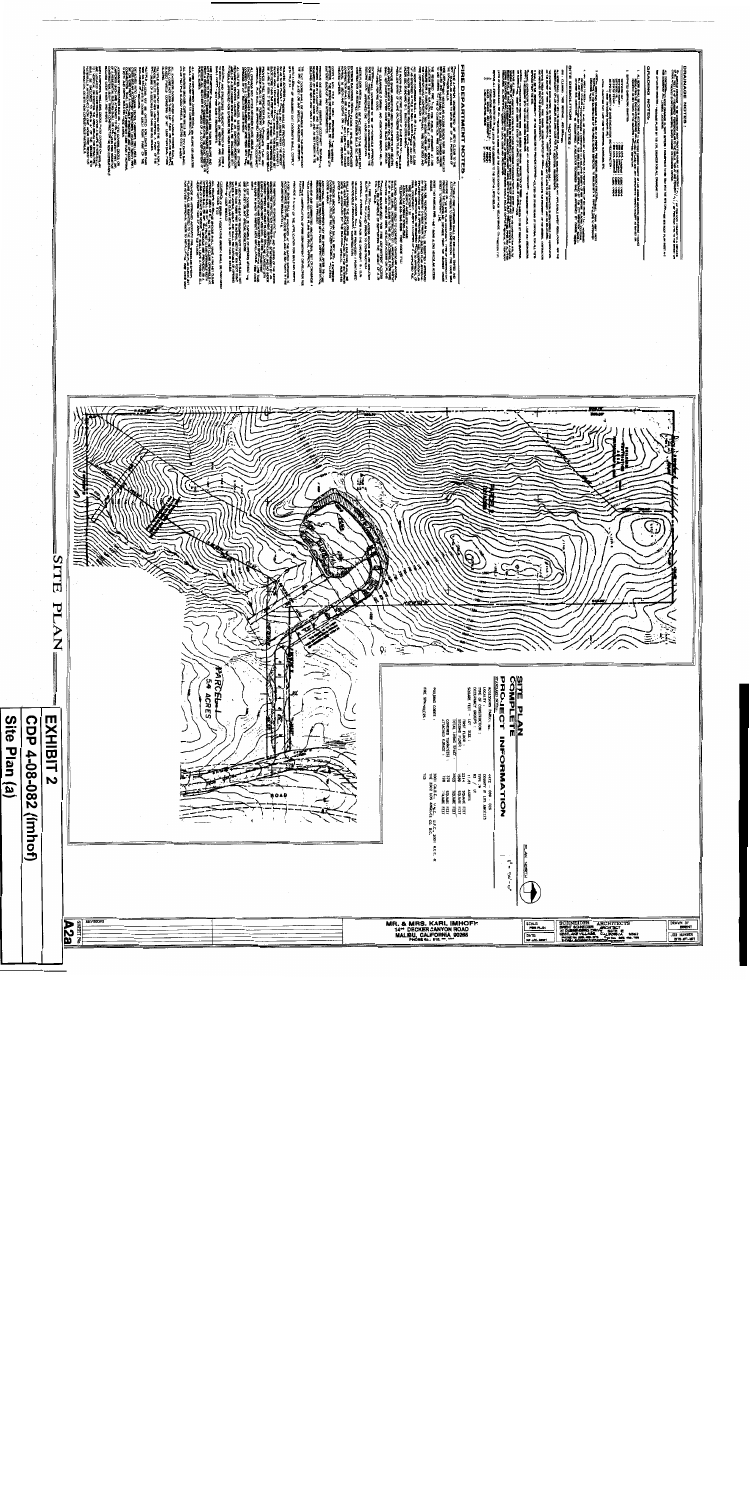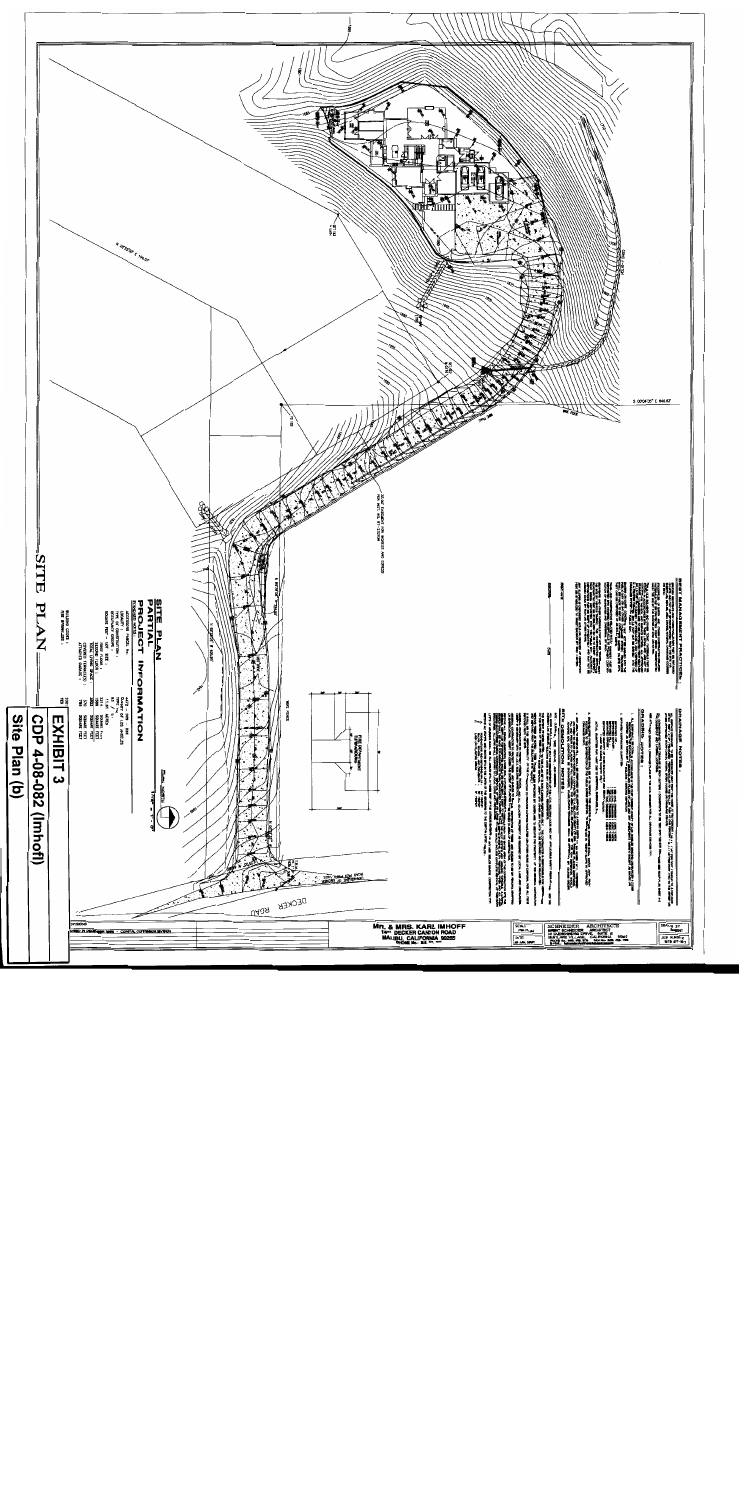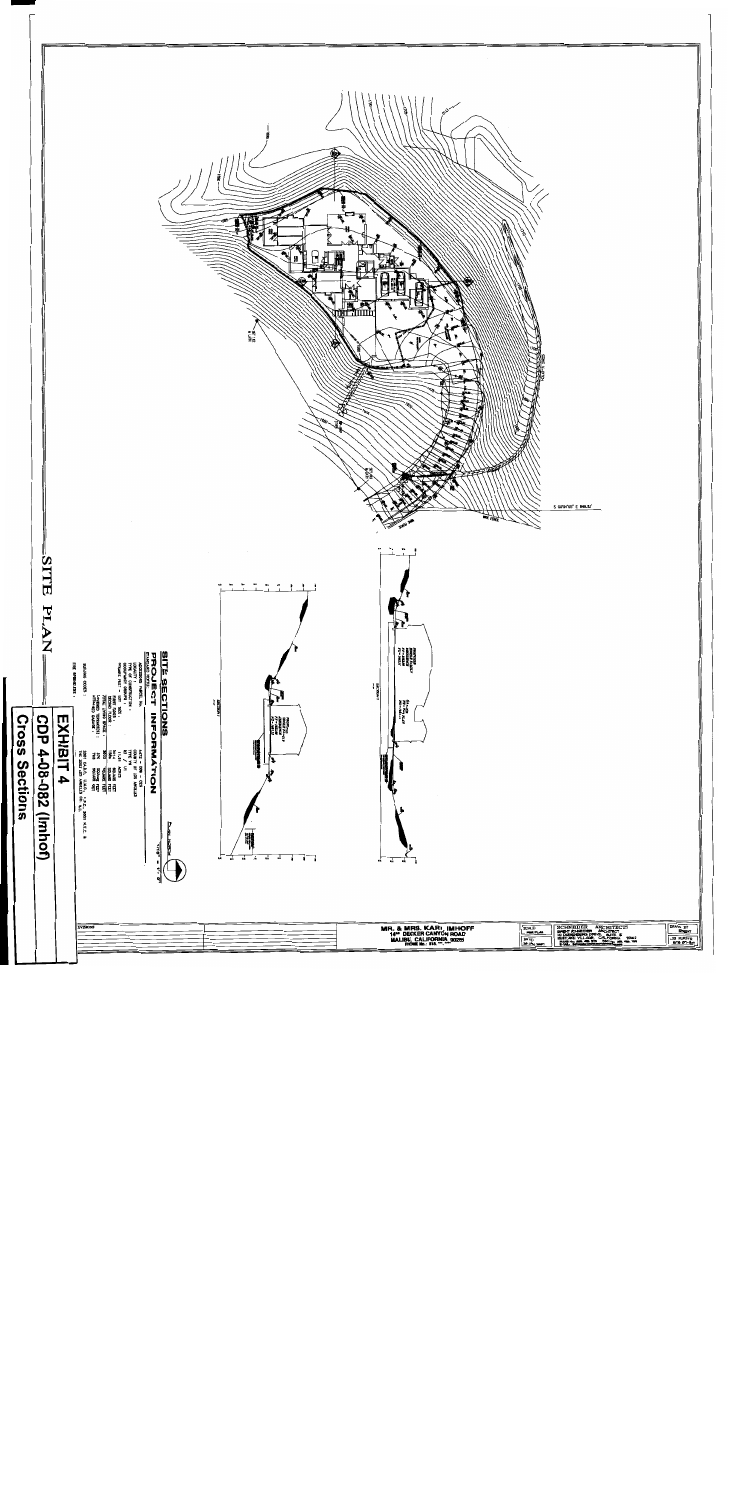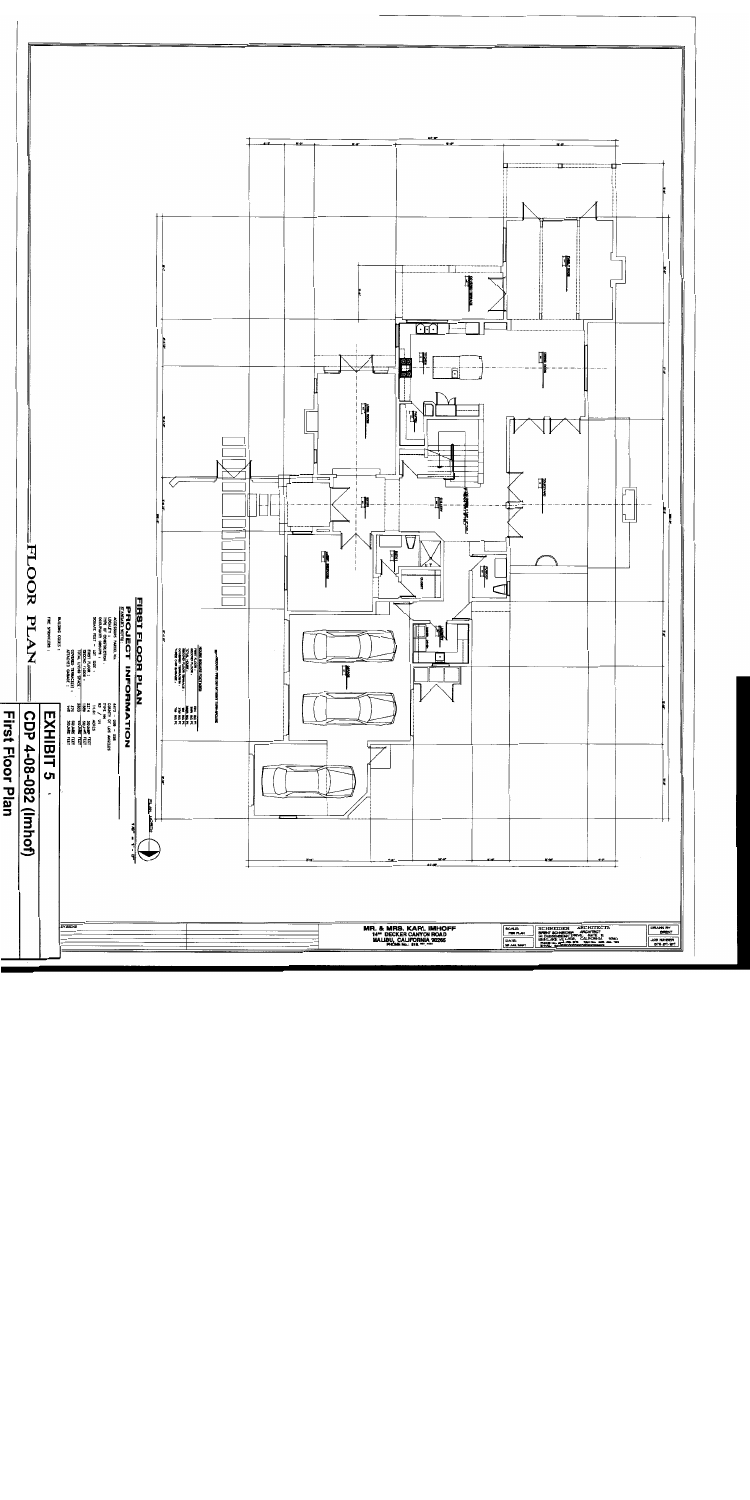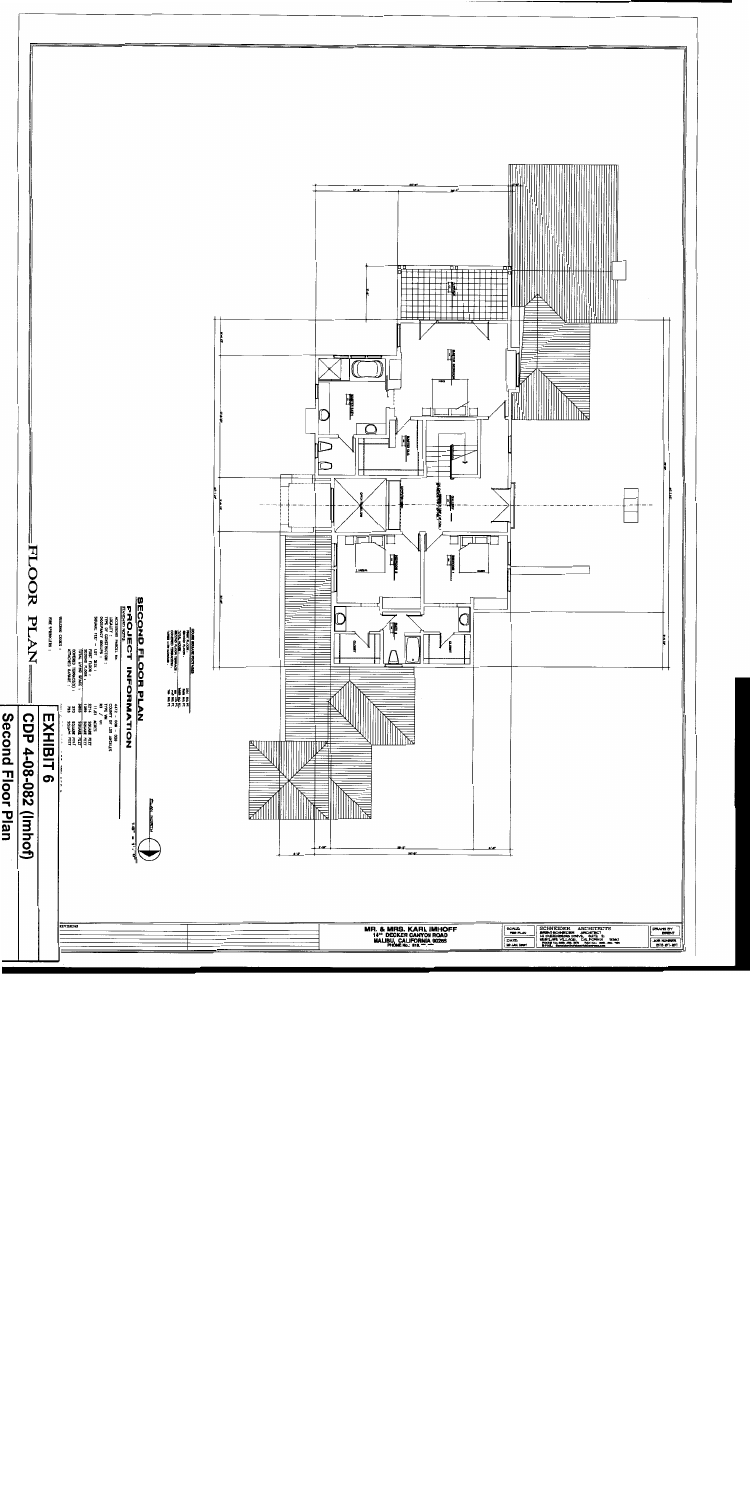